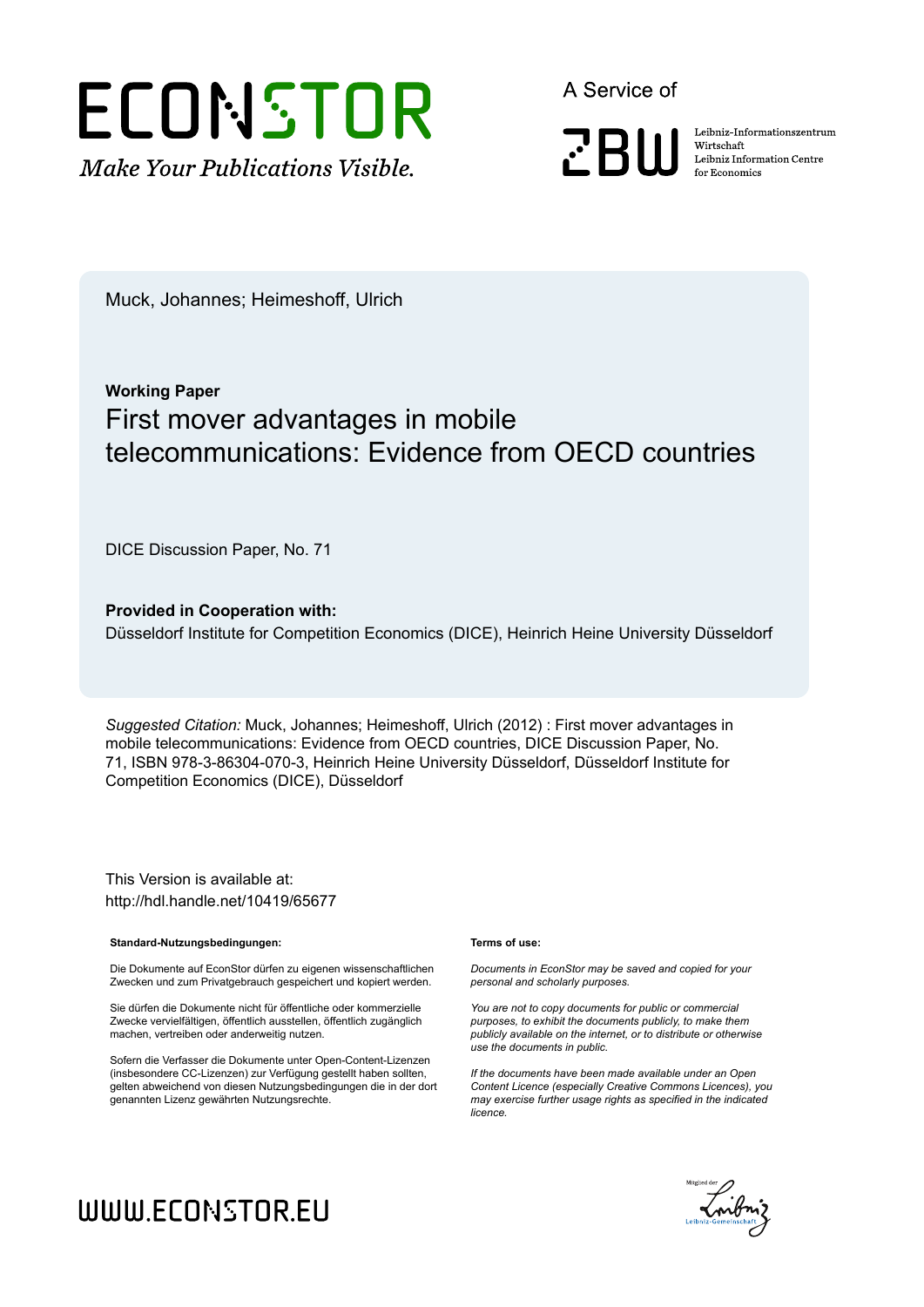Düsseldorf Institute for Competition Economics

# **DISCUSSION PAPER**

No 71

**First Mover Advantages in Mobile Telecommunications: Evidence from OECD Countries** 

 Johannes Muck, Ulrich Heimeshoff

October 2012

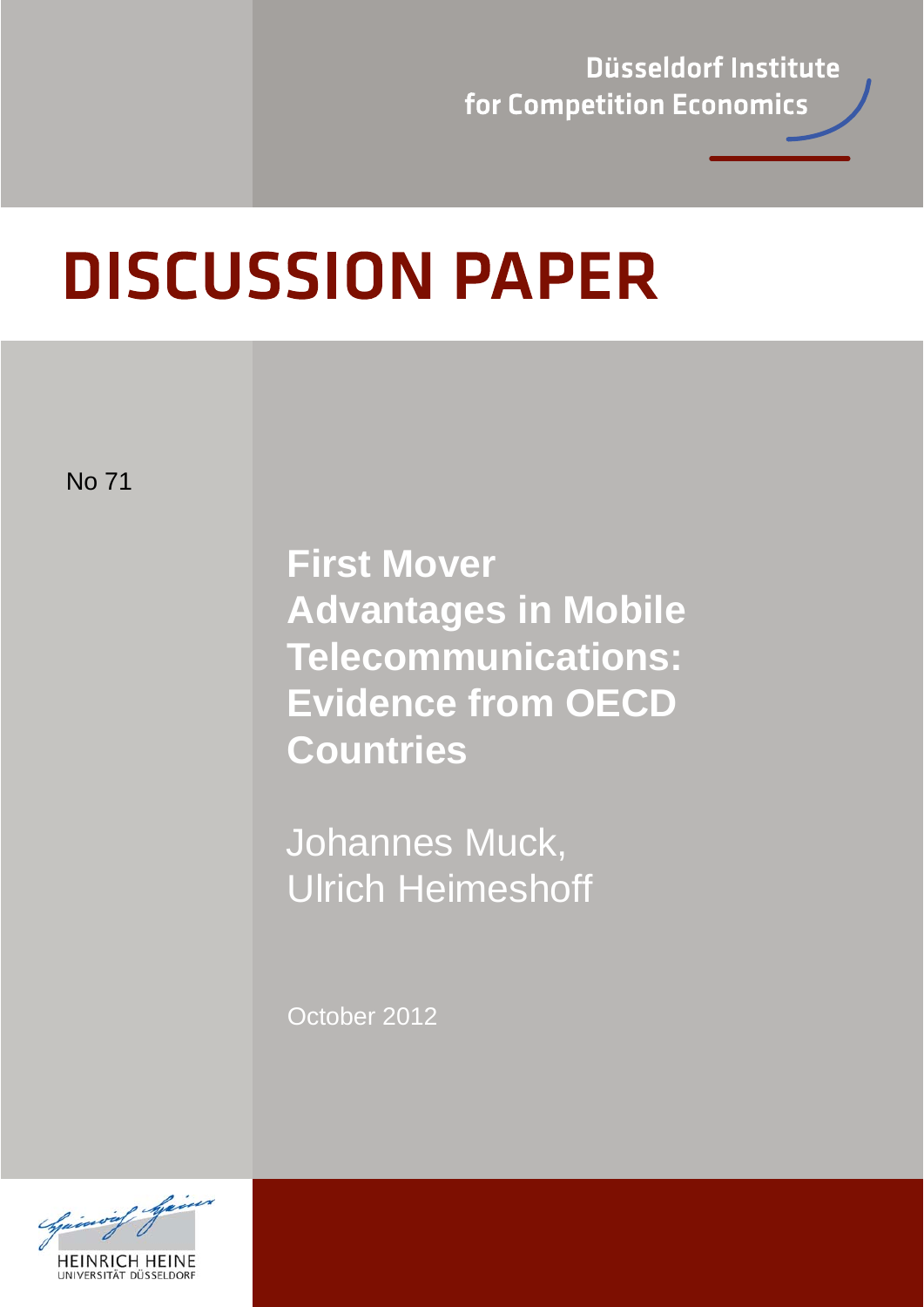### IMPRINT

### DICE DISCUSSION PAPER

Published by Heinrich‐Heine‐Universität Düsseldorf, Department of Economics, Düsseldorf Institute for Competition Economics (DICE), Universitätsstraße 1, 40225 Düsseldorf, Germany

### Editor:

Prof. Dr. Hans‐Theo Normann Düsseldorf Institute for Competition Economics (DICE) Phone: +49(0) 211‐81‐15125, e‐mail: normann@dice.hhu.de

### DICE DISCUSSION PAPER

All rights reserved. Düsseldorf, Germany, 2012

ISSN 2190‐9938 (online) – ISBN 978‐3‐86304‐070‐3

The working papers published in the Series constitute work in progress circulated to stimulate discussion and critical comments. Views expressed represent exclusively the authors' own opinions and do not necessarily reflect those of the editor.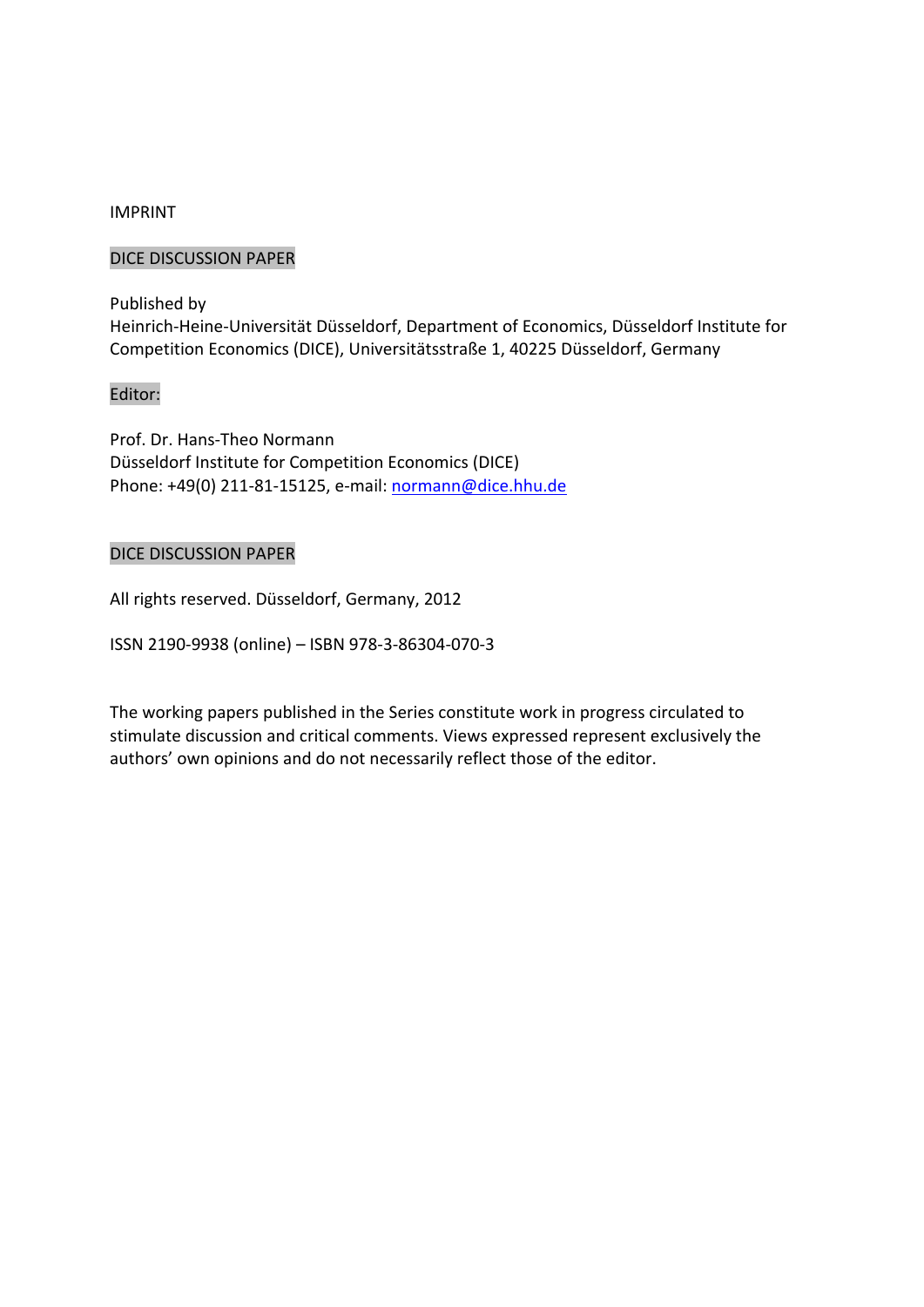### **First Mover Advantages in Mobile Telecommunications: Evidence from OECD Countries**

**Johannes Muck[a](#page-3-0)** Düsseldorf Institute for Competition Economics

**Ulrich Heimeshoff[b](#page-3-1)** Düsseldorf Institute for Competition Economics

October 2012

### **Abstract**

We explore the existence of first mover advantages in mobile telecommunications markets. Building on a data set comprising monthly penetration rates, market concentration, number of active operators, and market shares of 90 followers from 33 OECD countries, we estimate a dynamic growth model. Our analysis delivers five key results. Regarding a follower's longrun market share, we observe that (1) the penetration rate at the time of market entry exerts an inverted u-shaped effect, suggesting the existence of an optimal time for issuing additional licenses for mobile network operation; (2) the concentration rate at market entry exerts a positive effect, implying that it is easier for followers to enter a more concentrated market; (3) both the number of active operators at market entry and the number of currently active operators have a negative impact. Furthermore, we find that a follower's rate of convergence to the long-run market share is (4) negatively influenced by the current market concentration and number of active operators; (5) negatively affected by changes in the penetration rate since market entry, which strongly indicates the presence of substantial first mover advantages for pioneering network operators.

Keywords: First mover advantages; Asymmetric regulation; Market share convergence;

Mobile telecommunications

JEL codes: L96, K23, O33

<span id="page-3-0"></span><sup>&</sup>lt;sup>a</sup> Corresponding author: Düsseldorf Institute for Competition Economics (DICE), Heinrich-Heine-University of Düsseldorf, Universitätsstraße 1, 40225 Düsseldorf. Email: johannes.muck@dice.hhu.de. Phone: +49 211 / 8115118. Fax: +49 211 / 8115499.

<span id="page-3-1"></span><sup>b</sup> Düsseldorf Institute for Competition Economics (DICE), Heinrich-Heine-University of Düsseldorf, Universitätsstraße 1, 40225 Düsseldorf. Email: ulrich.heimeshoff@dice.hhu.de.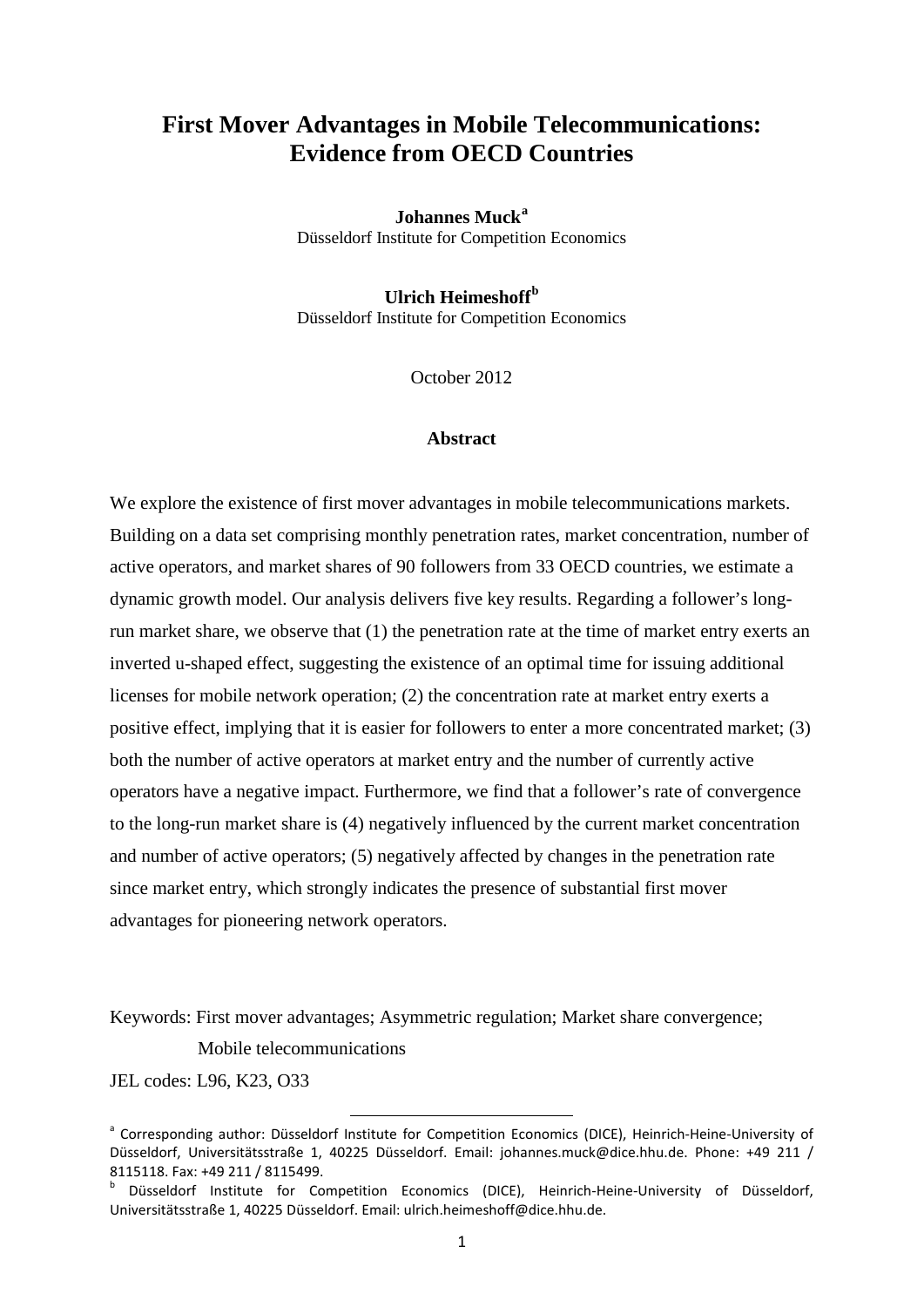### **I. Introduction**

Do market pioneers, i.e. firms that enter a market first, have a first mover advantage (FMA) vis-à-vis followers, i.e. later entering competitors? Numerous studies in economics and both management and marketing research have investigated whether pioneering firms enjoy FMAs over followers (see e.g. Ethiray and Zhu, 2008; Carson et al., 2007; Frynas et al., 2006). The majority of these studies find empirical support for the existence of FMAs, which enable pioneering firms to set prices above competitive levels and thus gain excessive profits (Haucap and Dewenter, 2006). The topic of FMAs is especially important because recent studies on market share dynamics provide strong evidence that market leadership often persists for a long time, much longer than standard economic theory predicts (see, e.g., Sutton, 2007).

Since FMAs affect the cost position of firms, they are particularly important in regulated industries such as mobile telecommunications, where national regulation authorities (NRAs) regulate termination rates based on some (estimated) measure of operators' costs. If pioneering operators enjoy a superior cost position vis-à-vis later entering competitors due to FMAs, symmetric regulation of the termination rates of pioneers and followers allows the former to earn additional profits (Dewenter, 2007). This, in turn, further strengthens the competitive position of pioneers. Ultimately, this might impede the development of competition among mobile network operators, thereby thwarting the regulation authorities' objective of stimulating competition. Hence, the existence of FMAs in mobile telecommunication would support the policy of NRAs to implement an asymmetric regulation of pioneers and followers, to provide a level playing field for all market participants.

In recent years, several empirical studies have explored whether FMAs for market pioneers exist in the mobile telecommunications industry. The majority of these studies use linear models to investigate whether being the first to enter the market for mobile telecommunications exerts a positive influence on market shares, which would indicate the presence of FMAs. However, the linear representation of operators' market shares does not resemble the empirical observation that market shares in fact follow a nonlinear pattern: while market shares of pioneers follow a negative decreasing course, those of followers tend to follow a positive, but decreasing one. This holds true regardless of whether there are one, two, three, or four firms entering the market after the pioneer, as can be inferred from figure 1, which displays the course of market shares in four OECD countries, namely Iceland, Hungary, Germany, and Australia, for the period January 1990 to March 2008.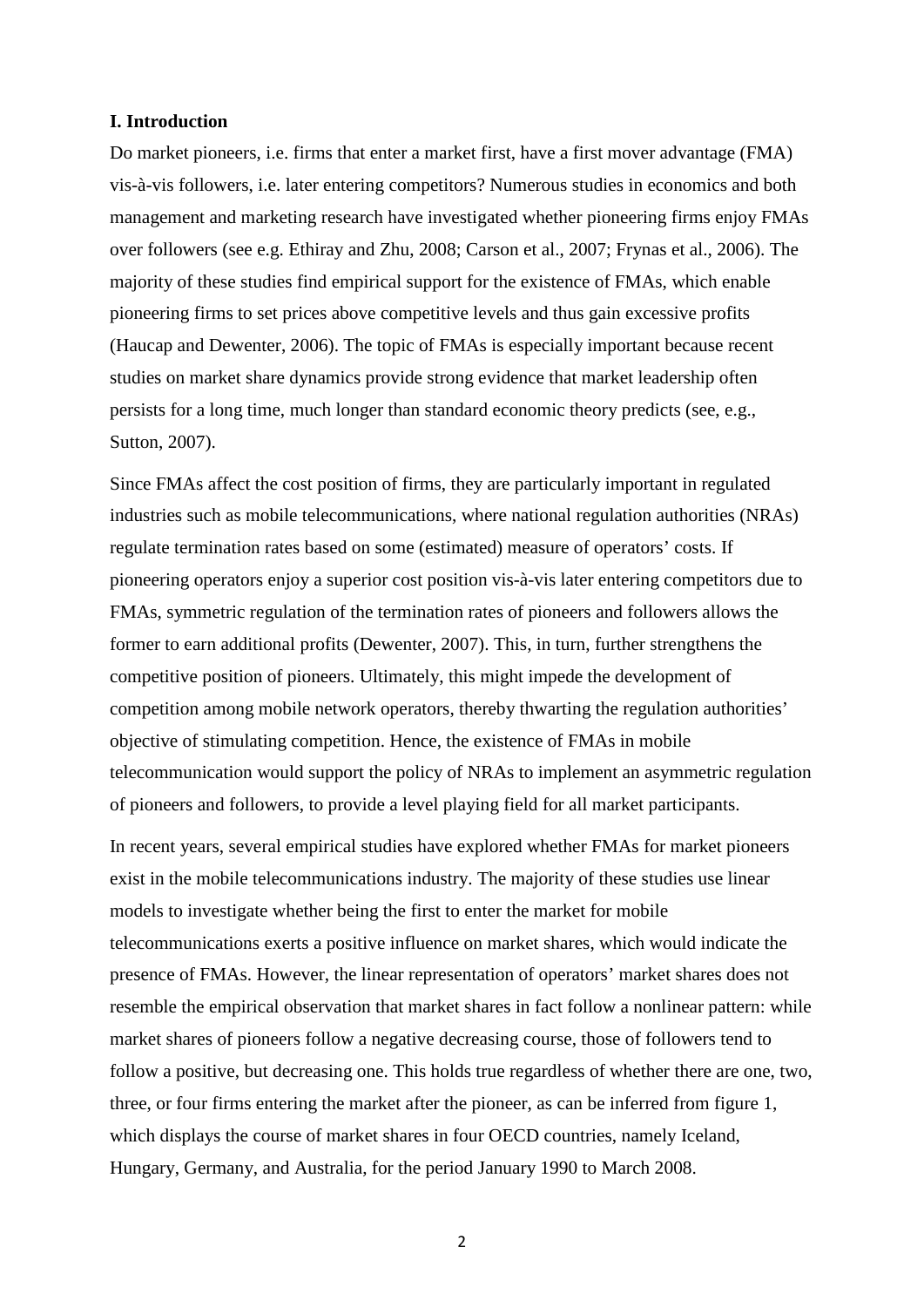



Hence, it seems to be more appropriate to study FMAs in mobile telecommunications using a nonlinear econometric specification for the number of subscribers or market shares.

To the best of our knowledge, there exist only two empirical studies on FMAs in mobile telecommunications that explicitly account for the non-linear nature of operators' market shares. These are the studies of Haucap and Dewenter (2006), who studied 14 European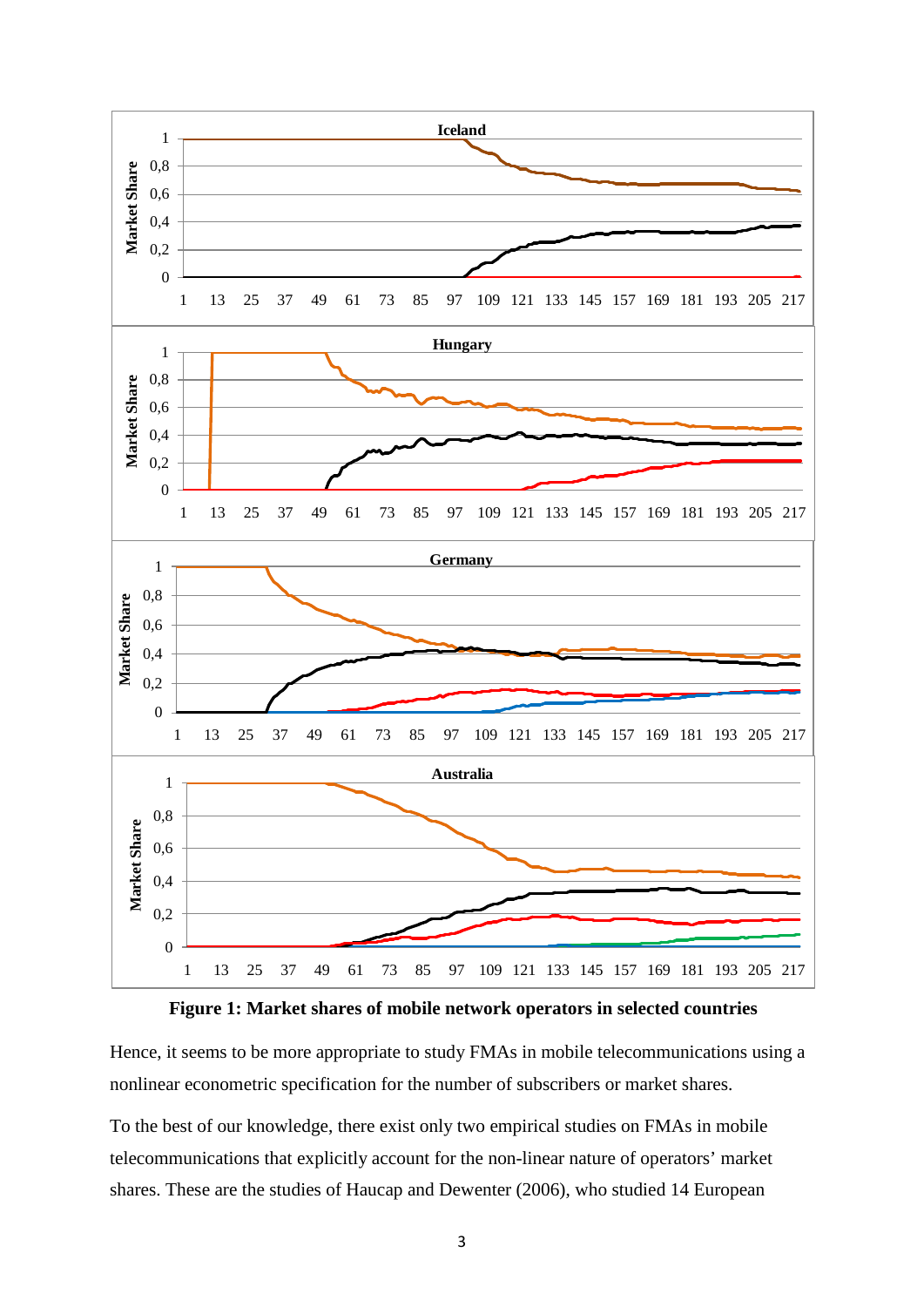countries for the period 1990 to 2005, and the study of Bijwaard et al. (2008), who used data on 16 European countries from 1990 to 2006.

In our study, we aim to further ground and extend the previous findings on FMAs in the mobile telecommunications industry by estimating an extended version of the nonlinear model used by Bijwaard et al. (2008) using data on 90 followers from 33 OECD countries covering the period from January 1990 to March 2008. Furthermore, by drawing on studies from the economics, management, and marketing literature, we are the first to provide a comprehensive overview of the empirical research on FMAs in mobile telecommunications.

The remainder of this article is structured as follows: in section two we review the existing literature on FMAs in mobile telecommunications. In section three we explore different sources of FMAs in mobile telecommunications and describe briefly why this market is particularly well suited for analyzing the existence of FMAs. In section four we specify our econometric model and derive testable hypotheses, before we state and interpret the results of our nonlinear least squares estimation in section five. We discuss possible limitations of our study and outline avenues for further research in section six.

### **II. Empirical research on FMAs in mobile telecommunications**

Table 1 gives an overview over the existing empirical studies on FMAs in the mobile telecommunications industry. In addition to the authors' names and the publication year, the table also contains information on the type of model employed, the independent and dependent variables included, the time period, countries, and number of network operators covered by the study, and the core findings with respect to the existence of FMAs.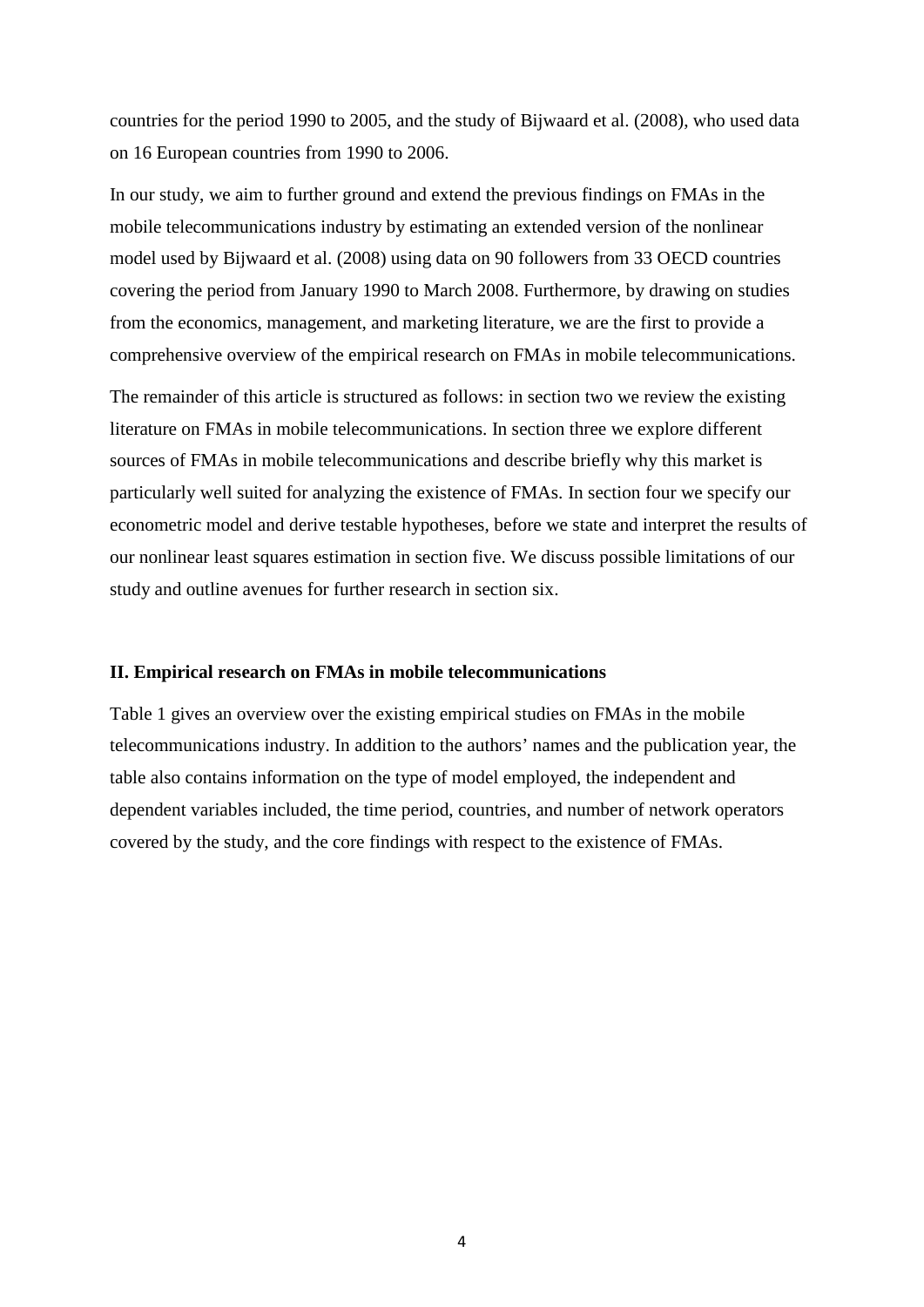|                                                     | Model                                    |                                                                                                                                                                                                                                                                                               |                                      | Data          |                      |                    |                                                                                                                                                                                                                                                                                                                                                                                                                                                                                                                                                                                                                                   |  |
|-----------------------------------------------------|------------------------------------------|-----------------------------------------------------------------------------------------------------------------------------------------------------------------------------------------------------------------------------------------------------------------------------------------------|--------------------------------------|---------------|----------------------|--------------------|-----------------------------------------------------------------------------------------------------------------------------------------------------------------------------------------------------------------------------------------------------------------------------------------------------------------------------------------------------------------------------------------------------------------------------------------------------------------------------------------------------------------------------------------------------------------------------------------------------------------------------------|--|
|                                                     | Model-type                               | <b>Explanatory variables</b>                                                                                                                                                                                                                                                                  | Dependent<br>Variables               | Period        | Countries            | No.<br>of<br>Firms | Core findings with respect to FMAs                                                                                                                                                                                                                                                                                                                                                                                                                                                                                                                                                                                                |  |
| zu Knyphausen-<br>Aufseß, Krys, &<br>Schneider 2002 | case study                               | n.a.                                                                                                                                                                                                                                                                                          | n.a.                                 | 1994-<br>2001 | Greece,<br>Germany   | $\overline{2}$     | - The third entrant in the Greek mobile market, Cosmote, enjoyed a late<br>mover advantage by successfully exploiting the inertia of its competitors<br>- By introducing a radically simplified tariff scheme, offering postpaid<br>rather than prepaid services, targeting of the mass market, and<br>capitalizing on the resources of its parent, OTE, Cosmote became market<br>leader within only three years                                                                                                                                                                                                                  |  |
| Kim & Kwon,<br>2003                                 | multiple                                 | - Age<br>discrete-choice - Monthly payment<br>- Monthly income<br>- Network size<br>- Price level                                                                                                                                                                                             | Mobile carrier<br>selection          | 1999          | Korea                | 5                  | - Consumers are more likely to choose larger networks<br>- Older consumers are more likely to choose the pioneer                                                                                                                                                                                                                                                                                                                                                                                                                                                                                                                  |  |
| Gerpott, 2005                                       | correlation<br>analysis                  | - Time in market<br>- Market share                                                                                                                                                                                                                                                            | - Market share<br>- EBITDA           | 1992-<br>2004 | 16                   | 54                 | - Significant positive correlation between time in market and market share<br>- Significant positive correlation between market share and EBITDA                                                                                                                                                                                                                                                                                                                                                                                                                                                                                  |  |
| Rieck, 2005                                         | linear<br>regression                     | - Time elapsed since entry of GSM / GPRS Tobin's q<br>/ MMS pioneer<br>- Time since January 1990<br>- ARPU<br>- Churn rate<br>- Market share<br>- Operational revenue<br>- Number of employees<br>- GDP per capita<br>- Operator migrated from TDMA or<br><b>CDMA</b>                         |                                      | 2002          | 20                   | 30                 | - Entering the GSM market early has a positive effect on performance<br>- Entering the MMS market early has a negative effect on performance<br>- ARPU and market share have a positive effect on performance                                                                                                                                                                                                                                                                                                                                                                                                                     |  |
| Sung, 2005                                          | System of<br>three linear<br>regressions | - Market share<br>- EBITDA<br>- ARPM<br>- Former state monopolist<br>- Time in market<br>- Number of operators<br>- Frequency band used<br>- Majority of shares held by a global<br>operator<br>- Penetration rate<br>- Number portability<br>- Number of subscribers<br>- Population density | - Market share<br>- EBITDA<br>- ARPM | 1998-<br>2003 | 27 OECD<br>countries | 94                 | - Market share has positive impact on ARPM<br>- ARPM has positive impact of EBITDA<br>- EBITDA has positive impact on market share<br>- Former state monopolists have higher market share<br>- Time in market has positive impact on market share and EBITDA<br>- Number of operators has negative impact on market share and ARPM<br>- Operators owned by a globally active carrier have higher EBITDA<br>- Mobile number portability has negative impact on ARPM<br>- Number of subscribers has negative impact on ARPM<br>- Penetration rate has positive impact on EBITDA<br>- Population density has negative impact on ARPM |  |

# **Table 1: Review of empirical studies on FMAs in mobile telecommunications**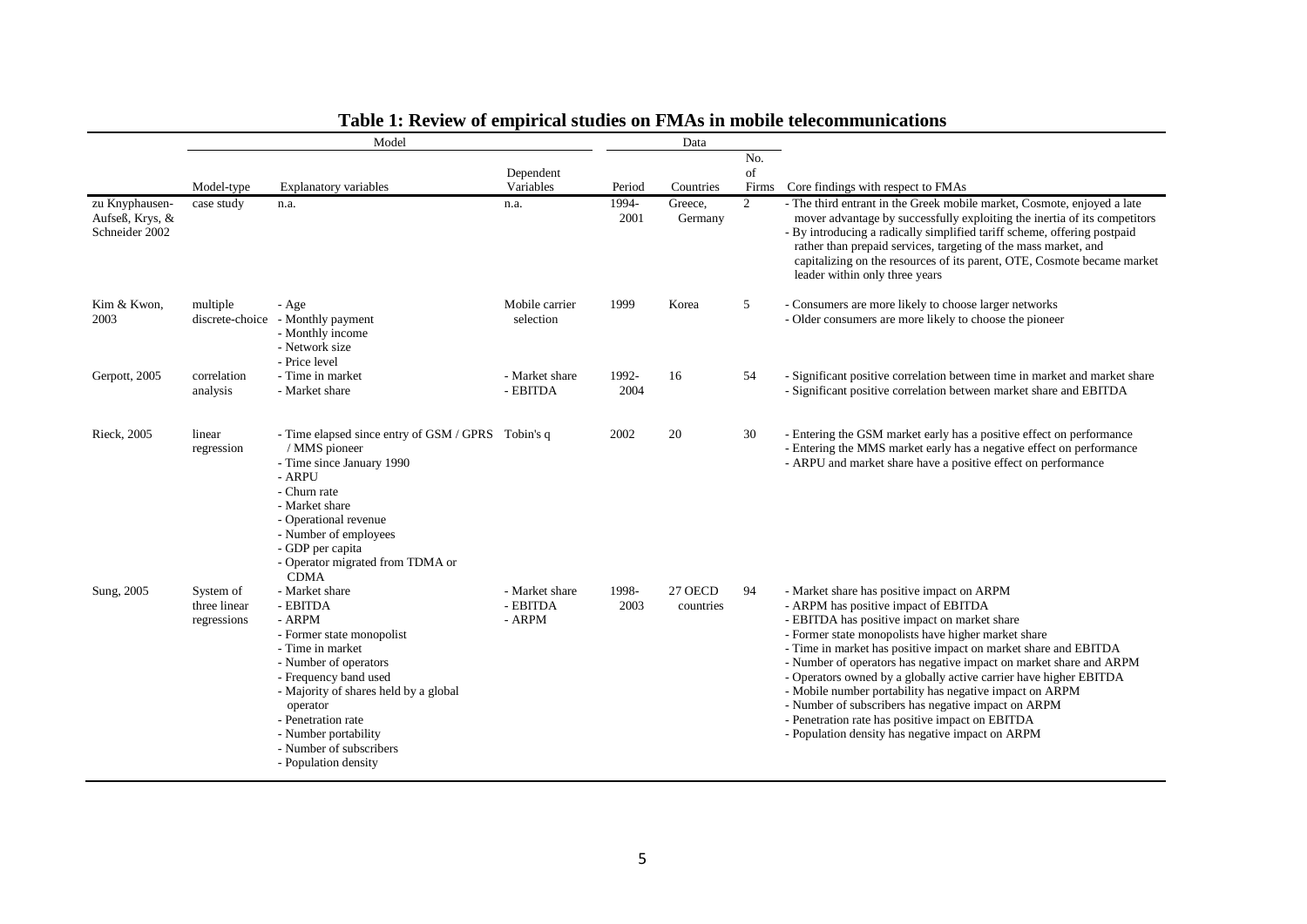|                                           | $1$ and $1$ (continued)<br>Model<br>Data              |                                                                                                                                                                                                                                                                                                                                                                                                                                                                                                 |                                         |               |                               |                    |                                                                                                                                                                                                                                                                                                                                                                                                                                                                                                        |
|-------------------------------------------|-------------------------------------------------------|-------------------------------------------------------------------------------------------------------------------------------------------------------------------------------------------------------------------------------------------------------------------------------------------------------------------------------------------------------------------------------------------------------------------------------------------------------------------------------------------------|-----------------------------------------|---------------|-------------------------------|--------------------|--------------------------------------------------------------------------------------------------------------------------------------------------------------------------------------------------------------------------------------------------------------------------------------------------------------------------------------------------------------------------------------------------------------------------------------------------------------------------------------------------------|
|                                           | Model-type                                            | <b>Explanatory variables</b>                                                                                                                                                                                                                                                                                                                                                                                                                                                                    | Dependent<br>Variables                  | Period        | Countries                     | No.<br>of<br>Firms | Core findings with respect to FMAs                                                                                                                                                                                                                                                                                                                                                                                                                                                                     |
| Gerpott &<br>Jakopin, 2006                | linear<br>regression                                  | - Market entry through cooperation with<br>already active network operator<br>- Market entry through acquisition of<br>shares of already active network operator<br>- Market entry through foundation of new<br>network operator<br>- Degree to which entry is part of an<br>internationalization strategy<br>- Entry order<br>- Time elapsed since entry of pioneer<br>- 13 firm- and market-related control<br>variables, among others:<br>- Penetration rate<br>- Number of active operators | Stock market<br>reaction                | 1989-<br>2004 | 16                            | 29                 | - Entry through cooperation with/acquisition of shares of existing<br>operators is inferior to entry through foundation of new operator<br>- Entry order has negative effect on stock market reaction<br>- Lead time of the pioneer has positive effect on stock market reaction<br>- Penetration rate has no effect on stock market reaction<br>- Number of active operators has no effect on stock market reaction                                                                                   |
| Haucap $&$<br>Dewenter, 2006              | non-linear<br>regression                              | - Lagged number of subscribers                                                                                                                                                                                                                                                                                                                                                                                                                                                                  | Growth in<br>number of<br>subscribers   | 1990-<br>2005 | 14 European n.a.<br>countries |                    | - The convergence of market shares of pioneers and followers is slower in<br>countries that liberalized their market rather late                                                                                                                                                                                                                                                                                                                                                                       |
| Atiyas & Dogan,<br>2007                   | case study                                            | n.a.                                                                                                                                                                                                                                                                                                                                                                                                                                                                                            | n.a.                                    | 1994-<br>2004 | Turkey                        | $\overline{4}$     | - The long period of duopoly in the Turkish market created significant<br>first- mover advantages for the two pioneering network operators<br>- Regulatory mistakes further strengthened the position of the two<br>pioneers                                                                                                                                                                                                                                                                           |
| Fernández &<br><b>Usero</b> , 2007        | log-linearized<br>regression                          | - Entry order<br>- Time in market<br>- Market growth<br>- Market concentration<br>- Market has two pioneers<br>- Number portability<br>- Pre-entry experience                                                                                                                                                                                                                                                                                                                                   | Erosion of<br>pioneer's<br>market share | 1993-<br>2005 | EU,<br>Norway,<br>Switzerland | 61                 | - Easier to gain market share from pioneer for early entrants<br>- Easier to gain market share from pioneer if only one pioneer in the<br>market<br>- More difficult to gain market share from pioneer with pre-entry<br>experience in markets with two pioneers<br>- Easier to gain market share from pioneer if number portability is possible<br>- Easier to gain market share from pioneer if market is growing<br>- More difficult to gain market share from pioneer if market is<br>concentrated |
| Bijwaard,<br>Janssen, &<br>Maasland, 2008 | - non-linear<br>regression<br>- linear<br>regressions | - Penetration rate at market entry<br>- Market concentration at market entry<br>- Market growth<br>- Market concentration                                                                                                                                                                                                                                                                                                                                                                       | Market share                            | 1990-<br>2006 | 16 European 45<br>countries   |                    | Core results of the non-linear model:<br>- A follower's long-run market share is negatively influenced by the<br>penetration rate and market concentration at market entry<br>- A follower's speed of convergence is influenced positively by market<br>growth and negatively affected by the market concentration<br>Core results of the linear models:<br>- Market growth and market concentration have a positive impact on<br>followers' market share                                              |

### **Table 1 (continued)**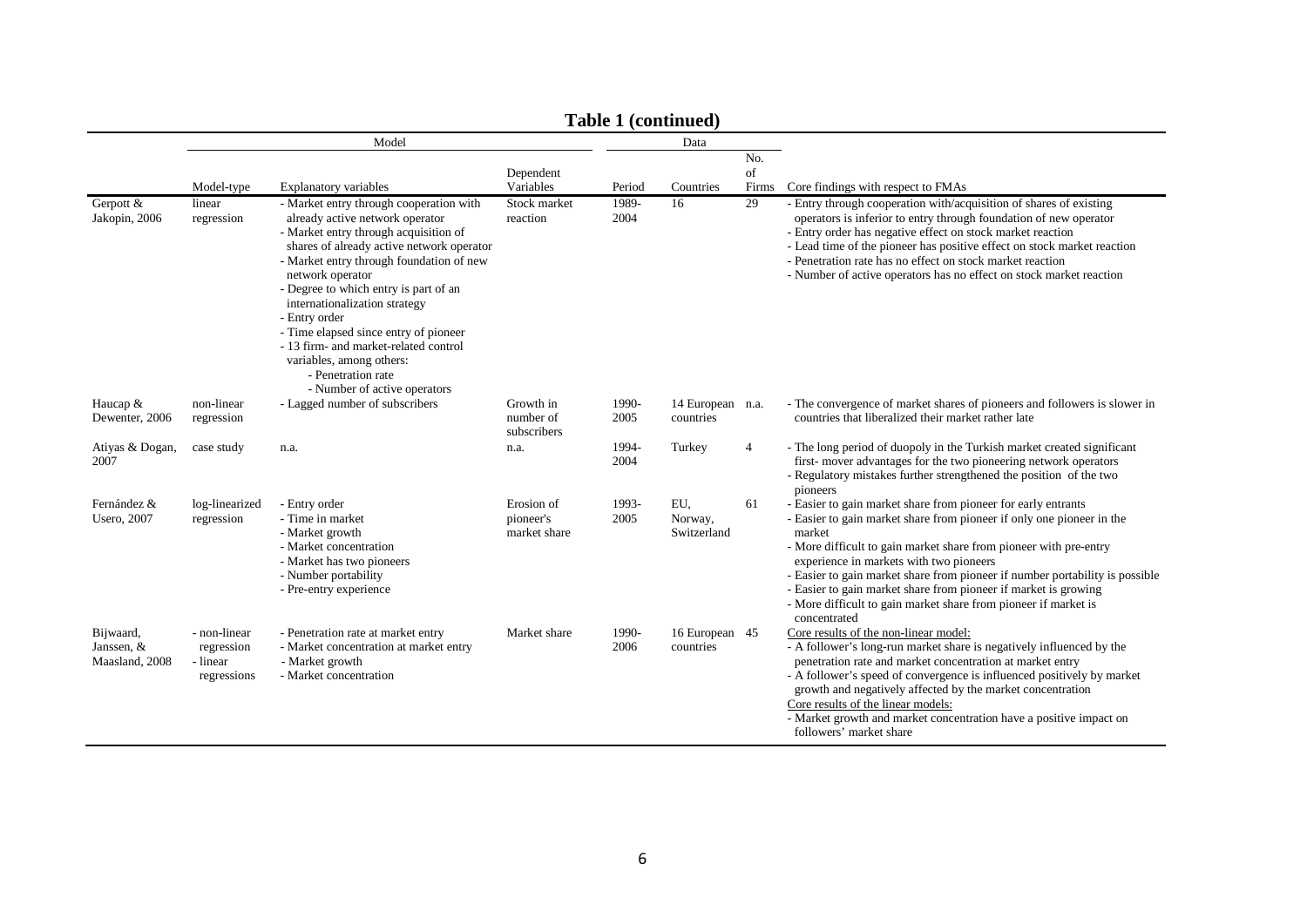|                                    |                       |                                                                                                                                                                                                                                                            |                                         |               | $10001$ $10011$                                                                |                    |                                                                                                                                                                                                                                                                                                                                                                                                       |
|------------------------------------|-----------------------|------------------------------------------------------------------------------------------------------------------------------------------------------------------------------------------------------------------------------------------------------------|-----------------------------------------|---------------|--------------------------------------------------------------------------------|--------------------|-------------------------------------------------------------------------------------------------------------------------------------------------------------------------------------------------------------------------------------------------------------------------------------------------------------------------------------------------------------------------------------------------------|
|                                    |                       | Model                                                                                                                                                                                                                                                      |                                         |               | Data                                                                           |                    |                                                                                                                                                                                                                                                                                                                                                                                                       |
|                                    | Model-type            | <b>Explanatory variables</b>                                                                                                                                                                                                                               | Dependent<br>Variables                  | Period        | Countries                                                                      | No.<br>of<br>Firms | Core findings with respect to FMAs                                                                                                                                                                                                                                                                                                                                                                    |
| Fernández &<br><b>Usero</b> , 2009 | linear<br>regression  | - Heterogeneity in competitive conduct<br>- Number of differentiation actions<br>- Number of price actions<br>- Market growth<br>- Lead time of pioneer<br>- Penetration rate<br>- Market concentration<br>- Pre-entry experience<br>- Lagged market share | Gain in market<br>share                 | 1997-<br>2000 | EU,<br>Norway,<br>Switzerland                                                  | 51                 | - Heterogeneity of competitive conduct positively affects gain in market<br>share<br>- Pioneers gain market share by using differentiation actions<br>- Followers gain market share by using price actions<br>- Market growth positively affects gain in market share<br>- Penetration rate negatively affects gain in market share<br>- Market concentration negatively affects gain in market share |
| Usero &<br>Fernández, 2009         | linear<br>regression  | - Relative product innovation activity<br>- Relative marketing activity<br>- Relative legal activity<br>- Lead time of pioneer<br>- Entry order<br>- Penetration rate<br>- Market growth<br>- Lagged market share of pioneer                               | Erosion of<br>pioneer's<br>market share | 1997-<br>2000 | EU,<br>Norway,<br>Switzerland<br>(excluding)<br>Sweden and<br>Luxem-<br>bourg) | 49                 | - If followers issue more legal actions relative to the pioneer they can<br>erode the pioneer's market share<br>- The higher the pioneer's market share in the previous period, the easier it<br>is to erode for the follower<br>- The longer the pioneer's lead-time, the more difficult it is to erode his<br>market share                                                                          |
| Tözer, 2010                        | case study            | n.a.                                                                                                                                                                                                                                                       | n.a.                                    | 1994-<br>2009 | Turkey                                                                         | 4                  | - The dominant pioneer, Turkcell, strengthened its position by strategically<br>delaying regulatory measures (roaming agreements, termination rates,<br>and mobile number portability) and by exploiting tariff-mediated<br>network effects                                                                                                                                                           |
| Lanzolla, Gómez,<br>& Maícas, 2010 | linear<br>regression  | - Entry order<br>- Market growth<br>- Dummy for UMTS introduction<br>- Former state monopolist<br>- Number of active operators<br>- Interactions between entry order and<br>market growth / UMTS dummy                                                     | <b>EBITDA</b>                           | 1998-<br>2007 | 19 EU<br>countries                                                             | 65                 | - Pioneers are more profitable than followers<br>- Market growth has negative effect on profitability<br>- Negative effect of market growth is smaller for pioneers<br>- Introduction of UMTS has negative (positive) effect on profitability of<br>pioneers (followers)<br>- Former state monopolists have higher profitability<br>- Number of operators has negative effect on profitability        |
| Gómez &<br>Maícas, 2011            | linear<br>regressions | - Entry Order<br>- Switching costs<br>- Number of active operators                                                                                                                                                                                         | -Market share<br>- EBITDA               | 1998-<br>2007 | 19 EU<br>countries                                                             | 69                 | - Pioneers have higher market share and profitability<br>- Number of active operators has negative effect on market share and<br>profitability                                                                                                                                                                                                                                                        |
| Karabag &<br>Berggren 2011         | case study            | - Per capita income<br>n.a.                                                                                                                                                                                                                                | n.a.                                    | 1994-<br>2009 | Turkey                                                                         | 4                  | - Switching costs have a positive effect on market share and profitability<br>- Instead of structural factors, superior management and marketing skills<br>paired with mistakes of competitors enabled the dominant pioneer,<br>Turkcell, to defend and strengthen its dominant position                                                                                                              |

**Table 1 (continued)**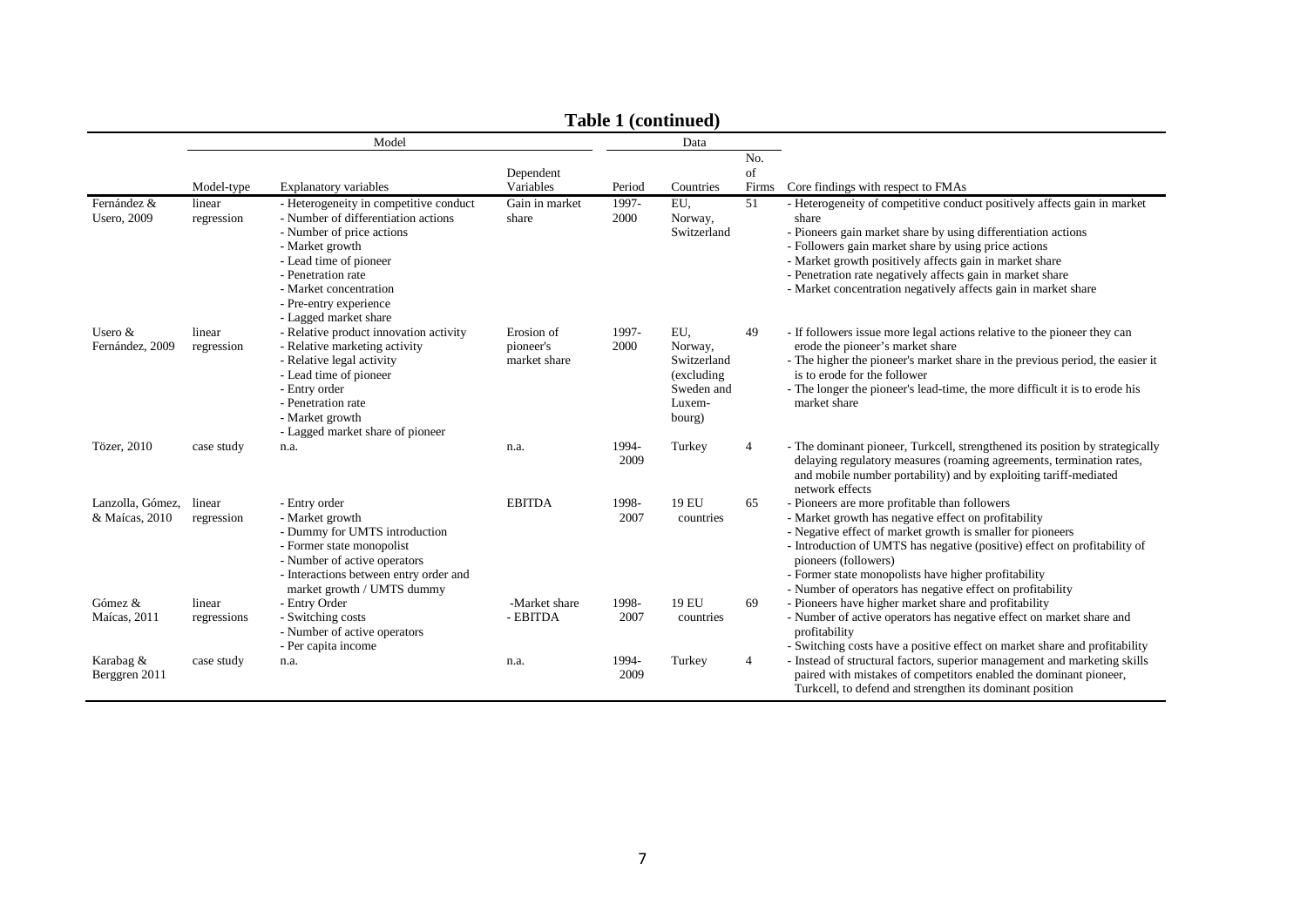|                                          | Table 1 (continued)                       |                                                                                                                                                                                                                                                                                                                                                                                                                                                                                                                                                                                                                                                                                                                                                                                                  |                                                                                                                                                          |                  |           |                    |                                                                                                                                                                                                                                                                                                                                                                                                                     |
|------------------------------------------|-------------------------------------------|--------------------------------------------------------------------------------------------------------------------------------------------------------------------------------------------------------------------------------------------------------------------------------------------------------------------------------------------------------------------------------------------------------------------------------------------------------------------------------------------------------------------------------------------------------------------------------------------------------------------------------------------------------------------------------------------------------------------------------------------------------------------------------------------------|----------------------------------------------------------------------------------------------------------------------------------------------------------|------------------|-----------|--------------------|---------------------------------------------------------------------------------------------------------------------------------------------------------------------------------------------------------------------------------------------------------------------------------------------------------------------------------------------------------------------------------------------------------------------|
|                                          |                                           | Model                                                                                                                                                                                                                                                                                                                                                                                                                                                                                                                                                                                                                                                                                                                                                                                            |                                                                                                                                                          |                  | Data      |                    |                                                                                                                                                                                                                                                                                                                                                                                                                     |
|                                          | Model-type                                | <b>Explanatory variables</b>                                                                                                                                                                                                                                                                                                                                                                                                                                                                                                                                                                                                                                                                                                                                                                     | Dependent<br>Variables                                                                                                                                   | Period           | Countries | No.<br>of<br>Firms | Core findings with respect to FMAs                                                                                                                                                                                                                                                                                                                                                                                  |
| Eggers, Grajek,<br>& Kretschmer,<br>2012 | two-step linear<br>regression<br>approach | - Average monthly minutes of use<br>- Number of subscribers to a given<br>operator as share of population<br>- Company fixed effect<br>- Lagged average monthly minutes of use<br>- Lagged number of subscribers to a given<br>operator as share of population<br>- Average revenue per minute of a given<br>operator<br>- Average revenue per minute of<br>competitors<br>- Price of local fixed-line connection<br>- Number of subscribers to competitors as<br>share of population<br>- Number of fixed-line subscribers as share<br>of population<br>- GDP per capita<br>- Share of prepaid consumers in own<br>customer base<br>- Pre-entry experience in same technology<br>- Pre-entry experience in the focal market<br>- Operator is pioneer in 2G<br>- Country launched 2G before 1995 | - Average<br>monthly<br>minutes of use<br>- Number of<br>subscribers to<br>a given<br>operator as<br>share of<br>population<br>- Company<br>fixed effect | 1998-<br>2004    | 30        | 90                 | - Early entry helps firms with pre-entry experience in the same technology<br>to attract high-usage consumers<br>- Firms with pre-entry experience in the focal market (i.e. incumbent<br>fixed-line operator or 1G operators) achieve higher market shares<br>- Early entrants without pre-entry experience in the same technology<br>achieve higher market shares than entrants with such pre-entry<br>experience |
| Jakopin & Klein,<br>2012                 | linear<br>regressions                     | - Entry order<br>- Time elapsed since entry of pioneer<br>- Former fixed-line monopolist<br>- ARPU of operator<br>- Price level of operator<br>- Share of revenue from data services<br>- Number of subscribers<br>- GDP                                                                                                                                                                                                                                                                                                                                                                                                                                                                                                                                                                         | - Market share<br>- EBITDA                                                                                                                               | $2004 -$<br>2006 | 49        | 191                | - Pioneers have higher market shares and profitability than later entering<br>operators<br>- Former fixed-line monopolists have higher market share and profitability                                                                                                                                                                                                                                               |

**Table 1 (continued)**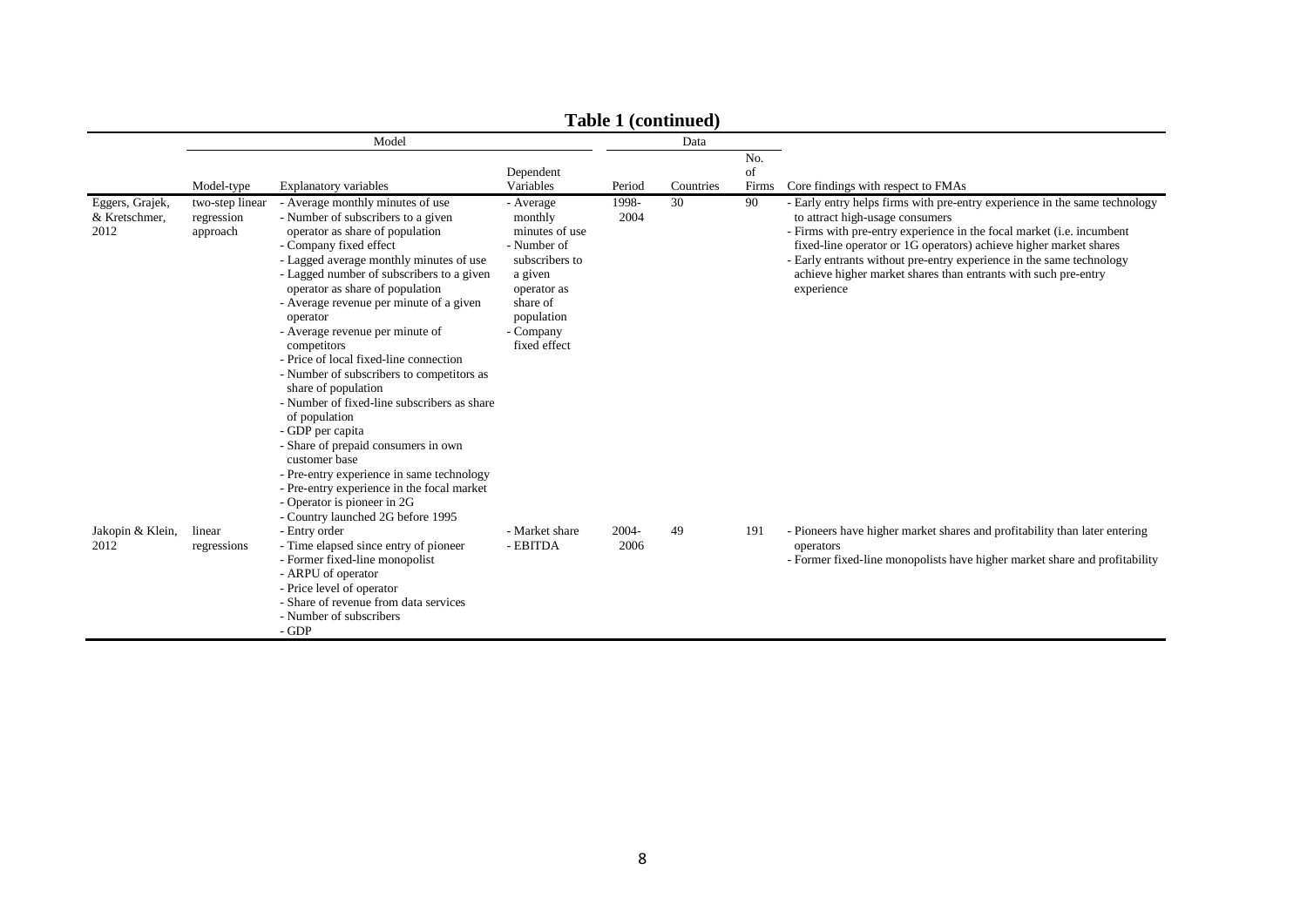By and large, the studies on FMAs in mobile telecommunications support the notion that pioneering network operators enjoy an advantage over their later entering competitors, usually through higher market shares and/or profits. However, as already stated above, the majority of these studies use linear regression models to explain market share dynamics of pioneers and followers. The only two exceptions are the studies of Haucap and Dewenter (2006) and of Bijwaard et al. (2008) which explicitly use a non-linear econometric specification to model network operators' market shares. Since these studies are most closely related to our work, we will describe them in more detail below.

In a regression based on a dynamic growth model in the spirit of Barro and Sala-i-Martin (1991), Haucap and Dewenter (2006) investigate market share dynamics of network operators in 14 EU countries. More specifically, they estimate the following model:

(1) 
$$
\ln \left( \frac{y_{it}}{y_{it-1}} \right) = a_i - b \ln(y_{it-1}) + u_{it}
$$

where  $y_{it}$  denotes operator i's market share in period t,  $u_{it}$  denotes a random error term, and  $a_i$ and *b* are the parameters to be estimated. The parameter b in this model can be interpreted as the speed of convergence of operators' market shares to a long-run level. Estimating this model for a sample of 14 European countries for the period 1990-2005, Haucap and Dewenter (2006) find that the convergence of market shares of pioneers and followers is slower in countries that liberalized their market rather late.

In a similar vein, Bijwaard et al. (2008) use a dynamic model derived from Kalyanaram and Urban (1992) to analyze FMAs in 16 European countries. In their study, the market shares of followers are represented by:

$$
(2) \qquad m_{it} = \gamma_i (1 - e^{-\beta_i t})
$$

where *mit* denotes operator i's market share in period t, *γ<sup>i</sup>* represents operator i's long-run market share, which each operator approaches with a specific speed of convergence, denoted as  $\beta_i$ . Furthermore,  $\gamma_i$  and  $\beta_i$  are modeled as:

$$
(3) \qquad \gamma_i = e^{\alpha_1 p_i + \alpha_2 p_i^2 + \alpha_3 H H I_i + c_i}
$$

$$
(4) \qquad \beta_i = \beta_1 + \beta_2 H H I_{it} + \beta_3 \Delta p_{it}
$$

whereby  $p_i$  and  $HHI_i$  are the penetration rate and the market concentration at the time of market entry of operator i,  $HHI_{it}$  is the market concentration in operator i's market at time t, and  $\Delta p_{it}$  is the change in the penetration rate in i's market since the time of i's entry. Concerning the existence of first mover advantages, these scholars find that for followers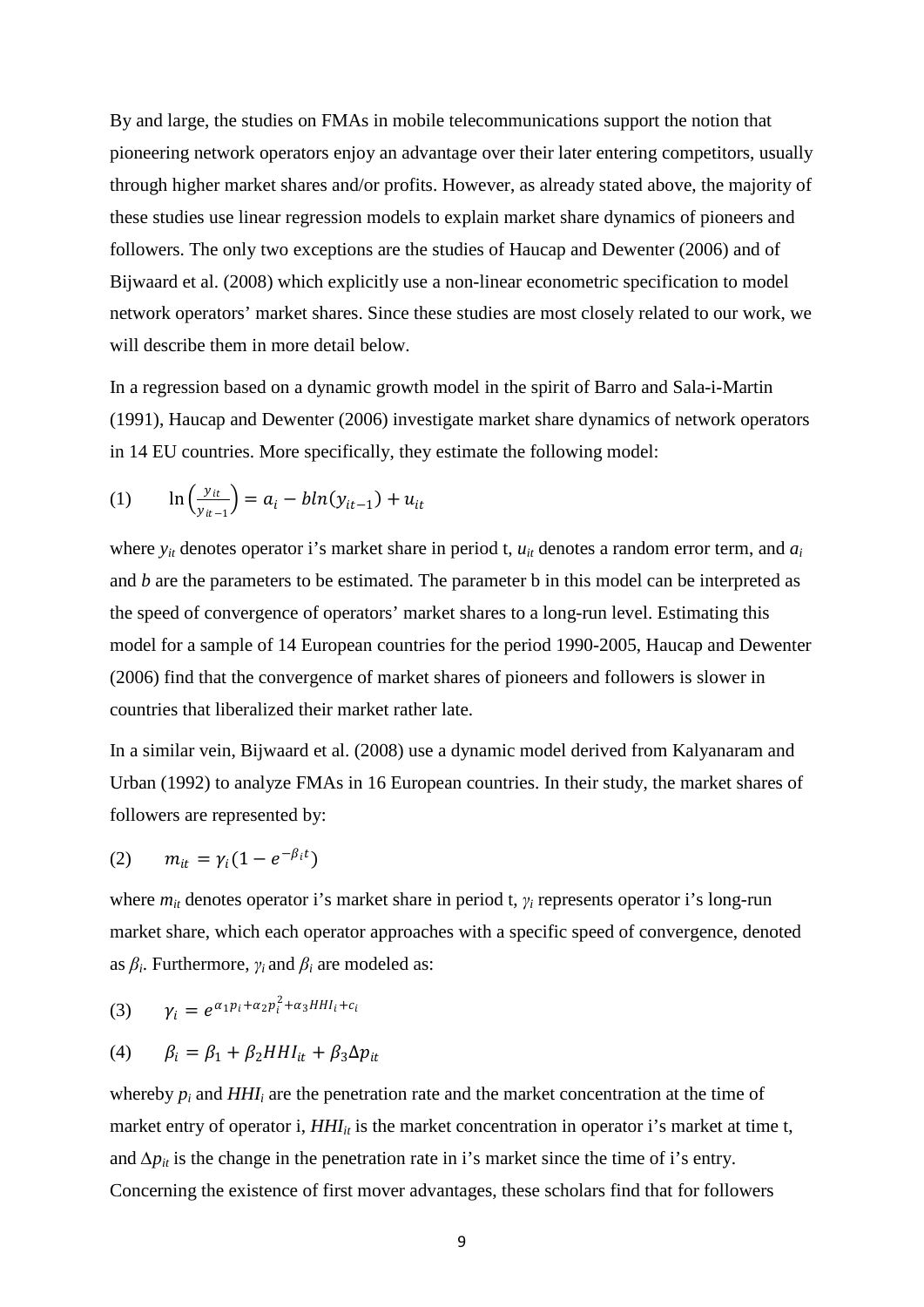"[…] it is best to enter as early as possible, i.e. it is not optimal to wait with an entry decision" (p. 254) which indicates the presence of first mover advantages for market pioneers.

However, the studies of Haucap and Dewenter and Bijwaard et al. are limited with respect to their internal and external validity. Haucap and Dewenter use the lagged values of market shares to explain the change in market shares in logarithms, without incorporating additional control variables. Bijwaard et al. apply a more elaborate model but their analysis suffers from the fact that, for the period January 1998 to May 2006, it is based on monthly data on market shares and penetration rates, whereas, for the years 1990 to 1997, it relies on annual data which the authors interpolate to monthly data. Moreover, both studies concentrate on the existence of FMAs in European countries. Hence, the question of whether their findings extend to mobile telecommunications markets outside Europe remains unanswered. In our study we address some of these shortcomings by building on the non-linear model proposed by Bijwaard et al. (2008) and refining their analysis in three ways: First, we use a more flexible econometric specification, which is more responsive to fundamental changes in the market structure. Second, our analysis uses a richer data set containing monthly data on market shares and penetration rates from January 1990 to March 2008. Third, we base our estimation on the analysis of the 34 OECD countries, thereby extending the findings of FMAs to countries outside Europe.

### **III. Sources of first mover advantages in mobile telecommunication markets**

From a theoretical perspective, FMAs in mobile telecommunications can stem primarily from three sources (Haucap and Dewenter, 2006; Foros and Steen, 2008): technology-induced cost advantages of the pioneer; demand-side induced disadvantages of followers; and tariffmediated positive network effects benefitting pioneers.

### *Technology-induced cost advantages of pioneers*

A first reason for pioneering network operators to enjoy a cost advantage over followers is the existence of economies of scale (Gruber, 2005; Foreman and Beauvais, 1999). Owing to the large proportion of fixed costs in setting up and operating a mobile telecommunication network, pioneers can have substantially lower average cost per user as compared to followers if they are able to attract a large customer base before subsequent entry occurs. Moreover, a large customer base enables pioneers to faster realize cost reductions, due to learning effects, which further increase the cost differential between first movers and followers (Whang, 1995; Lieberman, 1989, 1998; Sutton, 1991).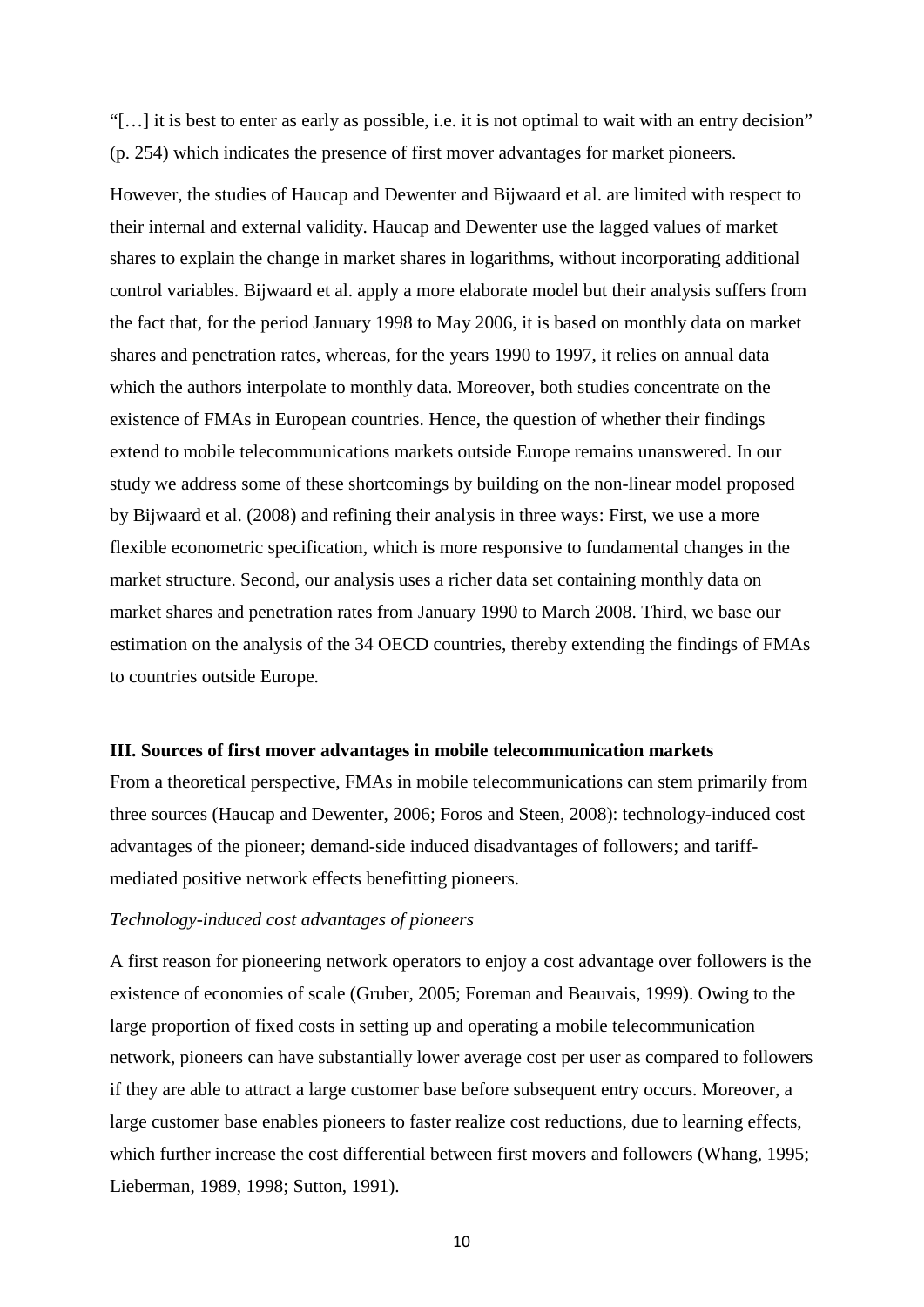Besides economies of scale, economies of scope can be a second reason for pioneers' cost advantage over followers. In many countries the incumbent fixed-line operator first entered the market for mobile telecommunications (Jakopin and Klein, 2012; see Gruber 2005: 15-21 for some examples). In this case, the mobile network operator can use part of the infrastructure of its parent fixed-line operator, e.g. leased lines or buildings on which transmitters can be built, which will result in significantly lower network operation costs (Haucap and Dewenter, 2006). Furthermore, the mobile subsidiary of a fixed-line incumbent can also capitalize on the existing distribution network and established brand name of its parent. For example, as zu Knyphausen-Aufseß et al. (2002) report, the Greek mobile network operator Cosmote,<sup>[3](#page-13-0)</sup> whose parent company is the Greek fixed-line incumbent OTE, was able to gain a significant competitive advantage by offering its services through the 470 OTE distribution outlets and by capitalizing "especially on the brand awareness and reputation of its parent company" (p. 219). This line of argument is also corroborated by the findings of Jakopin and Klein (2012), Lanzolla et al. (2010), and Sung (2005), who submit that mobile network operators that are former fixed-line incumbents have a significantly higher market share and EBITDA than their competitors.

Thirdly, cost advantages for pioneers in mobile telecommunications arise because of the different technologies employed by pioneers and followers to operate their networks. In the early days of mobile telecommunications, pioneers mainly operated their network in the 900 MHz spectrum, since this spectrum was first assigned for mobile telephony usage. Followers, on the other hand, often operated in the 1800 MHz spectrum (see e.g. Hausman, 2002: 568). While this may have changed over time due to the auctioning of additional licenses, it nevertheless provided pioneers with an initial cost advantage. This cost advantage accrues since transmitters of a 900 MHz network have a greater coverage than those of an 1800 MHz network. As Gerpott (2005) reports, a transmitter operating in the 900 MHz spectrum can cover an area that is 2.3 to 2.8 times larger than that of a transmitter using the 1800 MHz spectrum. Consequently, a 900 MHz network can be operated with a smaller number of transmitters, which, in turn, leads to significant cost reductions for first movers (Gruber, 2005). This cost advantage is further amplified by the fact that the prices or rents for locations where transmitters can be built have been increasing constantly over recent years, making it more expensive for later-entering network operators to roll out their network (Kruse, Haucap, and Dewenter, 2004, p. 81)

<span id="page-13-0"></span><sup>&</sup>lt;sup>3</sup> Although Cosmote is the third entrant in the Greek mobile telecommunications market rather than a pioneer, it nevertheless exemplifies the fact that mobile subsidiaries of a fixed-line incumbent can benefit to a large extent from their parents' assets.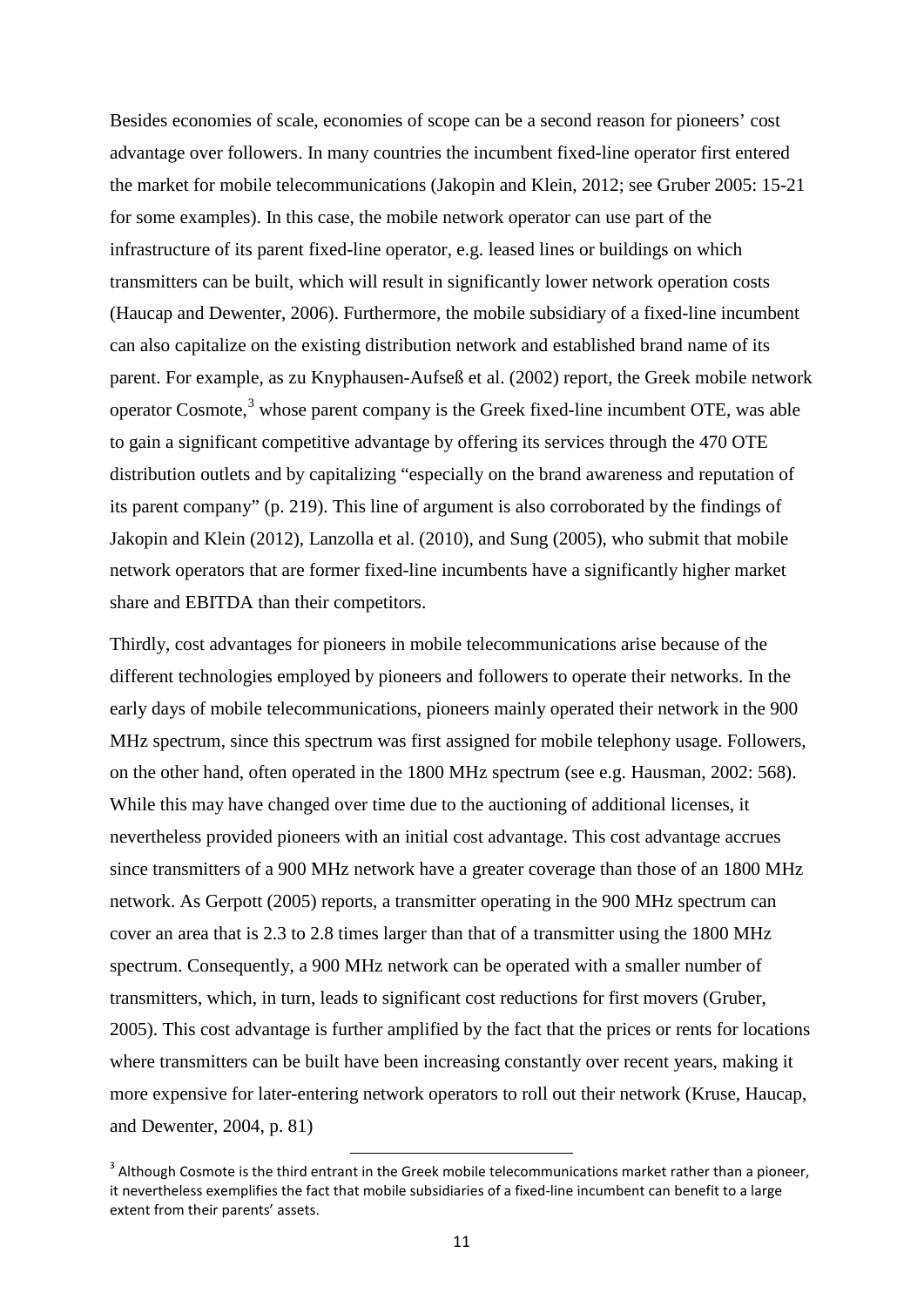### *Demand-side induced disadvantages of followers*

Typically, newly introduced products attract those customers with the highest willingness to pay (Kruse, Haucap, and Dewenter, 2004). As Gruber (2005, p. 38) points out, in the case of mobile telecommunications, pioneers primarily "[…] penetrated the segment of highspending, price insensitive users", enabling them to realize high average revenues per user (ARPU). Hence, when followers enter the market they are only able to attract the massmarket customers with a medium or low willingness to pay, which results in a lower ARPU.

A second demand-side induced disadvantage of followers stems from users' uncertainty about the quality of service of followers. The product 'mobile telephony' can be considered as an experience good (Nelson, 1970), since users can assess important product characteristics, first and foremost network coverage, only ex-post, i.e. after they have subscribed to an operator's network ( Haucap and Dewenter, 2006). Nevertheless, the coverage of the mobile network appears to be one of the most important factors influencing a user's decision to join a particular network (Gruber, 2005). Hence, from a user's point of view, joining a follower's network is a somewhat risky decision. Accordingly, users will only switch their network provider if they are compensated by a risk premium, e.g. in the form of subsidized handsets or lower tariffs. However, due to the lower willingness to pay of its customers, a follower's scope for undercutting the price of the pioneer is limited, making it difficult for them to gain users from the pioneer. Instead, followers might find it easier to enlarge their customer base by penetrating new user segments.

### *Tariff-mediated positive network effects*

Positive network effects arise if a user's valuation of a product increases as the total number of its users increases (Shy, 2001, p. 3). In mobile telecommunications, tariff-mediated network effects are of particular importance since they can be endogenously created by network operators through the design of their tariff structure (Laffont, Rey, and Tirole, 1998; see Harbord and Pagnozzi, 2010, and Muck, 2012, for an overview of the literature on onnet/off-net differentiation). Tariff-mediated network effects occur if operators engage in onnet/off-net differentiation, i.e. calls to the own network (on-net calls) are cheaper than calls to a competitor's network (off-net calls). If calls are placed randomly, which is a common assumption in the literature on on-net/off-net differentiation, the probability of making a (cheaper) on-net call is equal to the network's market share. Hence, the utility a user derives from being subscribed to a certain network, ceteris paribus, increases with the number of other users subscribed to the same network, since the average cost per call decreases with the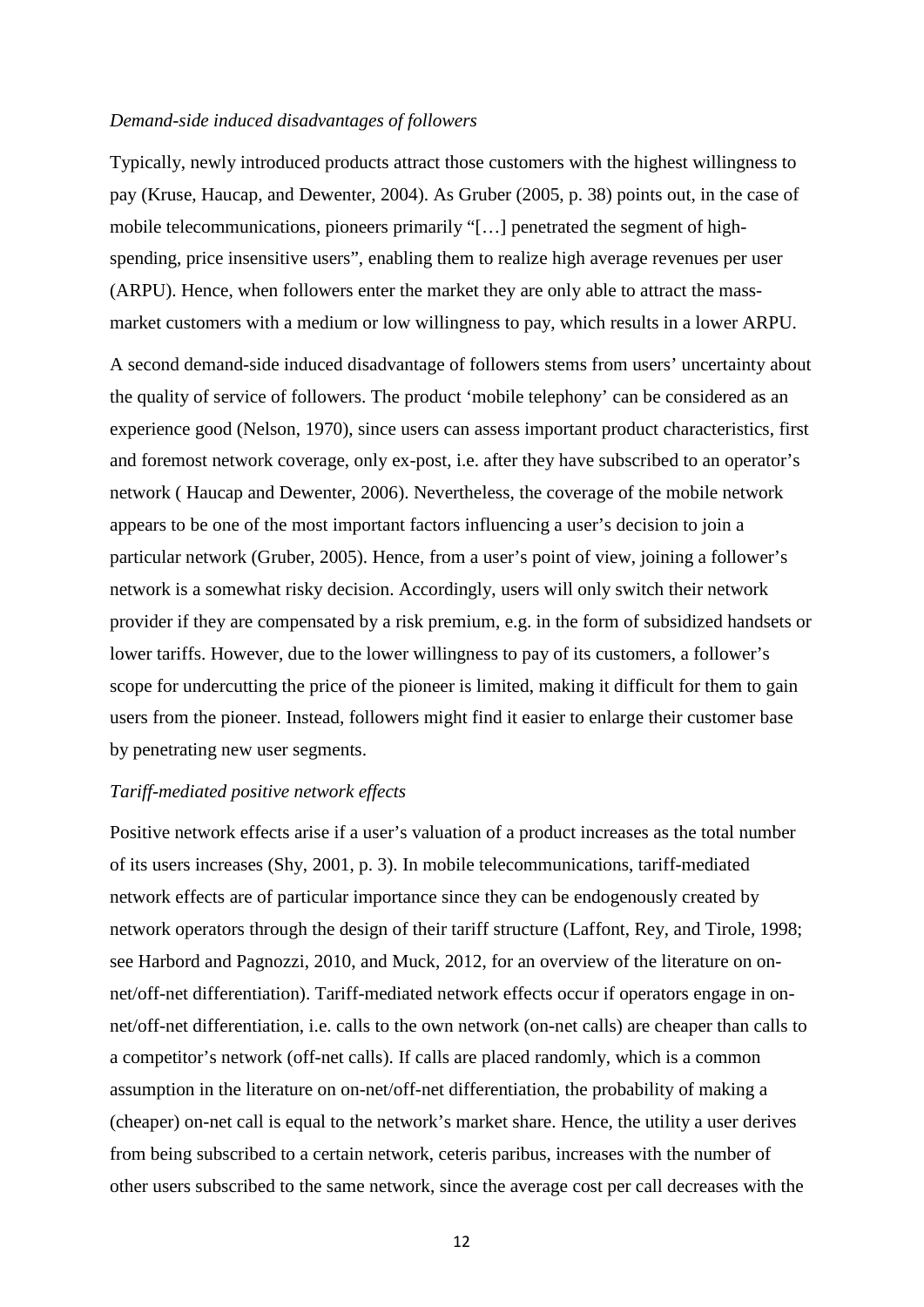relative size of the network. Therefore, users have a strong incentive to join the largest network in order to minimize their bill and maximize their benefit from tariff-mediated network effects. Since pioneers in mobile telecommunications tend to have higher market shares than followers (Gerpott, 2005; Sung, 2005; Gómez and Maícas, 2011; Jakopin and Klein, 2012) tariff-mediated network effects are highest for users subscribed to the pioneering network, thereby creating tariff-mediated FMAs.

In addition to the strong theoretical arguments supporting the existence of FMAs, the market for mobile telecommunications is also particularly well suited to the analysis of the existence of FMAs: three important conceptual issues concerning the measurement of FMAs discussed in the extant literature, namely endogeneity of the entry decision, definition of the first mover, and bias towards surviving firms, do not apply to mobile telecommunications.

A first concern usually raised in the context of the analysis of FMAs is that in most models market entry is assumed to be exogenous, whereas, in reality, it is reasonable to depict entry as an endogenous decision, driven by characteristics of the market and of the entrant (Lieberman and Montgomery, 1988). However, in mobile telecommunications, market entry is not determined endogenously by characteristics of the market, but exogenously, through a decision of the national regulator to offer additional licenses for network operation (Sarkar et al., 1999; Bijwaard et al., 2008; Fernández and Usero, 2009). The assumption of exogenously determined market entry in mobile telecommunications is also tested by Eggers et al. (2011). More specifically, they test whether those entrants that acquired their license for network operation through a transparent awarding process, like for instance an auction, are more efficient than entrants that acquired their license through a beauty contest or by allotment of the national government. The basic assumption underlying this test is that the more transparent the awarding process, the more likely it is that the most efficient operator will obtain the license. Eggers et al. (2011, p. 16) report that there are "no statistically significant differences between early movers depending on the license awarding method," which the authors interpret as evidence for the exogeneity of market entry in mobile telecommunications.

Secondly, when analyzing FMAs, it is often difficult to unambiguously identify the true market pioneer. Golder and Tellis (1993), for example, point out that in many analyses of FMAs the firms labeled as pioneer were in fact followers, while the true pioneers remained unidentified. This problem may occur if an operator leaves the market too quickly to be observed. In the context of mobile telecommunications, this problem does not arise because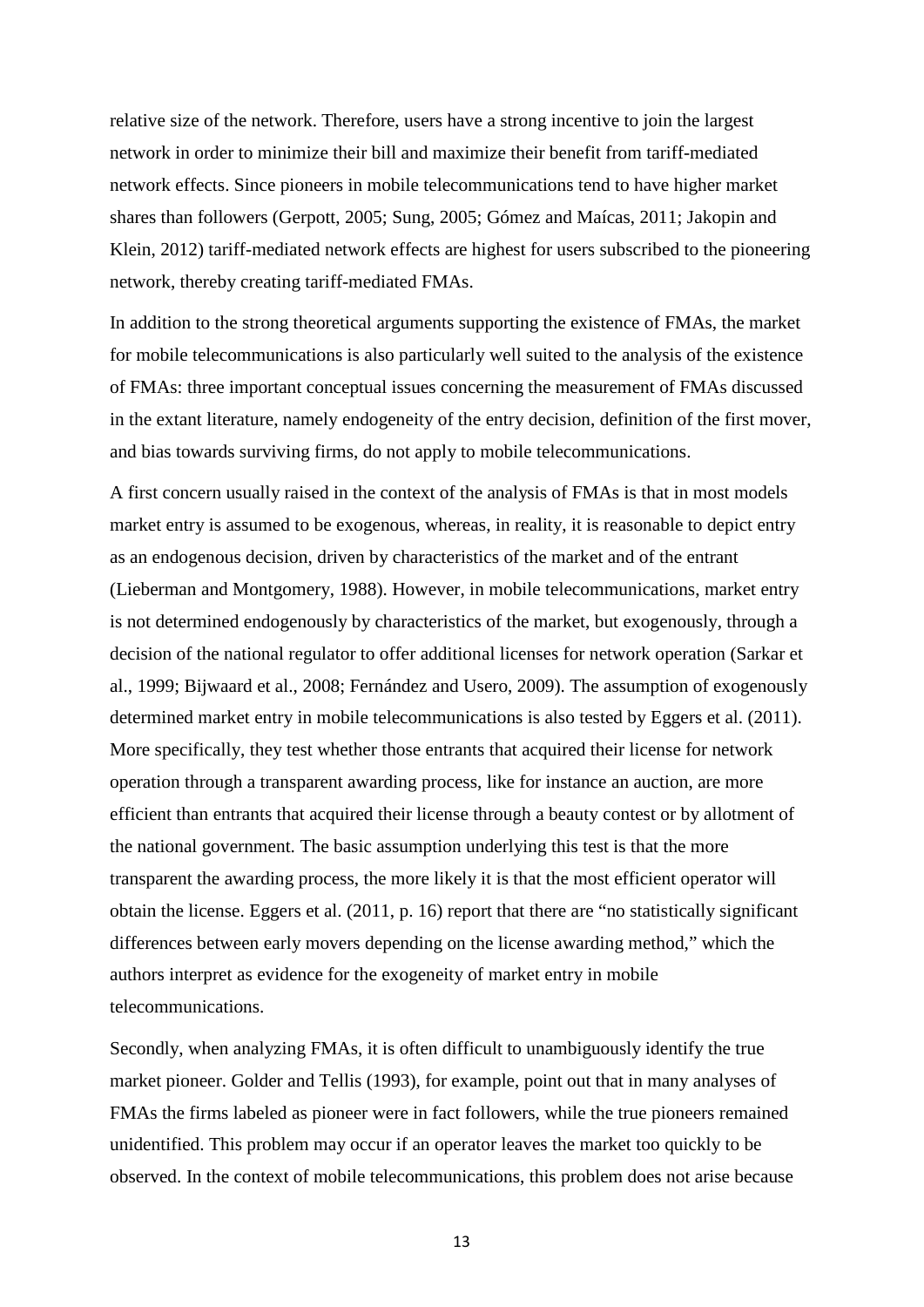every company willing to enter the market and operate a network, first needs to acquire a license. Hence, each active operator and the starting date of its operations are easily observable. Thus, all relevant network operators and the order of their entry can be undoubtedly identified, thereby ensuring that firms first entering the market are correctly labeled as pioneers.

The bias of some frequently used data sets to include only surviving first movers is a third problem associated with the analysis of FMAs (Golder and Tellis, 1993; Day and Freedman, 1990). If the data set contains only surviving companies, the analysis of FMAs is likely to overstate the true effect of being the pioneer in a market. However, this problem does not apply to mobile telecommunications. Due to the formal requirements for market entry, data sets on mobile network operators can be expected to comprise a complete set of all relevant mobile network operators, even if they left the market shortly after their entry. Hence, analyses based on these data sets will not show a "survival bias".

### **IV. Econometric Model**

To explore the existence of FMAs in mobile telecommunications, we rely on an extended version of the dynamic growth model proposed by Bijwaard et al. (2008). The core assumption of this model is that for each follower there exists a long-run market share that operators approach with an individual speed of convergence.

In line with Bijwaard et al. (2008), we assume that the market share of follower i at time t can be expressed as

$$
(5) \qquad ms_{it} = \gamma_i \big( 1 - e^{-\beta_{it} t} \big)
$$

with *γ<sup>i</sup>* denoting follower i's long-run market share and *βit* denoting follower i's rate of convergence to the long-run market share in period t. In principle, it would also be possible to use an alternative econometric specification, e.g. a root function or the functional form developed in Kalyanaram and Urban (1992), to model the empirically observable positive decreasing course of followers' market shares. However, we decided to use the specification of Bijwaard et al. since their model allows for an explicit definition of the factors influencing the two key parameters of a dynamic growth model: namely the long-run market share (steady state) and the rate of convergence.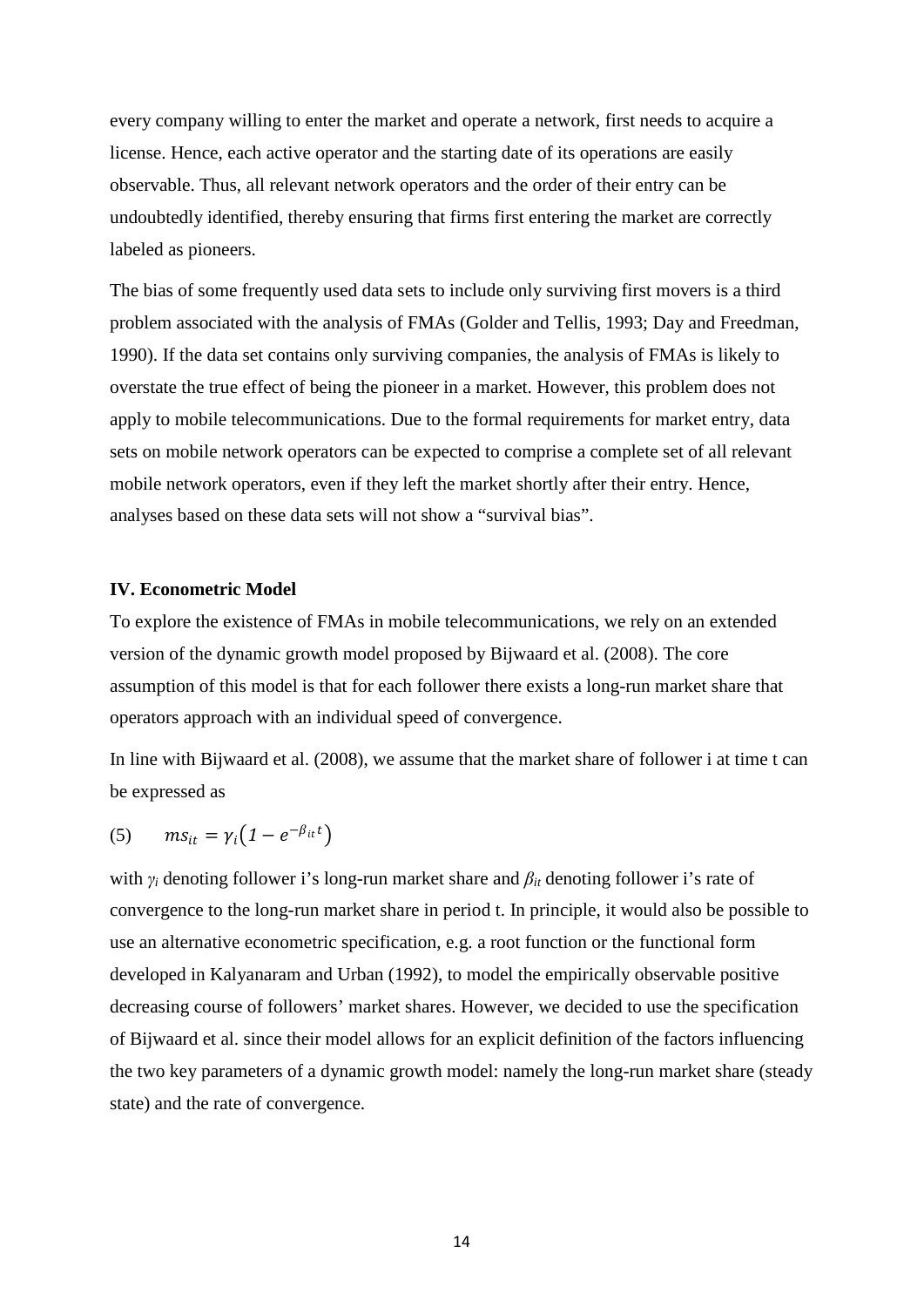With respect to  $\gamma_i$  and  $\beta_i$ , we hypothesize that both solely depend on characteristics of the market and not on firm-specific determinants, like for example marketing expenses or product quality. We define the long-run market share,  $\gamma_i$ , as

# (6)  $\gamma_i = e^{\alpha_1 \text{pen}_i + \alpha_2 \text{pen}_i^2 + \alpha_3 \text{HHI}_i + \alpha_4 \text{num\_of\_op}_i + \alpha_5 \text{num\_of\_op}_{it} + \alpha_6 \text{country}_i}$

where *pen<sub>i</sub>* denotes the penetration rate of the market at the time of market entry of company i, calculated as the total number of mobile subscribers divided by the country's total population; *HHIi* denotes the Herfindahl-Hirschman index at the time of market entry of company i; *num\_of\_opi* contains the number of already active network operators (including the pioneer) in the market at the time of market entry of follower i; *num\_of\_op<sub>it</sub>* denotes the number of active network operators at time t; and *countryi* denotes a series of country dummies.

Although the number of already active operators at the time of market entry is closely related to the HHI at the time of entry, we nevertheless include both variables in our specification for the long-run market share  $\gamma_i$ . This is due to the fact that a certain HHI can be achieved by different combinations of market shares and numbers of firms. For the sake of illustration, consider a simple example where an operator plans to enter a market with an HHI of 0.68. An entrant's odds of successfully entering the market are likely to depend on whether this market concentration is the result of a duopolistic market structure with market shares of 20% and 80%, or whether there is an oligopolistic market structure with 5 active operators having market shares of 2.5%, 2.5%, 3%, 10%, and 82%. Hence, the two variables capture different aspects of the competitive situation at the time of market entry and should therefore be included in the specification for *γi*.

Moreover, we extend Bijwaard et al.'s specification for  $\gamma_i$  to also include the number of currently active network operators in period t. In its original specification, a follower's longrun market share was determined exclusively by characteristics of the market at the time of market entry. Hence, whatever happens after market entry would not affect a follower's estimated long-run market share. However, this assumption is particularly unrealistic if the number of active operators changes after the entry of operator i. For instance, the subsequent entry of an additional network operator most likely impacts the long-run market shares of the other network operators in the market. By additionally including the number of currently active operators in period t, we allow the long-run market share to react to such changes in the market structure, thereby achieving a more realistic representation of reality and a higher fit to the data.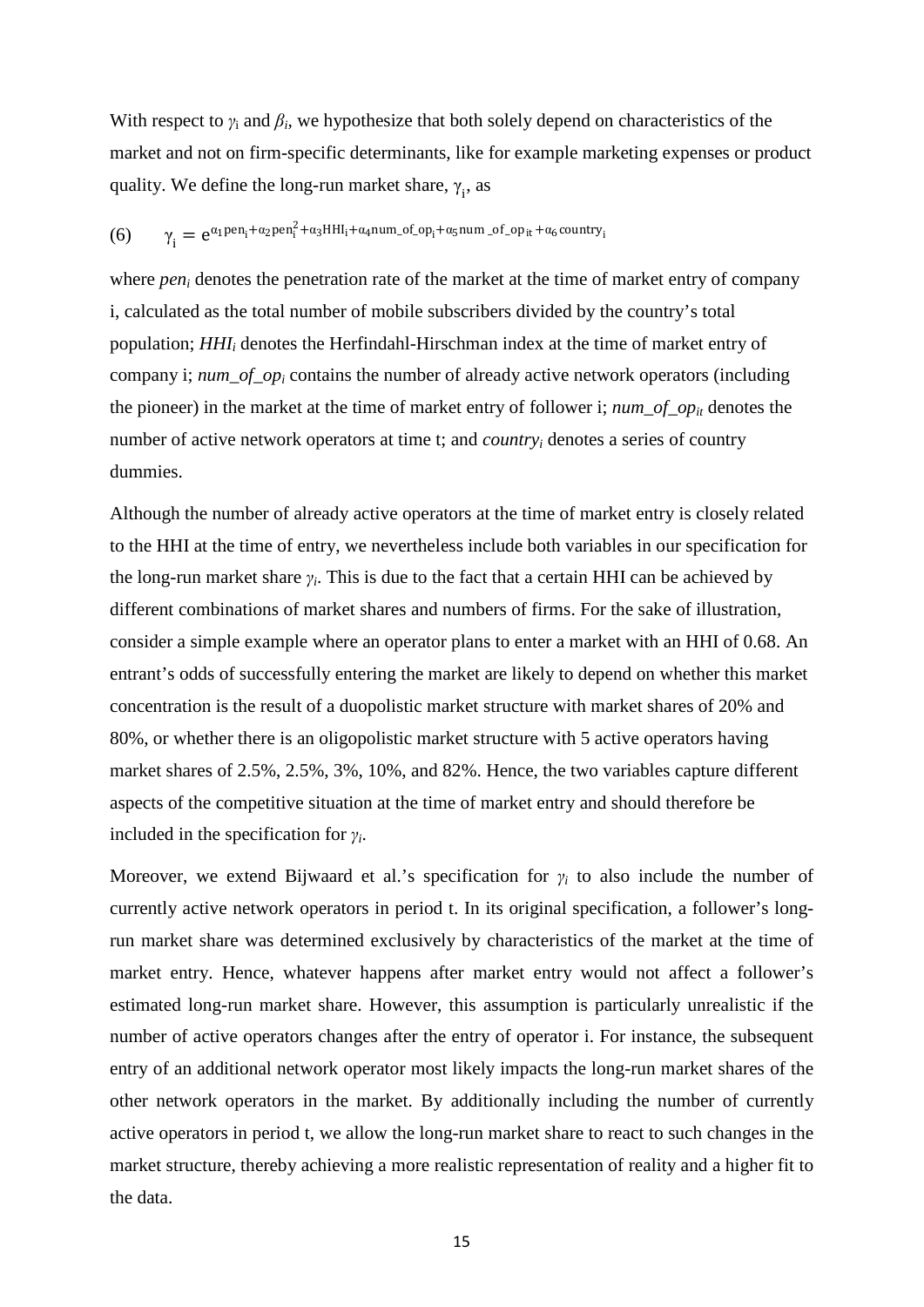Although including additional dynamic elements in the specification for the long-run market share might appear to be a promising avenue for increasing the model fit, we only include the current number of active operators as a dynamic element in equation (6). This is due to the fact that the basic idea of our econometric model is the existence of a stable long-run market share for each follower in the market. Together, these long-run market shares represent a long-run market equilibrium. Including several dynamic elements in equation (6) would lead to continuously changing predictions for the long-run market shares of each follower, thereby contradicting the key idea of stability inherent in our econometric model.

Furthermore, we define the rate of convergence to the long-run market share,  $\beta_{it}$ , as

(7) 
$$
\beta_{it} = \beta_0 + \beta_1 H H I_{it} + \beta_2 n u m_{\text{of}} \text{op}_{it} + \beta_3 \text{del}_{\text{open}} t_{it}
$$

with  $HHI_{it}$  denoting the Herfindahl-Hirschman index in the market at period t,  $num\_of\_op_{it}$ denoting the number of active operators in the market at time t, and *del pen<sub>it</sub>* denoting the change in the penetration rate since market entry of follower i up to period t.

Plugging (6) and (7) into (5) leads to

(8) 
$$
ms_{it} = \left(e^{\alpha_1 pen_i + \alpha_2 pen_i^2 + \alpha_3 HHl_i + \alpha_4 num\_of\_op_i + \alpha_5 country_i + \alpha_6 num\_of\_op_{it}}\right) * \n\left(1 - e^{-(\beta_0 + \beta_1 HHl_{it} + \beta_2 num\_of\_op_{it} + \beta_3 del\_pen_{it}}\right).
$$

Table 2 provides a list of all variables used in our econometric model together with their definition and operationalization.

From our model we derive seven empirically testable hypotheses. First of all, we hypothesize that the penetration rate at the time of entry exerts an inverted u-shaped effect on the long-run market share of a mobile network operator. This implies that, in terms of the penetration rate, there is an optimal level of market penetration that, ceteris paribus, maximizes a follower's long-run market share. If, at the time of entry, market penetration is still very low, the diffusion of mobile telephony is still in its infancy, as only the relatively small segment of "innovators" (Rogers, 1962) has already subscribed to a mobile network. Hence, large investments are necessary to promote the new technology and to tap new customer segments. Due to the high market risk associated with entry in this stage of the market, a potential entrant is likely to make costly mistakes and to be leap-frogged by later-entering competitors. Taken together, entering a market when the penetration rate is still very low might ultimately lead to a lower long-run market share. If, on the other hand, the penetration rate at the time of entry is already high, so that the diffusion curve has almost reached its saturation level, most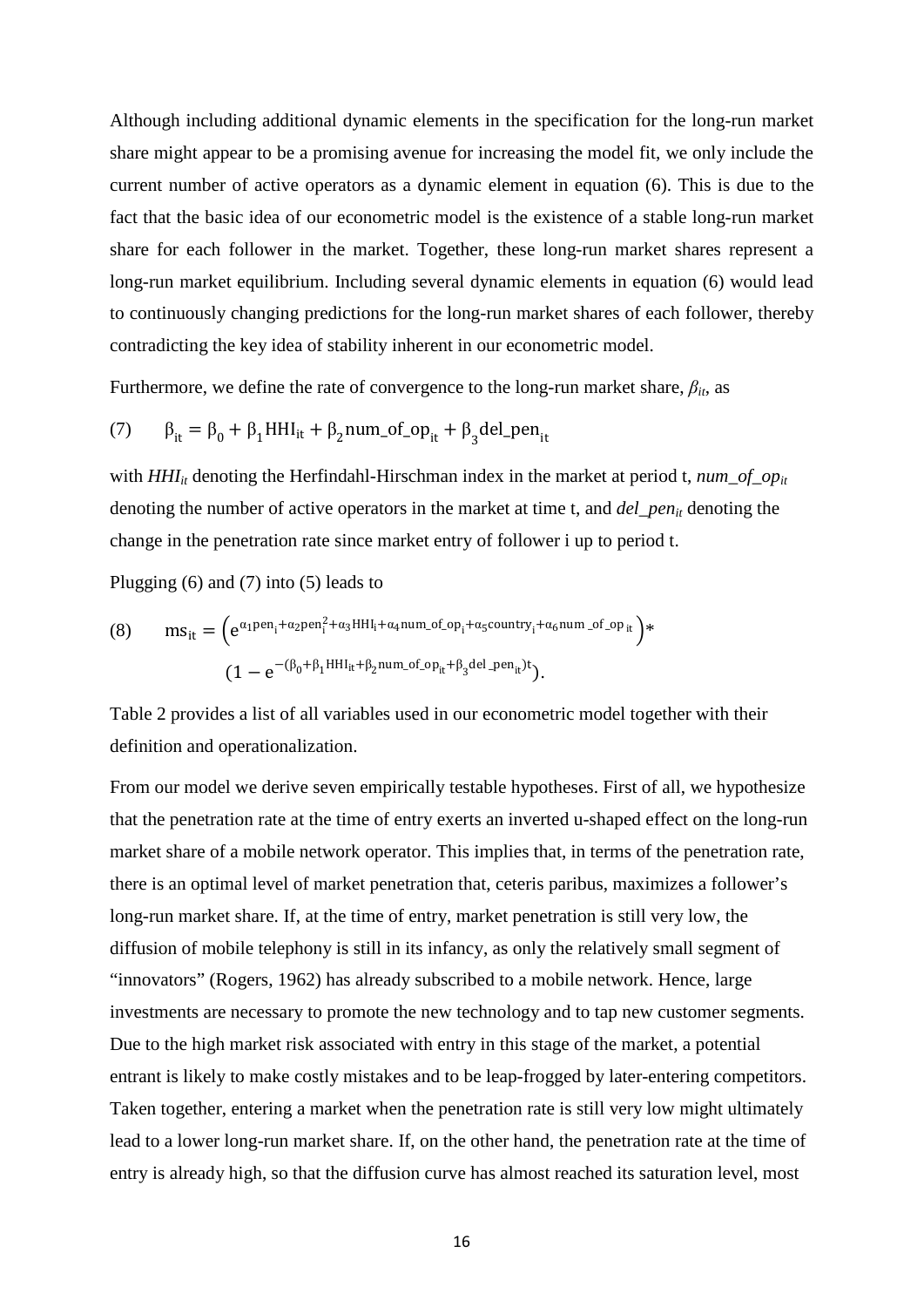of the users potentially interested in subscribing to a mobile network have already adopted the technology.

|              | Variable         | Definition                                                                                 | Operationalization                                                                                                                                |
|--------------|------------------|--------------------------------------------------------------------------------------------|---------------------------------------------------------------------------------------------------------------------------------------------------|
| $ms_{it}$    |                  | market share of follower i at time t                                                       |                                                                                                                                                   |
| $\gamma_i$   |                  | follower i's long-run market share                                                         |                                                                                                                                                   |
|              | pen <sub>i</sub> | penetration rate at time of entry<br>of entrant i                                          | (total number of mobile)<br>customers/country's population) in<br>the month prior to market entry                                                 |
|              | $HHI_i$          | market concentration at time of<br>entry of follower i                                     | Herfindahl-Hirschman index in the<br>month prior to market entry                                                                                  |
|              | $num_of_op_i$    | number of already active operators<br>at time of entry of follower i                       | total number of active operators<br>$(including~pioneer(s))$ in the month<br>prior to market entry                                                |
|              |                  | $num\_of\_op_{it}$ current number of active operators                                      | total number of active operators at<br>time t                                                                                                     |
| $\beta_{it}$ |                  | rate of convergence to the long-run<br>market share                                        |                                                                                                                                                   |
|              | $HHI_{it}$       | current market concentration<br>num_of_op <sub>it</sub> current number of active operators | Herfindahl-Hirschman index at time t<br>total number of active operators at<br>time t                                                             |
|              | $del\_pen_{it}$  | change in penetration rate since<br>market entry                                           | (penetration rate in t - penetration<br>rate in the month of entry)                                                                               |
| t            |                  | time index                                                                                 | $t=1$ in the month of market entry,<br>where market entry is defined as the<br>month in which the operator first<br>shows a non-zero market share |

**Table 2: Variables of the econometric model**

Thus, in order to increase their customer base, new entrants have to rely on gaining customers from their competitors. This impedes followers from quickly building up a large customer base, eventually leading to a lower long-run market share. If, however, the penetration rate is at a medium level where the diffusion of the new technology starts to accelerate, sufficient investments in promoting the new technology have already been undertaken while, at the same time, the number of potential users who have not yet subscribed to a network is still large. Hence, a company entering the market at this stage to build up its own network can focus on convincing new users to subscribe to its network without having to gain customers from its competitors and investing heavily in market development.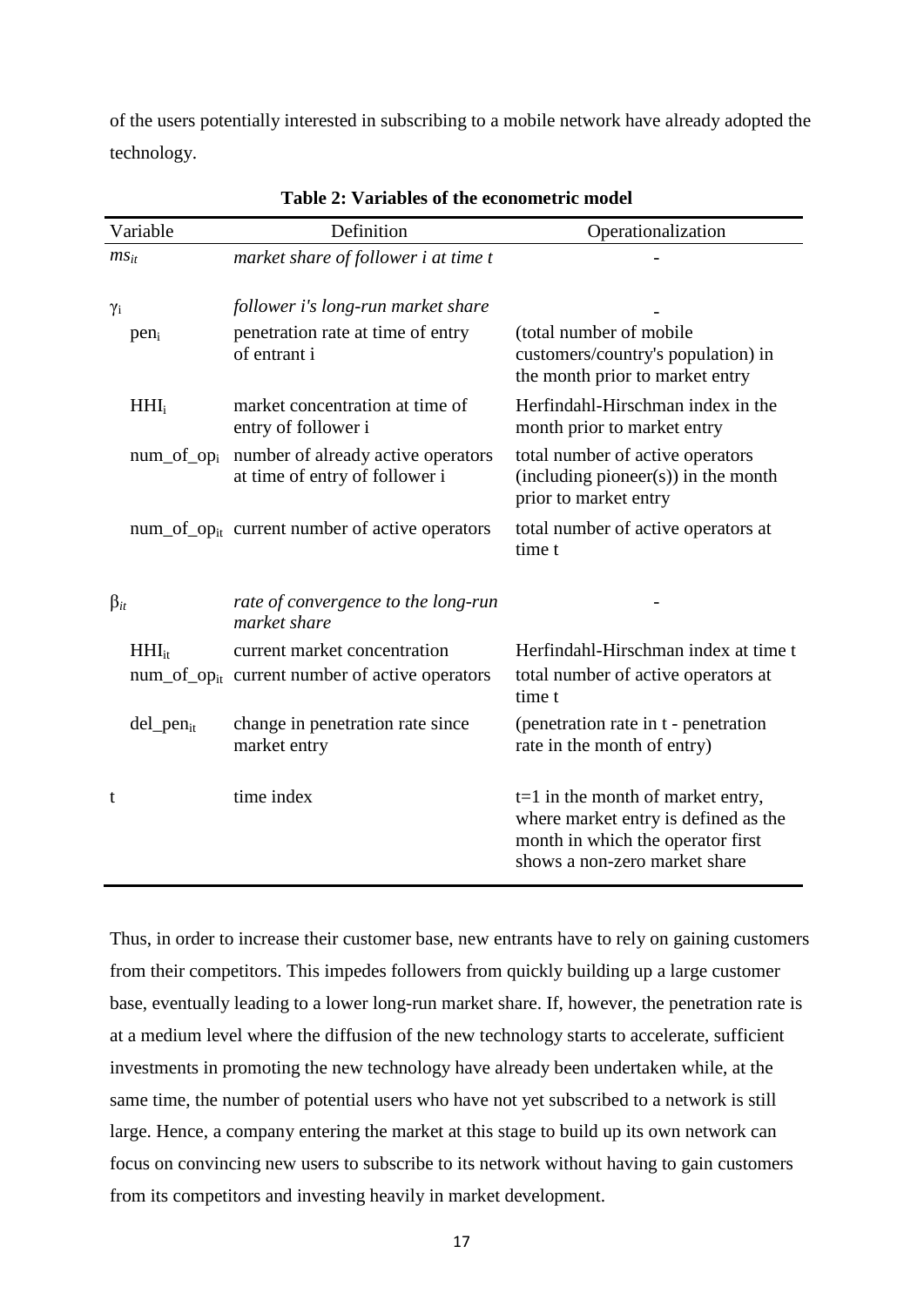This leads us to propose:

*H1: There exists an optimal penetration rate that maximizes a follower's long-run market share, implying that*  $\alpha_1 > 0$  *and*  $\alpha_2 < 0$ .

Secondly, we postulate that the market concentration at the time of market entry, measured by the HHI, positively influences a follower's long-run market share. A company entering a highly concentrated market faces a situation in which the distribution of market shares is highly unequal, usually with one dominant firm serving a large fraction of the market. In this situation, an entrant is likely to face strong resistance to entry, mainly from this one dominant player in the market. Building on the theory of fringe competition (see Hirshleifer et al., 2005: 231), it is reasonable to assume that it is easier for an entrant to identify potential customers that have either thus far not been served at all or only been served by inferior products, if he mainly has to deal with one big competitor. If, however, an entrant faces multiple strong competitors, the available product space and customer segments are probably already exhaustively occupied by the already active network operators so that it is very challenging for late entering followers to build up a large customer base in the long-run.

Hence, we propose:

### *H2: The higher the market concentration at the time of market entry, the higher a follower's long-run market share will be, implying that*  $\alpha_3$ >0.

As already stated, as well as the market concentration at the time of market entry, we also included the number of active network operators at the time of market entry, since each variable captures a different aspect of the competitive environment at the time of market entry. Concerning the effect of the number of already active operators at the time of market entry, we assume that, at a fixed level of market concentration, it is easier to enter a market with a smaller number of already active operators. In this case, it is easier for an entrant to identify niches in the product space that are still unoccupied by competitors. Hence, a follower will find it easier to gain a foothold in the market and attract users, eventually leading to a higher long-run market share.

Likewise, we expect the number of currently active operators in a market to unfold a negative effect on a follower's long-run market share. Drawing on the standard model of Cournotcompetition where in equilibrium the market shares are inversely related to the number of firms in the market, we expect the number of currently active operators to exhibit a negative effect on a follower's long-run market share. Besides, by definition, the long-run market shares of the already active operators must be reduced if an additional network operator enters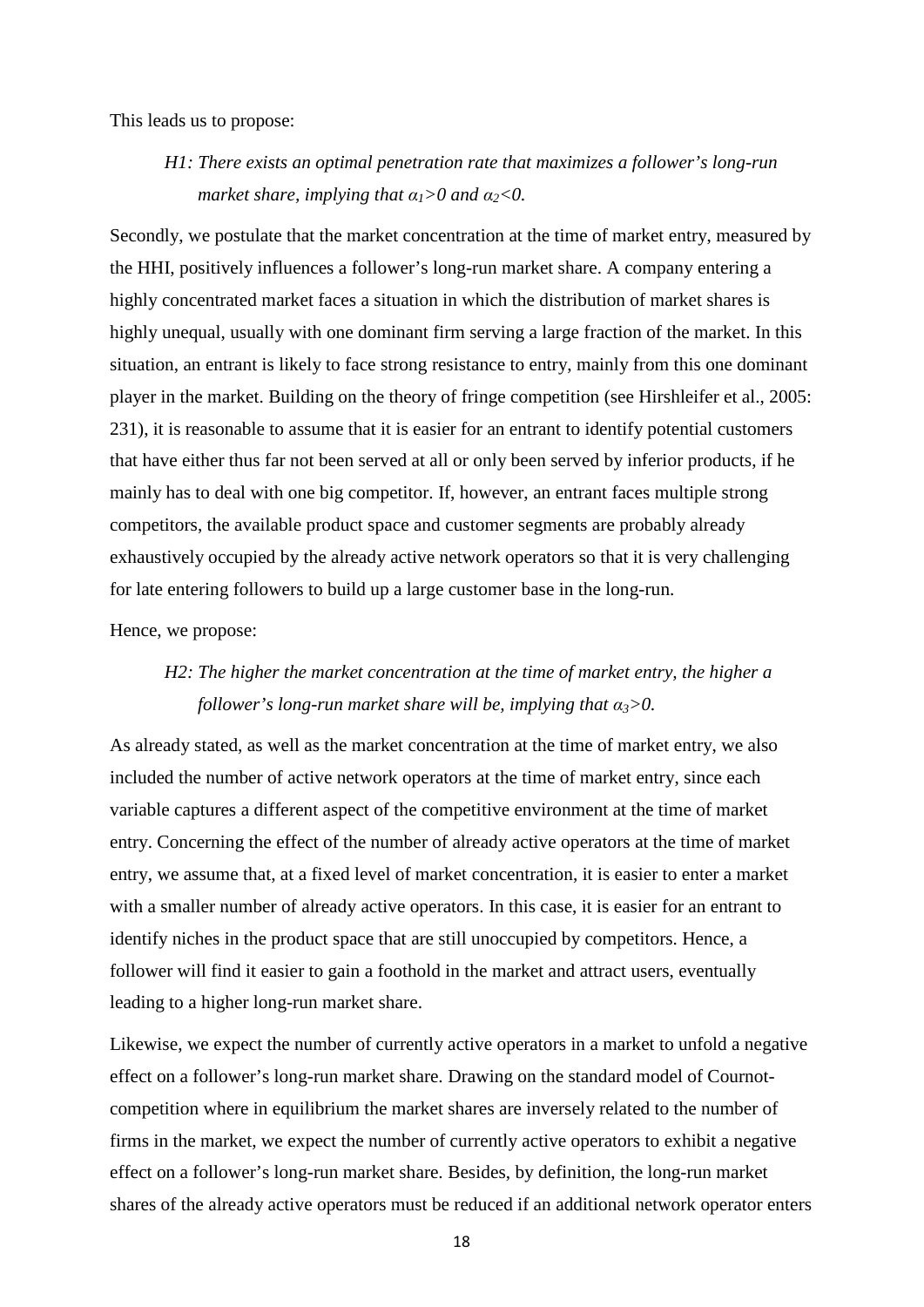the market with a non-zero market share, since all long-run market shares must sum up to one. [4](#page-21-0)

Besides, the empirical literature on FMAs in mobile telecommunications also supports the notion that the number of active operators negatively affects followers' market shares (Sung, 2005; Gómez and Maícas, 2011).

This leads us to propose:

- *H3: The higher the number of already active network operators at the time of market entry, the smaller a follower's long-run market share will be, implying that α4<0.*
- *H4: The higher the number of currently active operators in a market, the lower a follower's long-run market share will be, implying that α5<0.*

While the concentration at the time of market entry is assumed to exert a positive influence on a follower's long-run market share, we hypothesize that the current market concentration will negatively affect a follower's rate of convergence to the long-run market share. Especially in the case when the already active operators engage in on-net/off-net differentiation, consumers have strong incentives to subscribe to the larger networks of the already active operators, due to the existence of tariff-mediated network effects, instead of subscribing to the smaller network of a new entrant. The more concentrated the market is, the stronger these network effects, since high market concentration in the mobile telecommunications industry mostly implies that the market is dominated by one or two very large networks. Hence, upon entering a concentrated market, followers will initially find it very hard to attract consumers and to increase their market share, as subscribers to their networks do not enjoy tariff-mediated network effects. This, in turn, negatively affects followers' rate of convergence to the longrun market share.

This argument is also supported by the study of Fernández and Usero (2007) who report that followers find it difficult to grow their market share relative to the pioneer if the market is concentrated. Furthermore, Fernández and Usero (2009) submit that market concentration has a negative effect on the market share growth of mobile network operators.

Hence, we posit:

<span id="page-21-0"></span><sup>&</sup>lt;sup>4</sup> Note that we only include followers in our analysis and, hence, we do not include pioneers in our estimation. Therefore, it would in theory be possible for the long-run market shares of the followers to remain constant, even if an additional operator enters the market. This would be the case if the entrant exclusively attracts customers from the pioneer. However, since this is a purely hypothetical scenario, we do not give it further consideration.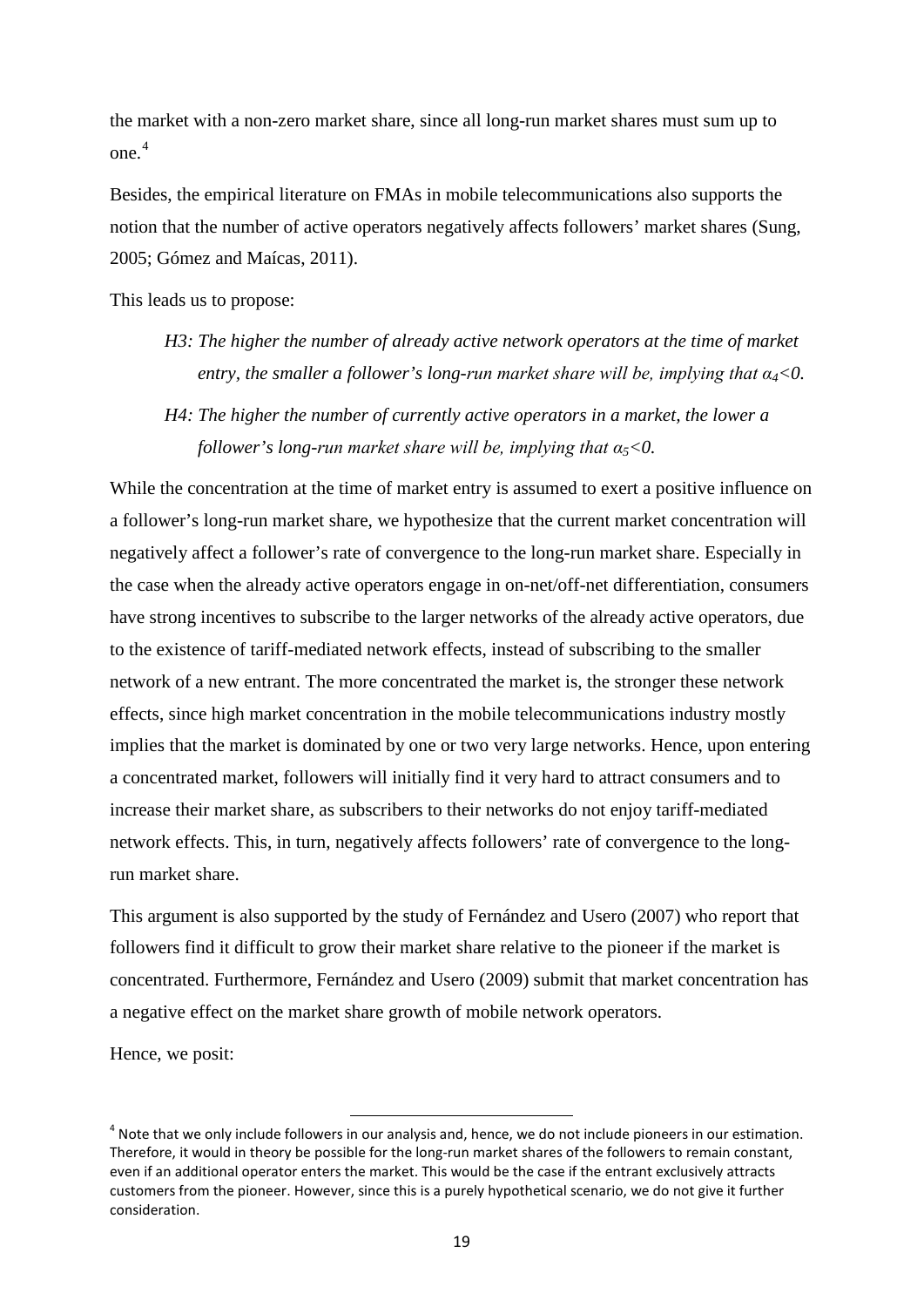### *H5: The higher the current market concentration, the lower a follower's rate of convergence to the long-run market share will be, implying that*  $\beta_1 < 0$ .

Likewise, we expect the number of currently active operators in a market to negatively affect a follower's rate of convergence to the long-run market share. Typically, the number of active firms in a market is taken as a proxy for the intensity of competition. If there is intense competition among the mobile network operators in a market, it is more difficult for a single firm to increase its market share at the expense of its competitors. Hence, intense competition will negatively affect the convergence rate of all operators that are active in the market. As already mentioned above, empirical findings from the studies of Sung (2005) and Gómez and Maícas (2011) show that the number of active operators negatively affects followers' market shares and therefore also their market share growth. If the number of active operators is interpreted as the entry order (which is a valid assumption in the absence of market exits), additional empirical support for the detrimental effect on followers' market share growth is provided by the studies of Fernández and Usero (2007), Gómez and Maícas (2011), and Jakopin and Klein (2012).

Therefore, we argue:

# *H6: The higher the number of currently active operators in a market, the lower a follower's convergence rate towards the long-run market share will be, implying that*  $\beta$ <sub>2</sub> < 0.

If pioneering network operators enjoy an FMA as compared to their competitors, they should find it easier than their competitors will to attract consumers who newly enter the market for mobile telecommunications. Accordingly, we expect the change in penetration rate since market entry to exert a negative influence on a follower's rate of convergence. Typically, changes in the penetration rate reflect market growth and increasing market volume (in terms of number of subscribers). If FMAs exist in mobile telecommunications, pioneers will be able to attract a large fraction of all users who subscribe to the network for the first time, which, in turn, will slow down a follower's growth in market share.

This leads us to postulate:

*H7: The higher the change in the penetration rate since market entry, the lower a follower's rate of convergence to the long-run market share will be, implying that β3<0.*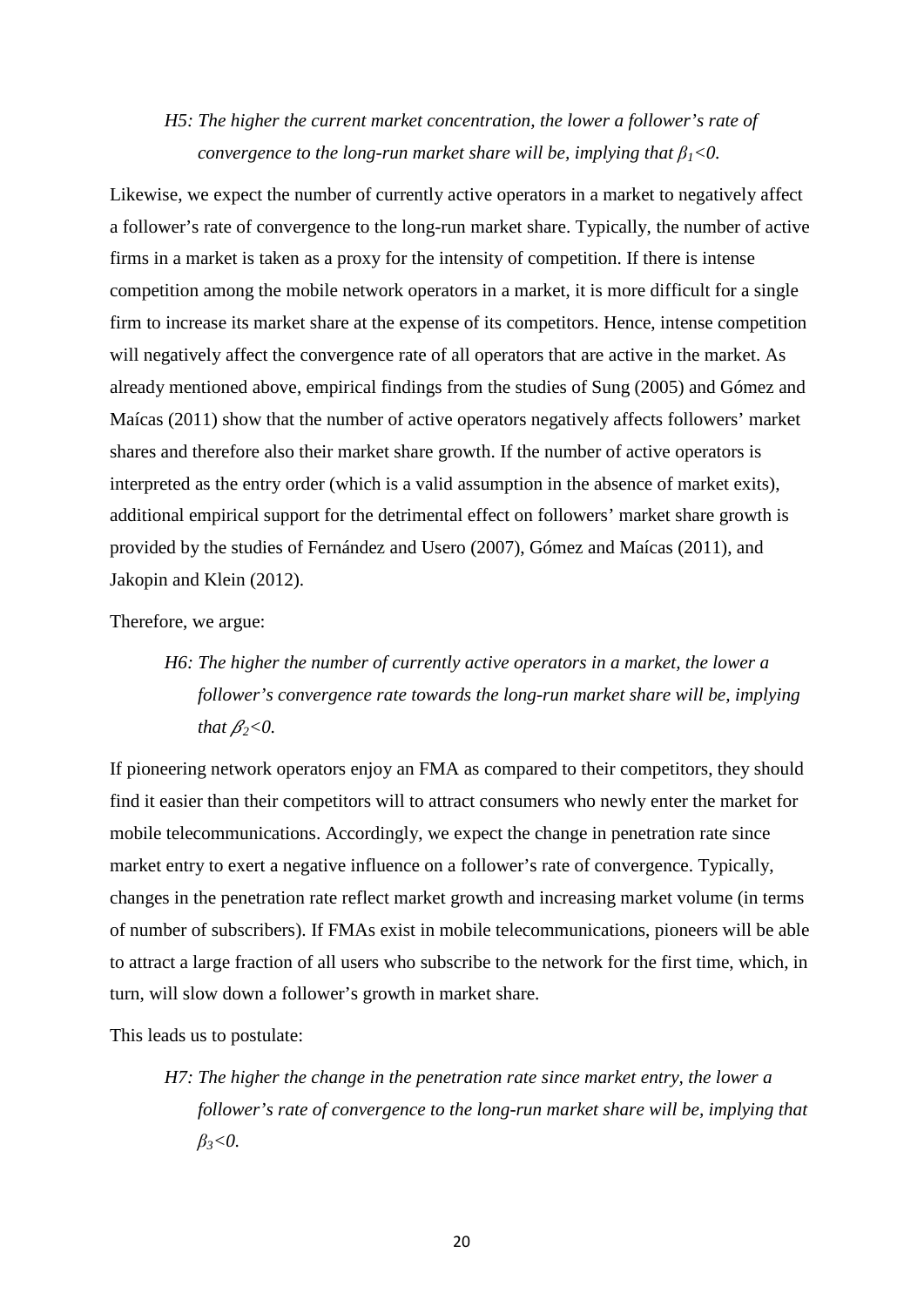Table 3 summarizes our hypotheses concerning the determinants of a follower's long-run market share and rate of convergence to the long-run market share.

|                       | Variable                                   | Proposed Effect   |  |  |  |
|-----------------------|--------------------------------------------|-------------------|--|--|--|
| long-run market share |                                            |                   |  |  |  |
| H1                    | Penetration rate at market entry           | inverted u-shaped |  |  |  |
| H <sub>2</sub>        | HHI at market entry                        | positive          |  |  |  |
| H <sub>3</sub>        | Number of active operators at market entry | negative          |  |  |  |
| H <sub>4</sub>        | Current number of active operators         | negative          |  |  |  |
| rate of convergence   |                                            |                   |  |  |  |
| H <sub>5</sub>        | <b>Current HHI</b>                         | negative          |  |  |  |
| H <sub>6</sub>        | Current number of active operators         | negative          |  |  |  |
| H7                    | Change in penetration rate since entry     | negative          |  |  |  |

### **Table 3: Summary of proposed hypotheses**

### **V. Empirical analysis and discussion**

### *Description of the data used*

To analyze the existence of FMAs in mobile telecommunications we use data from 34 OECD countries covering the period from January 1990 to March 2008.<sup>[5](#page-23-0)</sup> The data set contains penetration rates, market concentration, and market shares (including prepaid subscribers) of 173 network operators that operate their own mobile networks. The subscriber base of mobile virtual network operators (MVNOs) is added to the respective network a given MVNO relies on for providing its service. The data was recorded on a monthly basis for the entire observation period. We excluded the USA from our analysis due to the unique manner in which the Federal Communications Commission (FCC) awarded licenses for mobile network operation (Parker and Röller, 1997). With the introduction of mobile telephone services in the US, the FCC divided the country into 305 non-overlapping regional markets and issued two licenses for network operation in each market. Although, over time, some of these 305 regional duopolies may have become integrated markets, it is unreasonable to treat the USA as a single market for mobile telecommunications. Since our data set does not account for the fragmented market structure of the USA, we refrained from using the data for the US in our estimation.<sup>[6](#page-23-1)</sup>

<span id="page-23-0"></span> $5$  We are grateful to Informa UK limited for provision of the data.

<span id="page-23-1"></span><sup>&</sup>lt;sup>6</sup> As a check for robustness, we also estimated our model including the data for the USA which, however, led to similar results.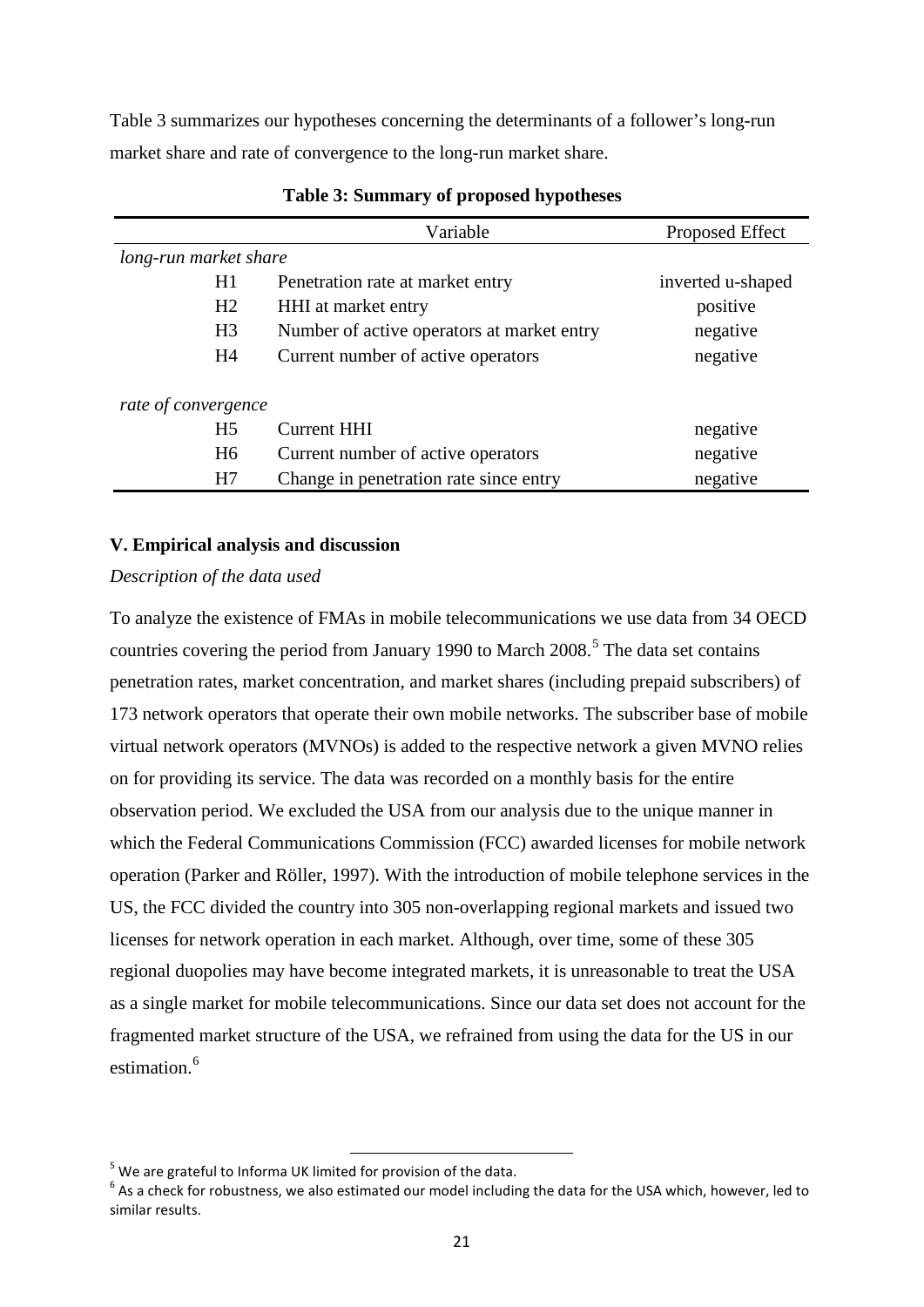Prior to the analysis, we corrected the data set for mergers of mobile network operators. This is crucial for our analysis, because otherwise discrete jumps in the market share of one firm would occur if two or more operators merge to a single firm. This, in turn, would negatively influence estimation results. The same holds true if the merging firms form a new operator, which, if ignored, would then be treated as an operator newly entering the market. To identify possible mergers, we searched the data set for discrete jumps in the market share of more than 5%. While this allowed us to identify a total of 12 mergers (detailed information available upon request), we are aware of the fact that we might miss those mergers that result in a change of market shares of less than 5%. However, we believe that this will not significantly affect our estimation results, since changes in market shares in the range of 5% also occur in the data set due to competitive forces.

In principle, there are three possible approaches to deal with the merger of two or more companies. Firstly, it would be possible to ignore the merger. However, as explained previously, this might be detrimental to our estimation results. Secondly, we could simply delete the merged operator, but this has the drawback that we would lose all post-merger information in our analysis. The third approach to deal with mergers among network operators is to sum the market shares of the merging operators for the pre-merger period. While this implies losing the within-fluctuation of market shares of the merging operators in the pre-merger period, summation of market shares still preserves the information from the post-merger period. After weighing the pros and cons of each approach, we decided on summing the market shares of the merging operators for the pre-merger period, since this approach preserves as much information as possible while avoiding merger-induced jumps in market shares.

Furthermore, we also identified the pioneering network operator in each country and excluded it from the data set, since our analysis focuses on the market shares of followers. We considered all those operators as pioneers that either were the first to show a non-zero market share in a specific country or already had a non-zero market share in the first month of observation.

After correcting for mergers and deleting the pioneers, our data set contained 90 followers from 33 OECD countries. On average, a follower is observed for 109.7 months. Table 4 contains additional information on the distribution of followers across the 33 countries.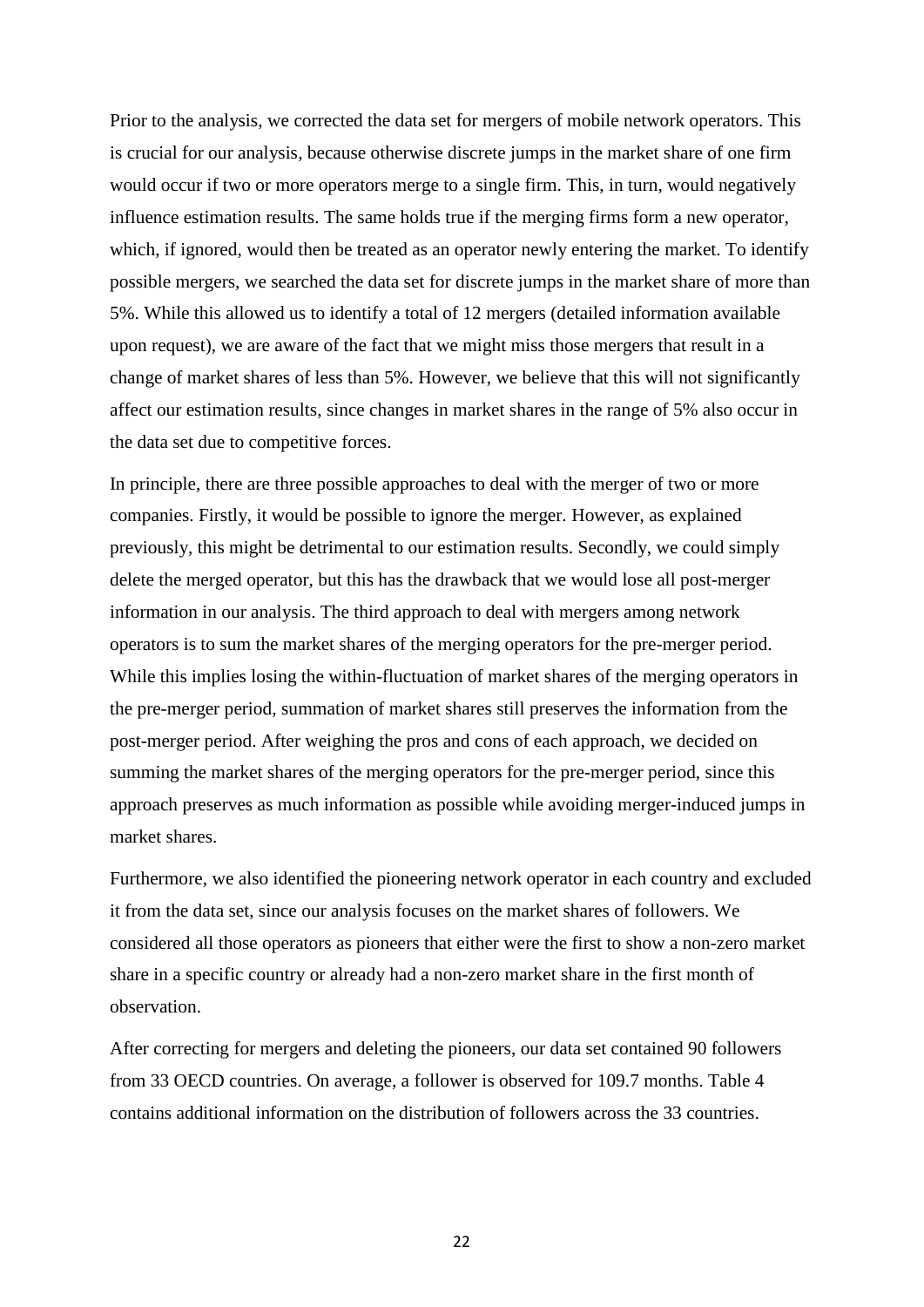|                                   | Maximum number of |                | observation period (t) |      |
|-----------------------------------|-------------------|----------------|------------------------|------|
|                                   | active operators  | min.           | avg.                   | max. |
| Australia                         | 5                 | 14             | 114.5                  | 178  |
| Austria                           | 5                 | 59             | 102.7                  | 136  |
| Belgium                           | 3                 | 109            | 124.0                  | 139  |
| Canada                            | 7                 | 126            | 143.0                  | 160  |
| Chile                             | $\overline{4}$    | 16             | 124.8                  | 208  |
| Czech Republic                    | $\overline{4}$    | 11             | 81.7                   | 137  |
| Denmark                           | 5                 | 54             | 120.0                  | 184  |
| Estonia                           | $\overline{4}$    | 9              | 99.3                   | 158  |
| Finland                           | $\overline{4}$    | 118            | 151.0                  | 184  |
| France                            | 3                 | 142            | 142.0                  | 142  |
| Germany                           | $\overline{4}$    | 114            | 155.7                  | 187  |
| Greece                            | $\overline{4}$    | 61             | 90.5                   | 120  |
| Hungary                           | 3                 | 100            | 134.0                  | 168  |
| Iceland                           | 3                 | $\overline{4}$ | 61.5                   | 119  |
| Ireland                           | $\overline{4}$    | 31             | 83.3                   | 133  |
| Israel                            | $\overline{4}$    | 111            | 143.7                  | 160  |
| Italy                             | $\overline{4}$    | 29             | 86.8                   | 148  |
| Japan                             | 5                 | $\mathbf{1}$   | 83.5                   | 166  |
| Korea                             | 6                 | 90             | 114.0                  | 126  |
| Luxembourg                        | 3                 | 35             | 77.0                   | 119  |
| Mexico                            | 10                | 88             | 126.8                  | 178  |
| Netherlands                       | 5                 | 110            | 130.5                  | 151  |
| New Zealand                       | $\overline{2}$    | 175            | 175.0                  | 175  |
| Norway                            | 3                 | 12             | 93.5                   | 175  |
| Poland                            | $\overline{4}$    | 13             | 96.3                   | 139  |
| Portugal                          | 3                 | 115            | 149.5                  | 184  |
| Slovak Republic                   | 3                 | 14             | 74.5                   | 135  |
| Slovenia                          | 3                 | 6              | 56.7                   | 109  |
| Spain                             | $\overline{4}$    | 16             | 92.3                   | 150  |
| Sweden                            | 6                 | 3              | 95.2                   | 184  |
| Switzerland                       | $\overline{4}$    | 34             | 84.0                   | 112  |
| Turkey                            | $\overline{4}$    | 85             | 140.3                  | 169  |
| $\ensuremath{\mathrm{UK}}\xspace$ | 5                 | 61             | 134.3                  | 175  |

**Table 4: Distribution of followers across countries**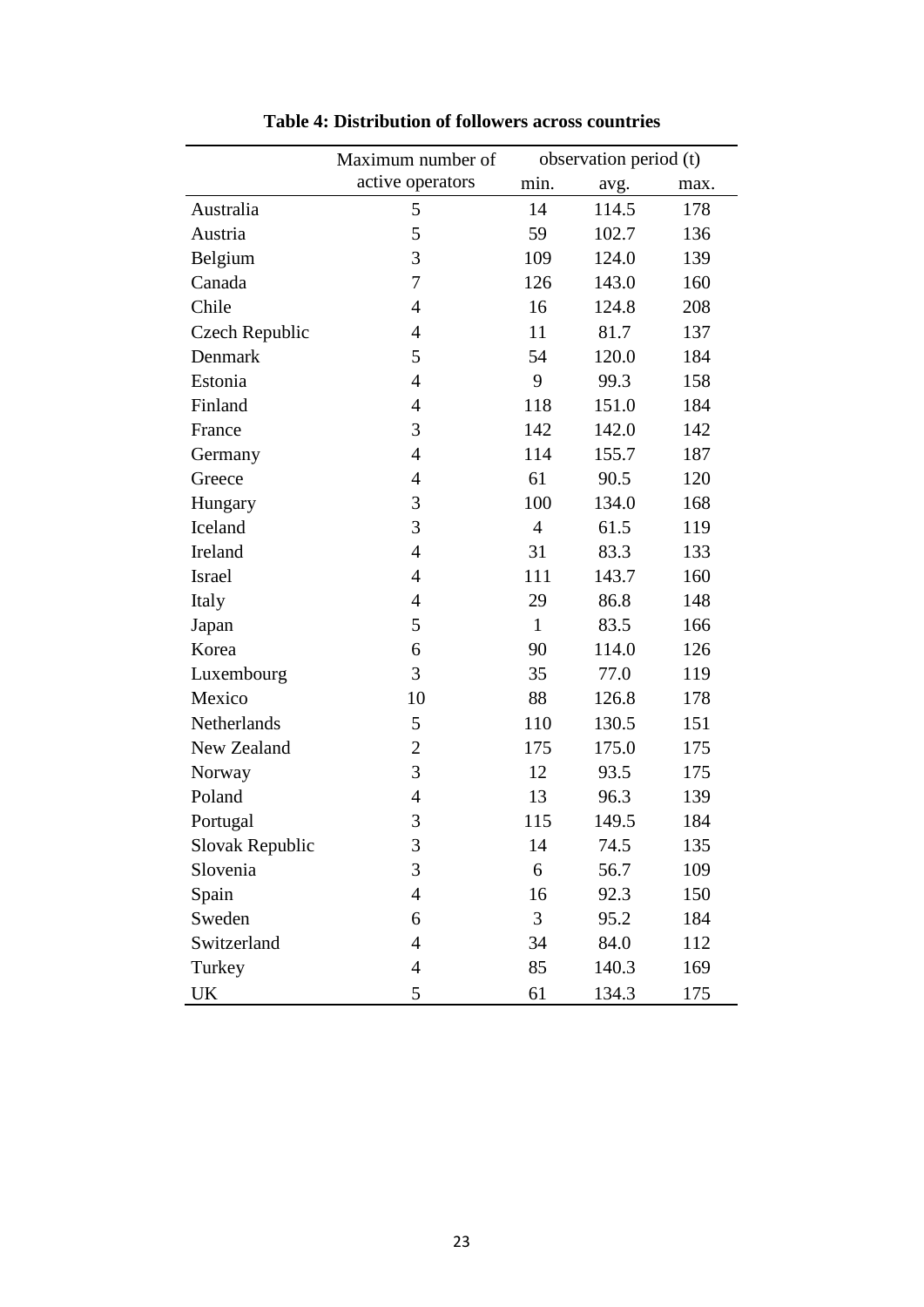

**Figure 2: Penetration rates of 33 OECD countries for the period January 1990 - March 2008**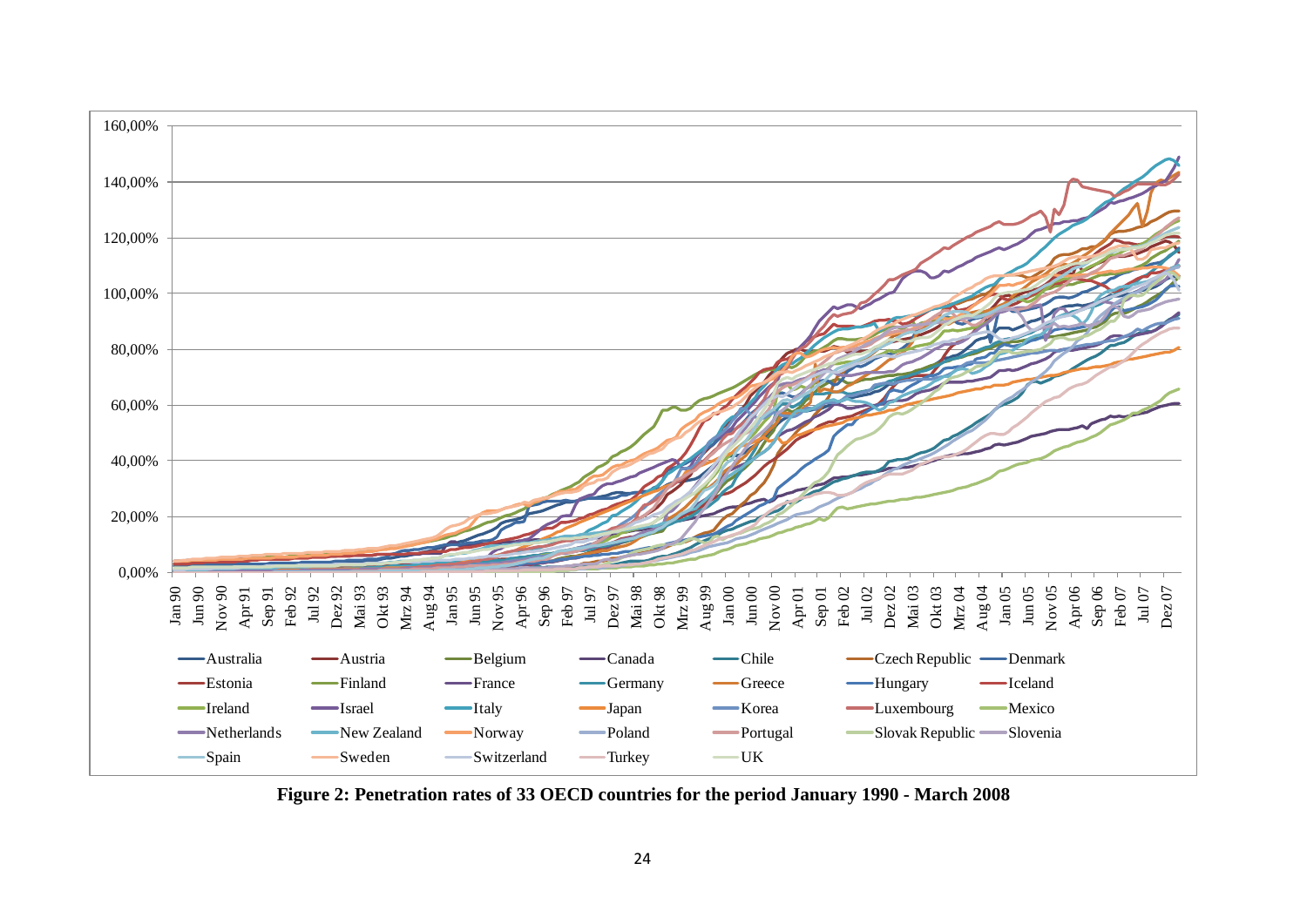The diffusion pattern of mobile telecommunication, expressed by the development of the penetration rates, varies among the countries in our data set, as can be inferred from figure 2. While some countries, for instance Canada, Iceland, Norway, and Sweden, already show comparably high penetration rates in the range of 3-4% at the beginning of our data set, other countries, primarily from Eastern Europe, show substantial lags in penetration rates. However, during the observation period, most countries manage to catch up so that the average penetration rate at the end of our sample (in March 2008) is 111%, with Canada showing the lowest value for the penetration rate (61%) and Israel showing the highest value (149%).

#### *Operationalization of variables*

For each operator, we defined the time of market entry as the first month in which the respective operator shows a non-zero market share in the data set. Furthermore, we operationalized the values of the penetration rate and the HHI at market entry as the respective values from the month prior to market entry. The number of active operators at market entry comprises all operators observed in the data set at the month of market entry, including the pioneer(s) but excluding the entering firm. We computed the change in penetration rate since market entry as the difference between the current penetration rate in the respective month and the penetration rate in the month of entry (note that this is not the penetration rate at market entry).

### *Results of estimation*

Prior to the estimation of our model with nonlinear least squares (NLS), two problems must be solved. These are, first, the endogeneity problem arising from the simultaneity of market shares, penetration rates, and market concentration; and, second, the identification of suitable starting values for the NLS routine.

In our analysis, we use both the penetration rate and the market concentration to explain the market shares of followers. This raises the concern that our analysis might suffer from an endogeneity-bias due the fact that a follower's market share also influences, at least partially, the penetration rate, as well as the concentration in the respective market. In order to solve this simultaneity problem, we used the lagged values for the current market concentration (*HHI<sub>it</sub>*), current number of active operators ( $num\_of\_op_{it}$ ), and the change in penetration rate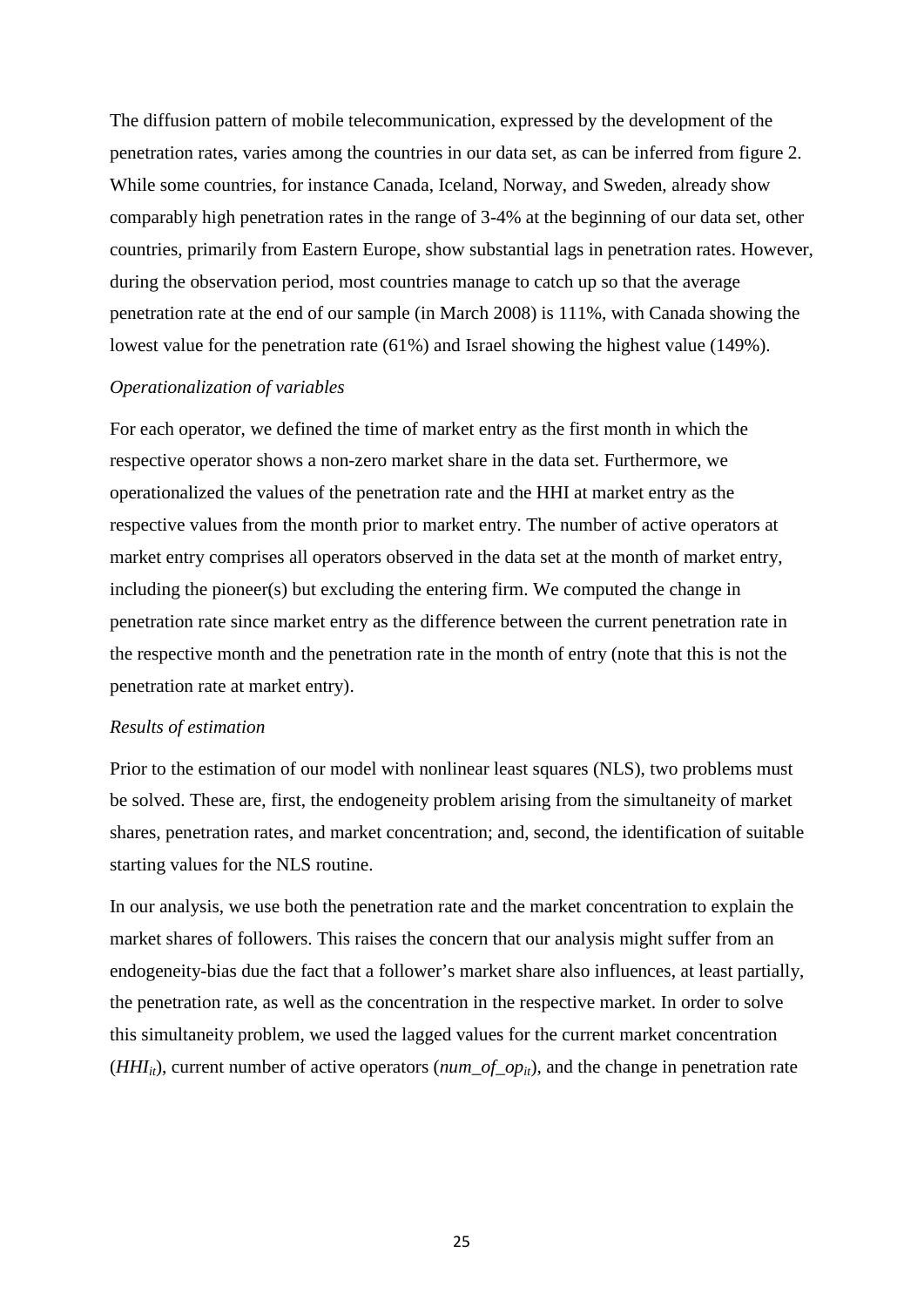since market entry (*del\_pen<sub>it</sub>*). Since our data set comprises monthly data, we decided to use a lag length of 12 months in our estimation to obtain unbiased results.<sup>[7](#page-28-0)</sup>

A second problem that must be solved prior to the estimation is the definition of suitable starting values. Due to the iterative optimization nature of the NLS routine, the algorithm needs a set of starting values for all estimation parameters. Since there is no generally agreed rule for identifying the best set of starting values (Davidson and MacKinnon, 2004, p. 232- 233; Greene, 2008, p. 294), we tested three different specifications. First, we used the estimation results from Bijwaard et al. (2008) as starting values, with the values for the country dummies set to -1. Second, we set the absolute value of all starting values to 1, but with the signs according to the results of Bijwaard et al., while in the third specification we set all starting values to 1. While specifications one and two lead to similar results, the number of iterations until convergence of the estimation differed. Specification one converged after 58 iterations, whereas specification two needed 72 iterations. For specification three, the NLS routine did not compute estimations for the variables defining a follower's rate of convergence; therefore it was dismissed. Since the number of iterations until convergence can be interpreted as a measure of goodness of fit (Ratkowsky, 1990, p. 21-23), we decided to use specification one in our estimation.

In total, 8,827 observations were entered into the estimation, which resulted in an adjusted  $R^2$ of 0.9213. Due to the use of lags, only the observations for 83 followers were entered into the estimation. The coefficient estimates, as well as the corresponding heteroscedasticity-robust standard errors and p-values are displayed in table 5. Note that, in order to enhance readability, table 5 only incorporates the unweighted mean of the coefficient estimates for the country dummies and their standard error. The complete set of estimates for the country dummies is listed in table 6 in the appendix.

As can be inferred from table 5, all variables are highly significant at the 1%-level. As with other nonlinear models, e.g. binary choice models such as logit and probit, the coefficients of a nonlinear least squares estimation can only be interpreted in terms of their sign but not their magnitude. In Principle, this problem could be solved by computing the marginal effects of the variables. However, in the present analysis, computation of marginal effects would not be very informative, as our model includes 33 country dummies.<sup>[8](#page-28-1)</sup> Hence, the main focus of our

<span id="page-28-0"></span> $7$  We also estimated our model with a lag length of six months and without lags, but this did not change our results.

<span id="page-28-1"></span><sup>&</sup>lt;sup>8</sup>In nonlinear models, the marginal effect of one variable also depends on the values of all other variables. Hence, marginal effects are typically calculated by fixing the remaining variables at their mean. In our case, fixing the 34 country variables at their mean would not lead to meaningful results.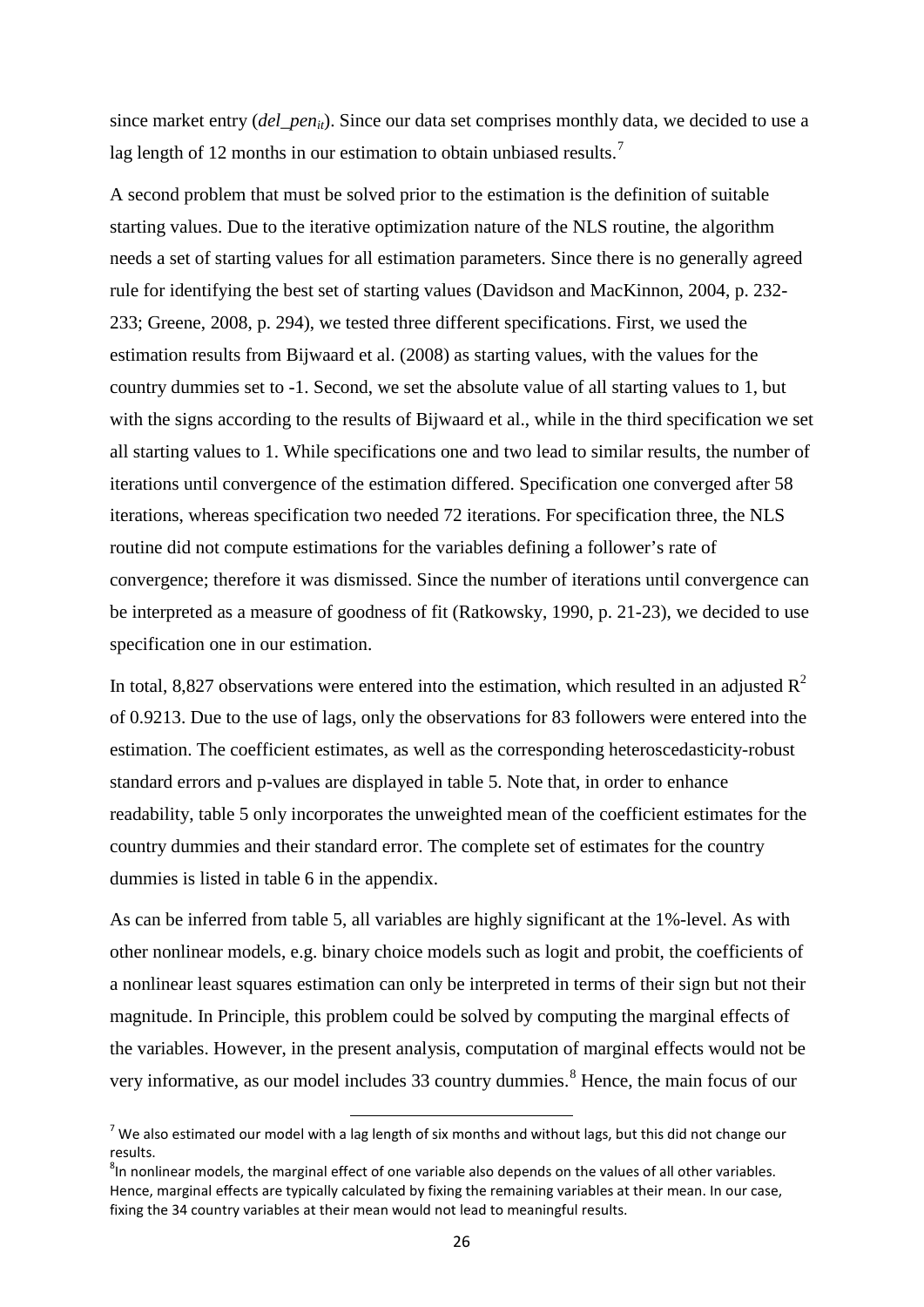analysis is on the sign of the coefficients, because these coincide with the sign of the marginal effects.

|                                                   |             | Robust     |         |
|---------------------------------------------------|-------------|------------|---------|
|                                                   | Coefficient | Std. Error | p-value |
| long-run market share                             |             |            |         |
| penetration rate at market entry                  | 1.366       | 0.176      | 0.000   |
| penetration rate at market entry squared          | $-3.053$    | 0.218      | 0.000   |
| HHI at market entry                               | 0.807       | 0.074      | 0.000   |
| number of active operators at market entry        | $-0.296$    | 0.023      | 0.000   |
| current number of active operators                | $-0.075$    | 0.006      | 0.000   |
| country dummy (average) <sup><math>a</math></sup> | $-1.228$    | 0.304      |         |
| rate of convergence                               |             |            |         |
| current HHI                                       | $-0.101$    | 0.006      | 0.000   |
| current number of active operators                | $-0.004$    | 0.000      | 0.000   |
| change in penetration rate since entry            | $-0.046$    | 0.002      | 0.000   |
| t                                                 | 0.125       | 0.006      | 0.000   |

### **Table 5: Estimation results**

a<br>computed as the nonweighted average of all 33 coefficients.

In line with H1, the penetration rate at the time of market entry has a positive but decreasing effect on a follower's long-run market share. In addition, the market concentration at the time of market entry, measured by the HHI, inflicts a positive effect on the long-run market share, thereby providing support for H2. As proposed by H3 and H4, both the number of already active firms at market entry and the number of currently active operators negatively influence the long-run market share of followers. Besides, all country dummies are estimated to have a significant negative effect on the long-run market share.

Moreover, the results of our empirical analysis confirm H5 and H6 with the current market concentration, again measured by the HHI, as well as the current number of active operators negatively affecting a follower's rate of convergence to the long-run market share. Likewise, the change in market penetration since entry has a decreasing effect on the rate of convergence, supporting H7. Finally, we observe that the market shares of followers tend to increase over time, as indicated by a significant positive coefficient estimate for t.

In order to test the sensitivity of our results to changes in the specification of our econometric model, we performed several robustness checks, none of which led to any changes in the sign or significance level of the estimated coefficients. As a first check, we varied the length of the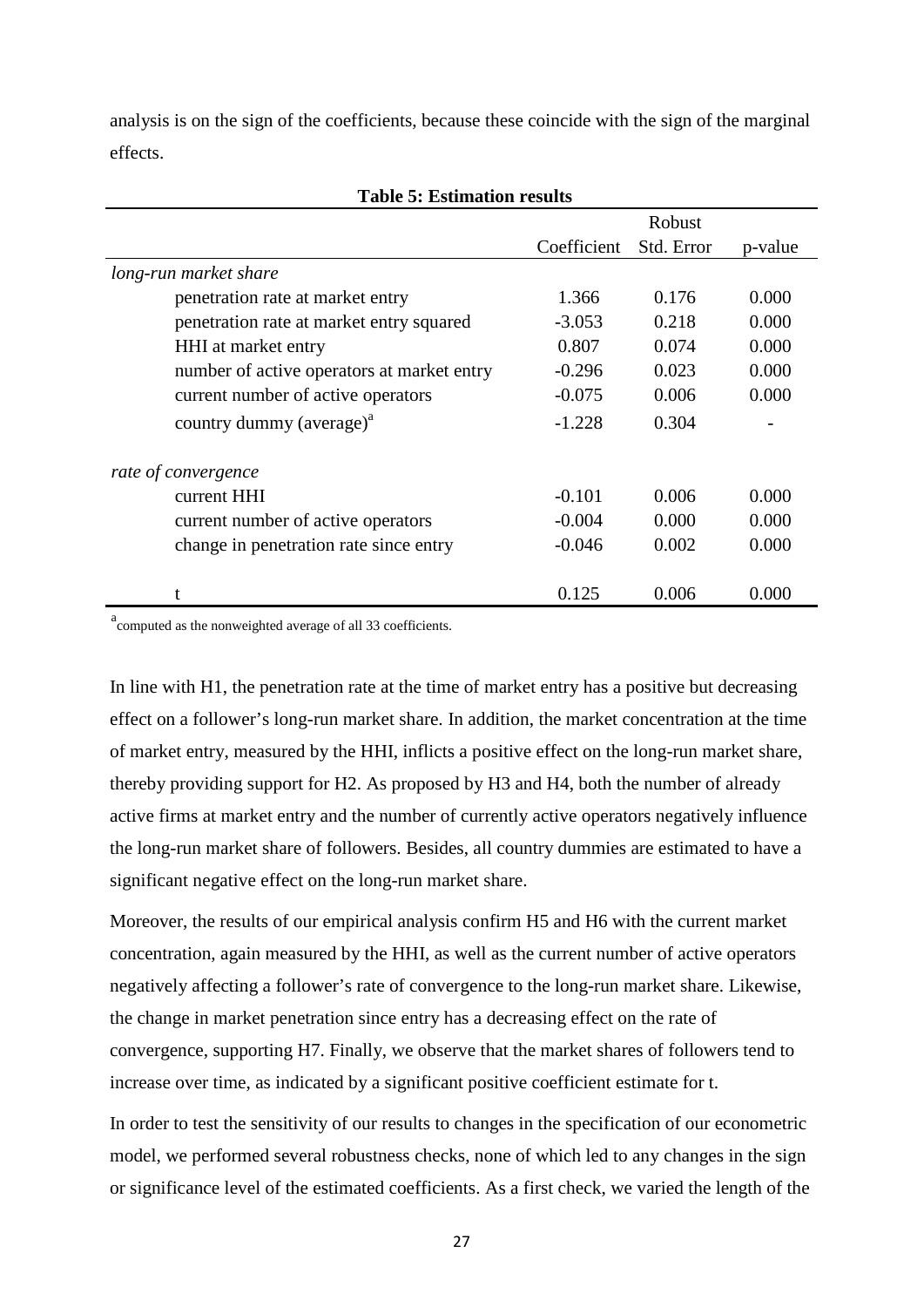lags on the variables  $HH_{it}$ ,  $num\_of\_op_{it}$ , and *del\_pen<sub>it</sub>* and estimated our model using a lag length of six months and without lags. As a second check, we varied our approach for dealing with the identified mergers during the observation period. We estimated our model using a data set in which we deleted the merged operator after the merger and a data set in which we ignored the mergers altogether. Finally, we also included the USA in our estimation as a third check for robustness, which also did not influence our results.

To illustrate the high model fit, figure 3 shows the actual and predicted market shares of followers in selected countries, namely Iceland, Hungary, Germany, and Australia. These four countries were selected for two reasons. First, these countries are rather heterogeneous, for instance with respect to topography, culture, or population density. Second, the number of followers varies among these four countries. While in Iceland, for almost the entire observation period only one follower was active in the market (and, hence, a duopoly existed), in Hungary, two followers entered the market. The German mobile market has seen the entry of three followers over time, while in Australia a total of four followers began operations although, according to our data, one operator was active for only 14 months. Note that the predicted values shown in the four graphs are based on the model without lags, because otherwise it would not have been possible to compute the predicted values for the first 12 months after market entry. The actual market shares of each operator are represented by bold lines, whereas the predicted market shares are represented by dotted lines.

The four graphs provide two interesting insights. First, the graphs demonstrate that our econometric model fits the actual course of the market shares fairly well, irrespective of how many followers are active in the country. In particular, the predicted long-run market share of each follower decreases whenever additional entry occurs, and increases if an operator leaves the market. Second, figure 3 demonstrates that those followers that entered the market earlier usually also have higher market shares than the later entering ones. Hence, it seems that the inverted u-shaped effect of the penetration rate is strictly dominated by the negative effect of the number of already active operators at the time of market entry: although the first followers in most countries entered at very low penetration rates, they nevertheless gained higher market shares than those that entered the market at a later stage.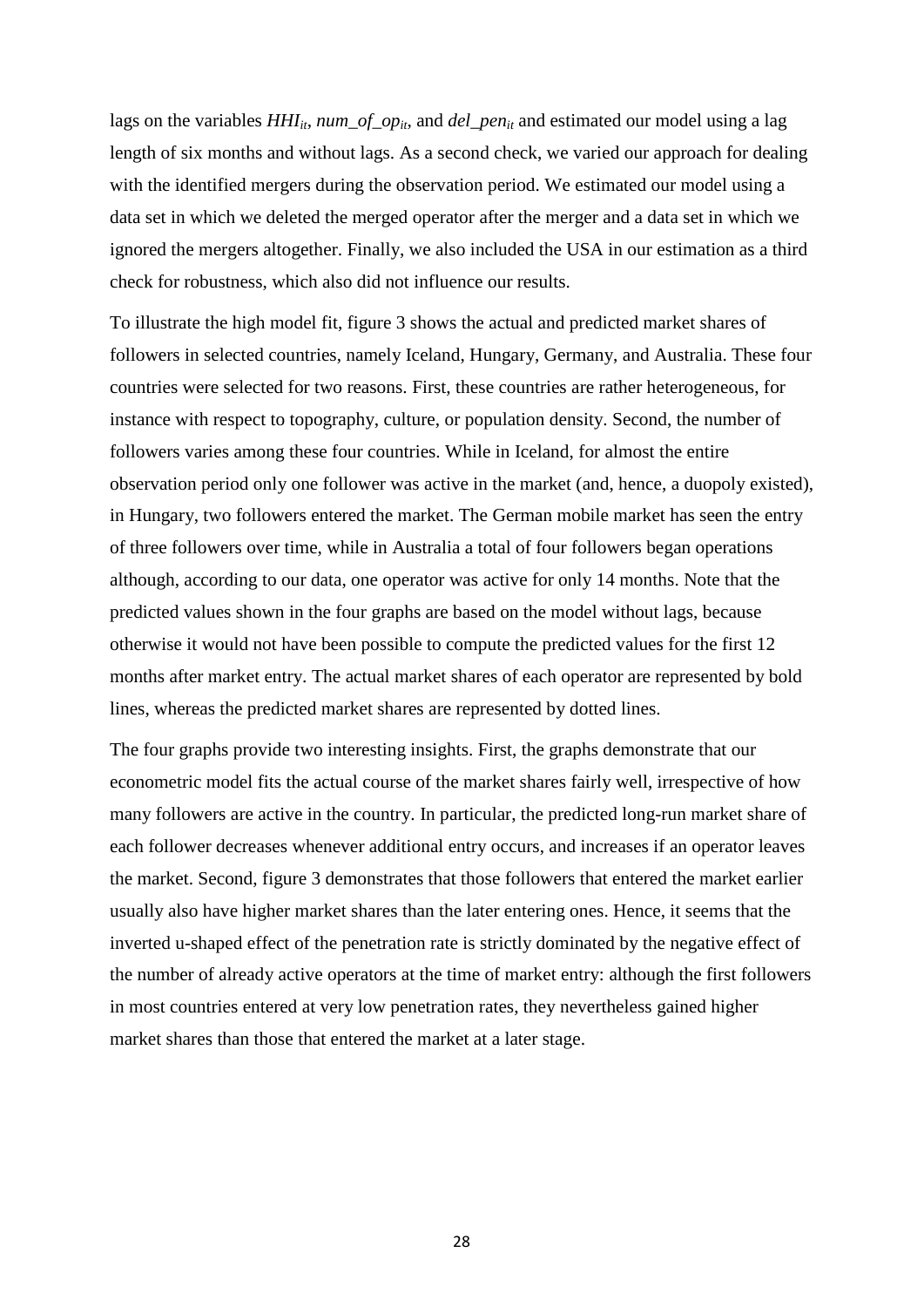

**Figure 3: Actual and predicted market shares of followers in selected countries (actual market share bold; predicted market share dotted line)**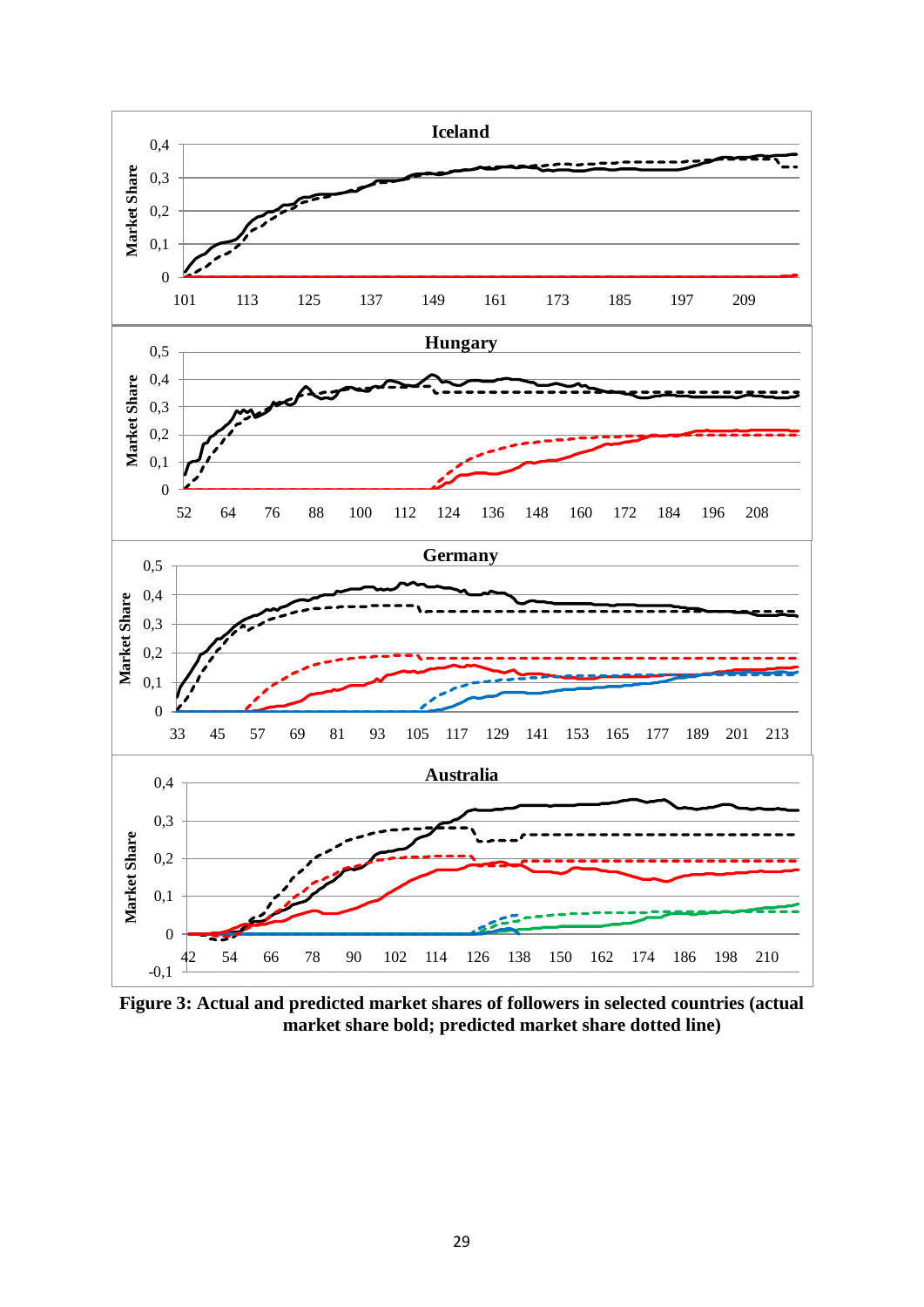### *Discussion*

From our analysis of 90 mobile network operators from 33 OECD countries for the period January 1990 to March 2008, three key insights into the nature of FMAs in mobile telecommunications can be inferred.

A first interesting conclusion emerging from our analysis is that the change in penetration rate since market entry negatively affects a follower's rate of convergence to the long-run market share. This result contradicts the findings of previous studies in the mobile telecommunications industry. In their study on central European countries, Fernández and Usero (2007, 2009) report that market growth increases followers' ability to erode pioneers' market shares and to gain market share themselves. While the coefficient estimates for the variable capturing market growth are only significant at the 10% level, the deviating results may be due the fact that Fernández and Usero use linear models, which are not able to adequately account for the nonlinear course of followers' market shares. Furthermore, studying 16 European countries, Bijwaard et al. (2008) find that the change in penetration rate since market entry has a positive effect on followers' rate of convergence. Nevertheless Bijwaard et al. conclude that "there is clear evidence of early mover advantage, mainly caused by the influence of the penetration rate" (2008, p. 246), which in our view is a contradiction to their finding that market growth is beneficial for followers. If the market is growing, i.e. the penetration rate increases as new subscribers enter the market, FMAs should enable pioneers to attract a disproportionately large fraction of the newly entering subscribers, which would, in turn, negatively affect followers' market share growth. Since our finding of a negative effect of the change in the penetration rate since market entry on followers' rate of convergence also holds when we re-estimate Bijward et al.'s original specification, the discordance in results may be attributed to Bijward et al.'s interpolation of the data for the period 1990-1997.

In our view, the finding that market growth, represented by change in the penetration rate since market entry, negatively affects followers' rate of convergence to the long-run market share strongly suggests that FMAs exist in the mobile telecommunications industry. As can be inferred from figure 2, the penetration rates in almost all OECD countries were monotonically increasing during the period of 1990 to 2008. Large changes in the penetration rate are thus typically the result of a rapidly expanding market. Hence, the negative impact of changes in the penetration rate on a follower's rate of convergence implies that a growing market puts followers at a disadvantage as compared to the pioneer. This can be explained by the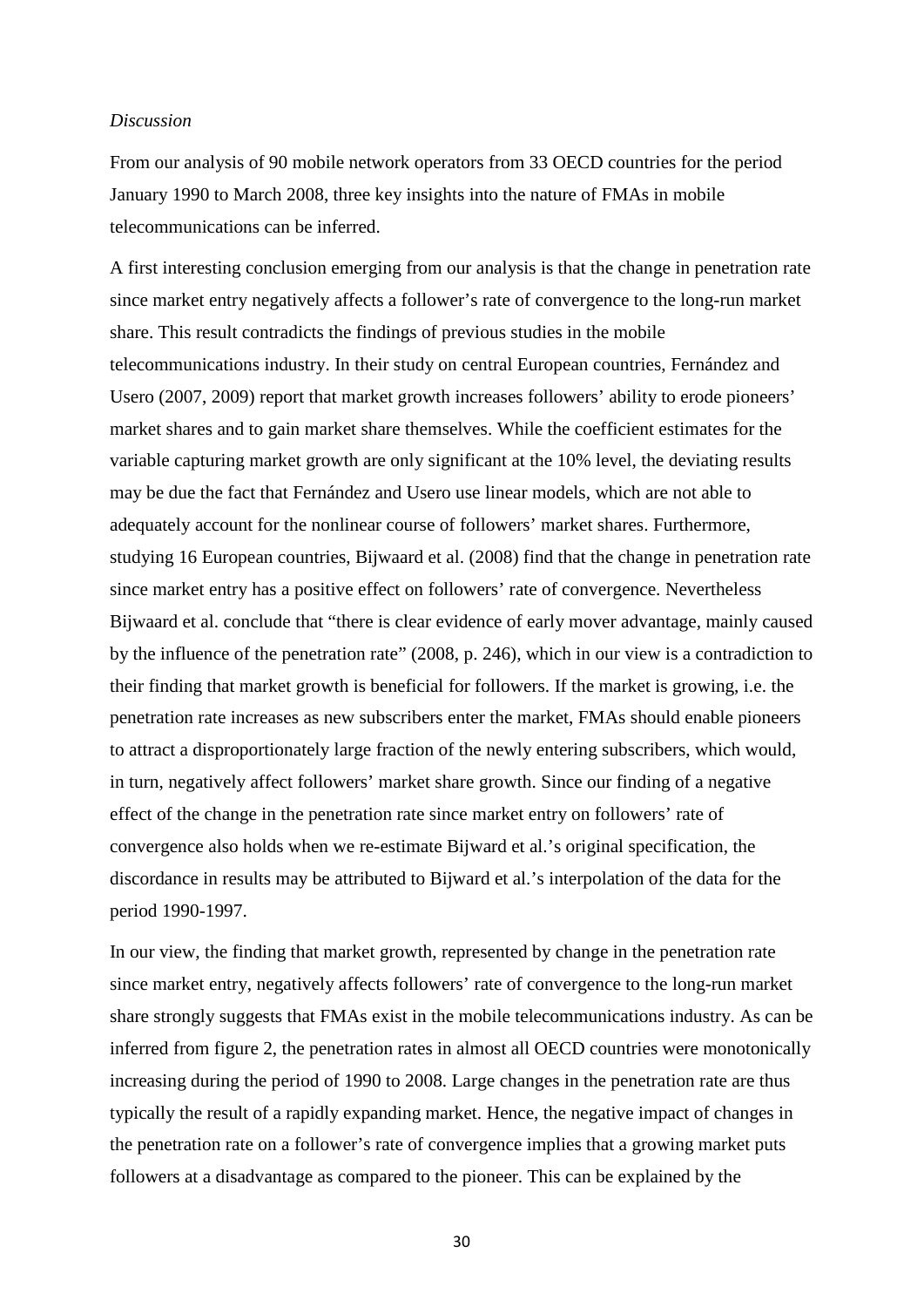existence of FMAs that enable pioneering network operators to attract a large fraction of those users who subscribe to a mobile network for the first time. As a result, the fraction of new customers that followers are able to attract is reduced, which then decelerates their market share growth.

Second, our results show that the penetration rate at the time of market entry has an inverted u-shaped effect on a follower's long-run market share. This result is in contrast to the findings of Bijwaard et al., who report that the penetration rate at the time of market entry has a negative, nonlinear impact on followers' market shares. However, analogous to our findings for the change in the penetration rate since market entry, the inverted u-shaped effect still holds if we re-estimate Bijwaard et al.'s original specification. Hence, the differing findings might be attributed to differences in the granularity of the data for the period 1990-1997.

However, we also find that this inverted u-shaped effect is dominated by the negative effect of the number of already active operators at the time of market entry. As a consequence, the first followers in almost all countries have higher long-run market shares than the later ones, although they usually entered the market at low penetration rates.

Together with our finding that large changes in the penetration rate negatively affect followers' growth in market shares, our results imply that it is doubly beneficial for followers to delay market entry until the penetration rate has reached medium levels. According to figure 2, the diffusion process of mobile telecommunication services roughly follows an Sshaped pattern. At low levels of the penetration rate, growth rates are high; however, as soon as the penetration rate reaches medium levels the diffusion curve reaches its inflexion point and growth rates decrease. Hence, if market entry occurs after the inflexion point of the diffusion curve, this will on the one hand maximize the positive effect on a follower's long run market share (due to the inverted u-shaped effect of the penetration rate at market entry) and, on the other hand, attenuate the negative effect of market growth on a follower's convergence rate due to the lower growth in penetration rates.

In essence, our results suggest that there exist two windows of opportunity (Schilling, 2002; Christensen et al., 1998) during which entering mobile telecommunication markets seems particularly promising: either entering the market as the first mobile network operator or entering the market when the penetration rate has reached medium levels. Obviously, in the case of mobile telecommunications, network operators are not able to decide on the timing of market entry, as this is tied to the decision of the national government to issue licenses for network operation. Accordingly, our findings indicate that national governments should wait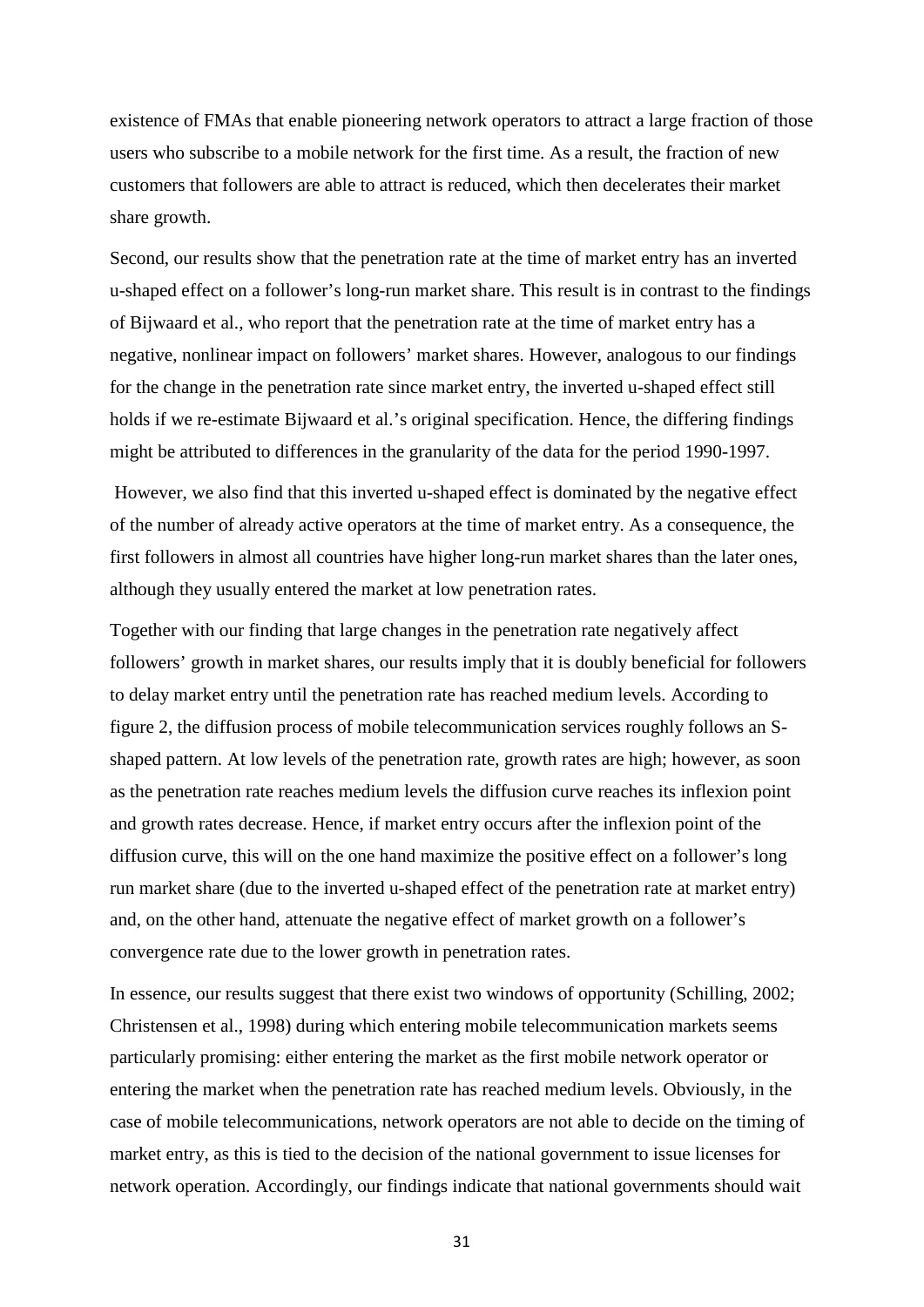until the penetration rate has reached a medium level, i.e. after the inflexion point of the diffusion curve, before deciding on whether to issue an additional license for mobile network operation. By doing so, the national governments can provide followers with an optimal starting position and support them in their attempt to gain a foothold in the market.

Third, we observe that although the market concentration, measured by the HHI, and the intensity of competition, measured by the number of active operators, are closely related concepts, they nevertheless have different effects on the market shares of followers. While the intensity of competition reduces both a follower's long-run market share and rate of convergence to the long-run market share, the effect of the concentration rate on market shares is ambiguous. On the one hand, a high market concentration enables followers to ultimately gain a higher long-run market share, but on the other hand, high market concentration decreases followers' rate of convergence, i.e. slows down their growth in market shares. Hence, it is easier for followers to successfully enter the market and build up a large customer base if the market is highly concentrated. However, this requires the followers to exhibit a high degree of perseverance, since market share growth will be slower in highly concentrated markets. Hence, our findings suggest that followers in mobile telecommunications markets should not feel discouraged by initial slow growth rates of their market shares, as these are not necessarily linked to unsuccessful market entry.

### **VI. Conclusion**

In this paper, we explore the existence of FMAs in mobile telecommunications by estimating an extended version of the model developed by Bijwaard et al. (2008). The core assumption of this model is that there exists a stable long-run market equilibrium, which is represented by operator-specific long-run market shares. Operators approach their long-run market share with an individual rate of convergence. By extending the model of Bijwaard et al., we allow the long-run market share to react to major changes in the market structure in the form of market entry and exit.

We derive seven empirically testable hypotheses from our econometric model. Specifically, regarding a follower's long-run market share, we propose, that, first, the penetration rate at the time of market entry has an inverted u-shaped effect (H1). Second, we propose that the market concentration at market entry, measured by the HHI, has a positive effect (H2). Third, we expect the number of already active operators at the time of entry and the number of currently active operators to have a negative effect (H3 and H4). Furthermore, with respect to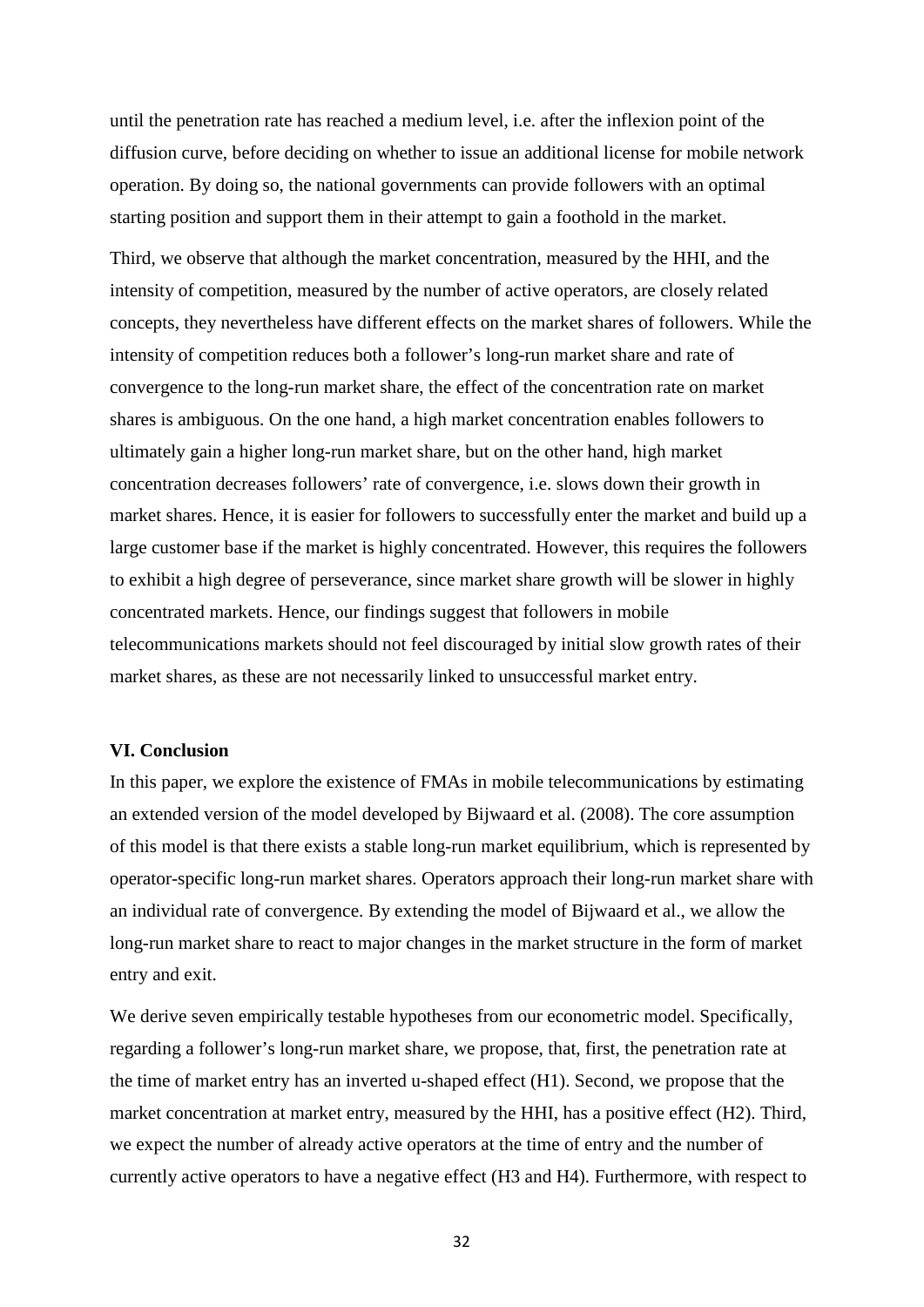a follower's rate of convergence to the long-run market share, we hypothesize that, fifth, the current market concentration, measured by the HHI, has a negative effect (H5). Sixth, we postulate that the number of currently active operators has a negative effect (H6) and, seventh, we argue that the change in the penetration rate since market entry has a negative effect (H7).

We test our hypotheses using data on penetration rates, market concentration, number of active operators, and market shares of 90 followers from 33 OECD countries (excluding USA) on a monthly basis for the period January 1990 to March 2008. The results of the nonlinear least squares estimation confirm all seven hypotheses and show that, on average, the market shares of followers increase over time.

With an adjusted  $R^2$  of 0.92, our model shows a high fit to the data, which is confirmed by visual inspection of the actual and predicted market shares of followers in Iceland, Hungary, Germany, and Australia.

Based on our results, three conclusions can be drawn. First, we find that a fast growing market, expressed by large changes in the penetration rate since market entry, significantly slows down a follower's convergence to the long-run market share. In our view, this is a strong indication for the existence of FMAs, which enable pioneers to attract a large fraction of users newly entering the market, thereby slowing down followers' growth in market shares. Second, we find that the number of active operators exerts a negative effect on both the longrun market share and rate of convergence to the long-run market share of followers, whereas the market concentration increases the long-run market share but decreases the rate of convergence. Hence, our results suggest that it is beneficial for followers to enter a more concentrated market, since this results in a higher long-run market share, although with the detriment of slower growth in market shares. Third, the market penetration exerts an inverted u-shaped effect on followers' long-run market share. This implies that, ceteris paribus, there exists an optimal level of market penetration which maximizes a follower's long-run market share. However, the inverted u-shaped effect of the penetration rate is strictly dominated by the negative effect of the number of already active operators in the market: in almost all countries under investigation the first follower gained higher market shares than those that entered later. Nevertheless, this finding might be useful for national governments in deciding when to issue additional licenses for mobile network operation.

We contribute to the literature on FMAs in mobile telecommunications by refining the analysis of Bijwaard et al. (2008) in three respects: First, we use a richer data set, containing a higher resolution with respect to the time dimension and covering a longer observation period.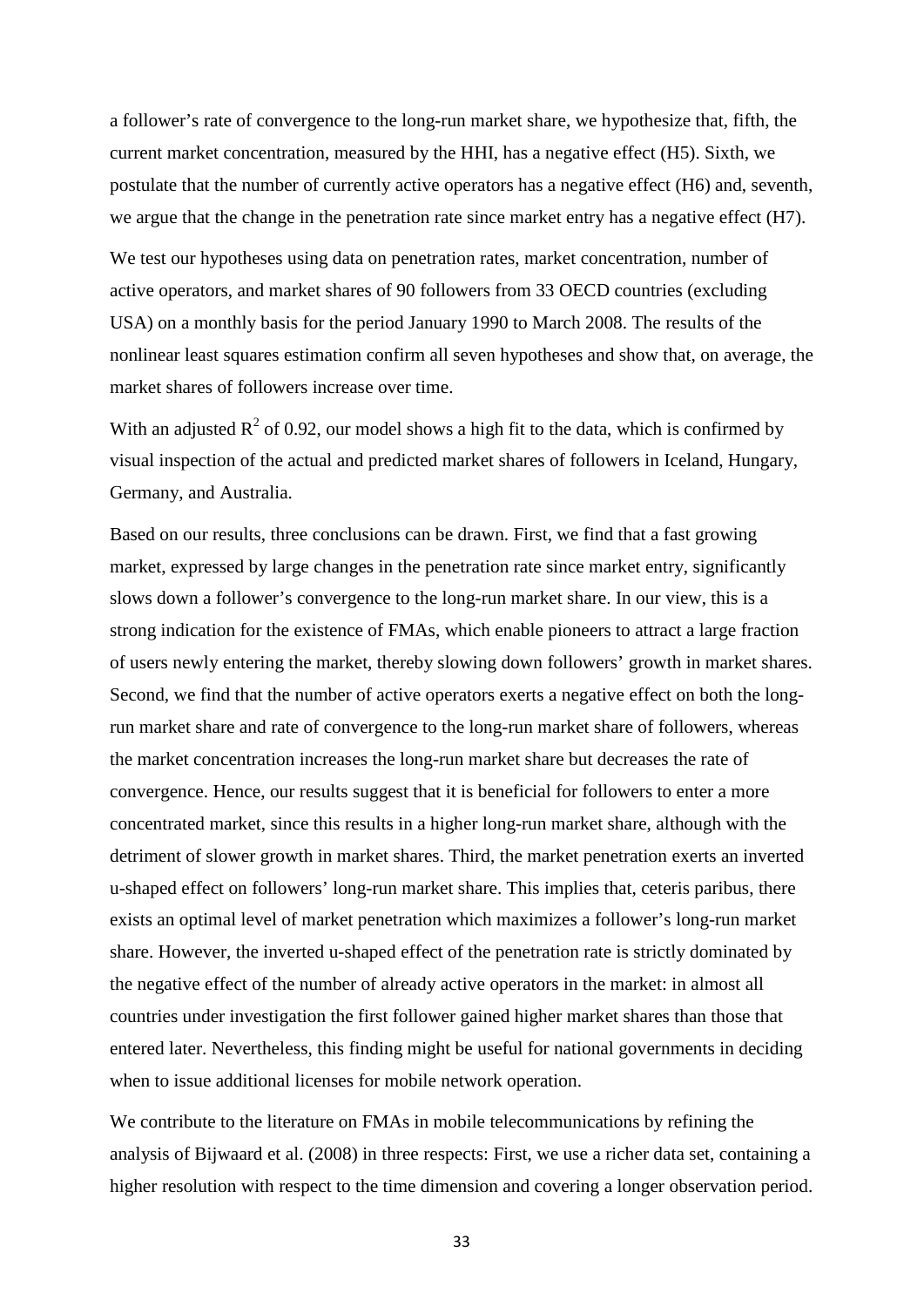Second, we expand their analysis of first mover advantages in mobile telecommunications to countries outside Europe by using data on all OECD countries (except for the USA). As a third contribution, we extend their econometric model so that a follower's long-run market share reacts to subsequent market entry and exit. In addition to that, we contribute to the literature on FMAs by being the first to provide a comprehensive overview over the empirical findings concerning the existence of FMAs in the mobile telecommunications industry.

Moreover, our study is also relevant for practitioners concerned with the regulation of mobile network operators. Our findings may serve as guidance for national governments in their decision to issue additional licenses for mobile network operation. We also provide evidence for the presence of FMAs in mobile telecommunications, and hence our results support the asymmetric regulation of pioneering network operators and followers, to provide a level playing field for all market participants.

Several limitations of our study open up avenues for further research. First, despite the fact that our data set in principle exhibits an unbalanced panel structure of 90 operators for a period of 219 months, we did not exploit the panel structure in our analysis. This was because employing panel methods in the context of nonlinear regression models is extremely difficult and subject to numerous pitfalls (Wooldridge, 2002; Greene, 2008). However, future research may find it worthwhile to re-estimate our model using panel methods. Then it would be possible to control for operator-specific unobserved effects, which, in turn, would enhance the explanatory power of our model. Alternatively, it would also be possible to refrain from estimating the model using a one-shot approach and instead apply a two-step estimation strategy in the spirit of Eggers et al. (2012). In the first step, the long-run market shares and the rates of convergence could be estimated directly for each follower. In the second step, the estimated long-run market shares and rates of convergence would then be used as the dependent variables in two separate regressions according to equations (6) and (7). A second limitation of our model stems from the fact that market shares are modeled as solely depending on characteristics of the market, without taking into account the actions of the operators. In a sense, our model conveys a deterministic view with respect to the development of the market shares of followers, since their long-run market share is determined to a large extent by market characteristics at the time of market entry. Therefore a promising starting point for further research might be to incorporate operator-specific actions of the market participants, e.g. marketing expenses or product quality, into the model. To this end, our model could be combined with elements of the model in Kalyanaram and Urban (1992).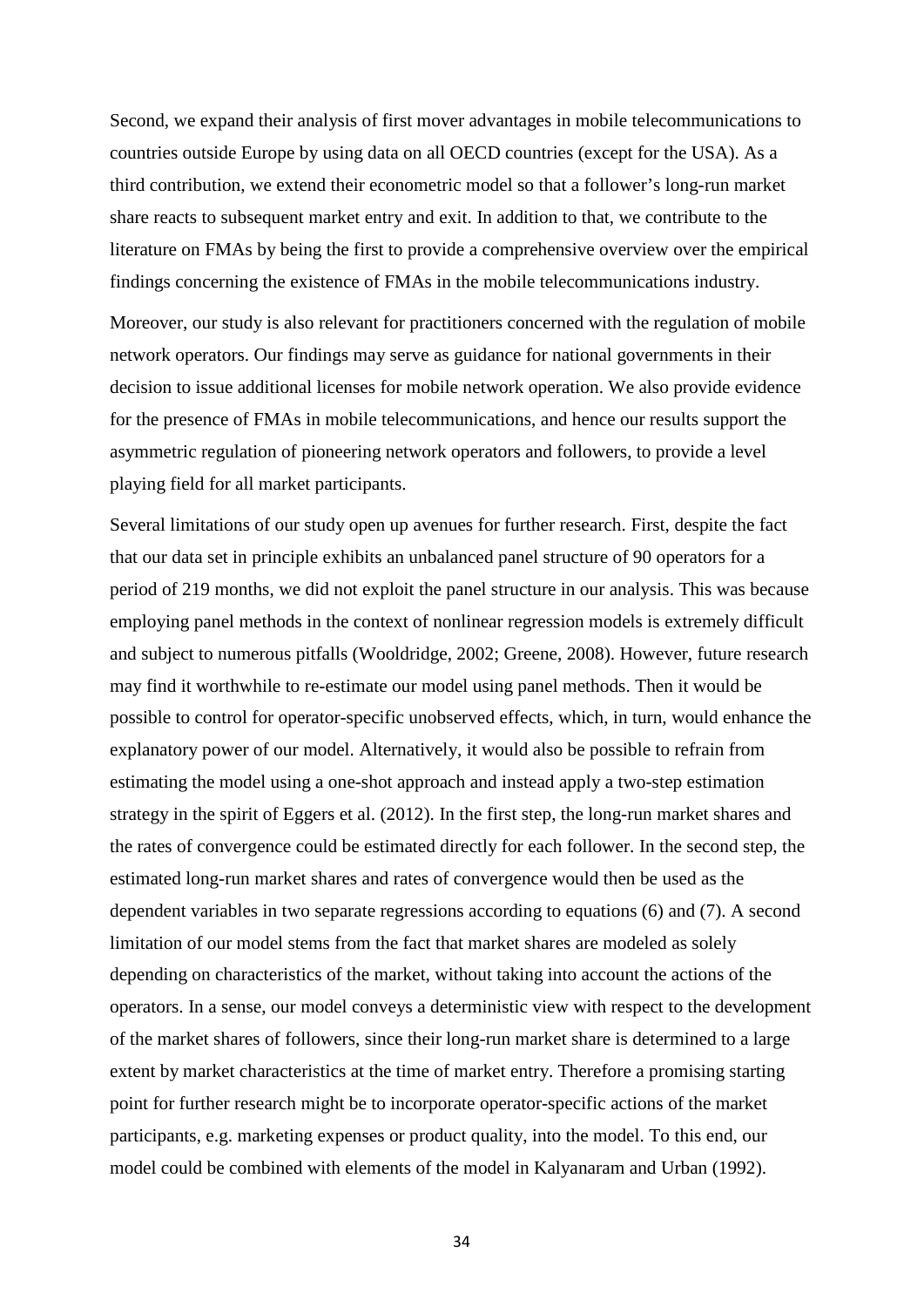The analysis of FMAs in mobile telecommunications is important for national regulatory authorities to adequately design the regulatory regime and to achieve their goal of stimulating competition. We hope our findings will help to deepen our knowledge on the nature of FMAs in mobile telecommunication and will stimulate further research in this area.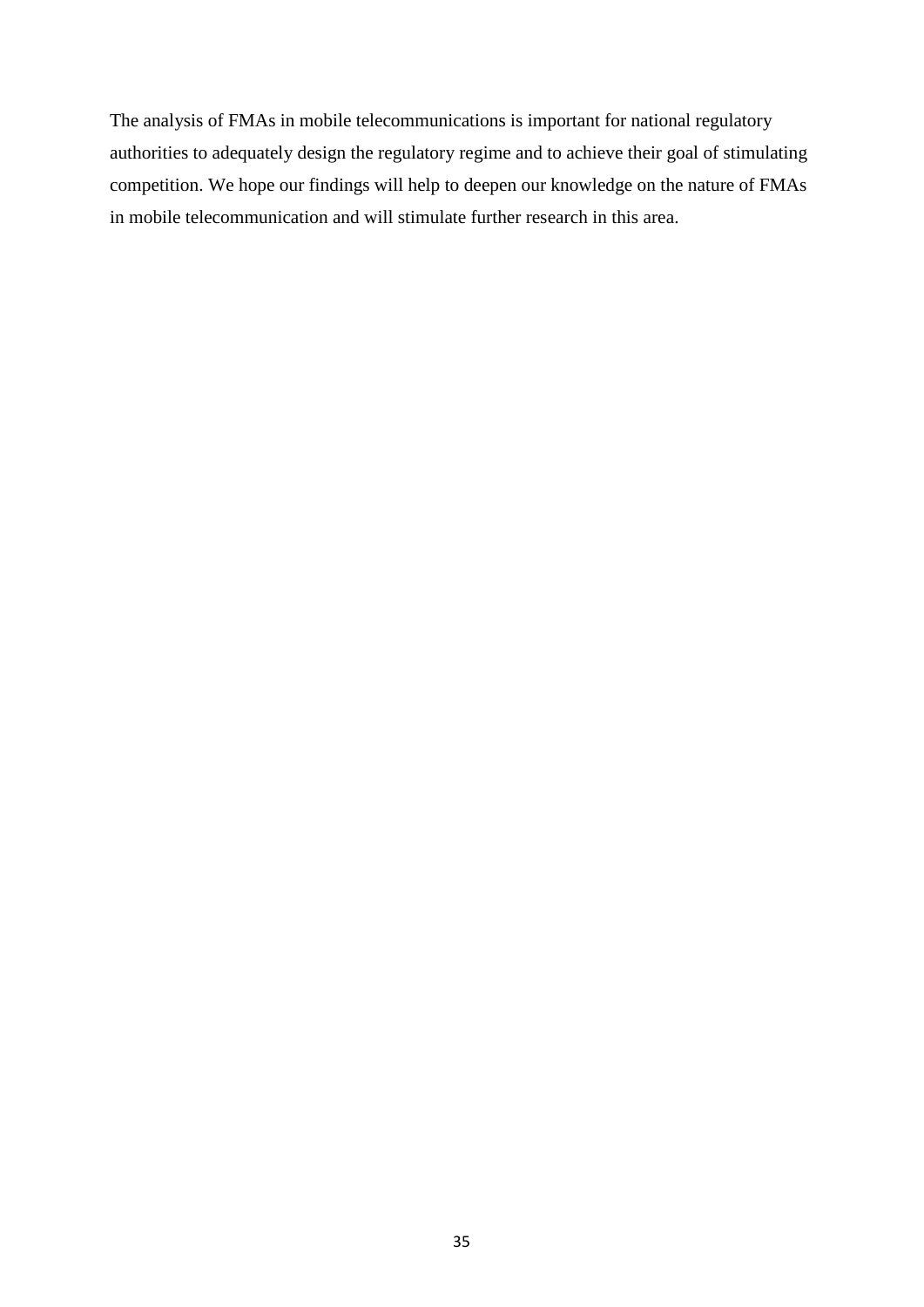### **References**

- Atiyas, I., & Dogan, P. 2007. When good intentions are not enough: sequential entry and competition in the Turkish mobile industry. Telecommunications Pol. , 31: 502-523.
- Barro, R. J., & Sala-i-Martin, X. 1991. Convergence across states and regions. Brookings Pap. Econ. Act.. , 1: 107-182.
- Bijwaard, G. E., Janssen, M. C. W., & Maasland, E. 2008. Early mover advantages: an empirical analysis of European mobile phone markets. Telecommunications Pol. , 32: 246-261.
- Carson, S. J., Jewell, R. D., & Joiner, C. 2007. Prototypicality advantages for pioneers over me-too brands: the role of evolving product designs. J. Acad. Marketing Sci., 35: 172- 183.
- Christensen, C. M., Suárez, F. F., & Utterback, J. M. 1998. Strategies for survival in fastchanging industries. Manage. Sci., 44: 207-220.
- Davidson, R., & MacKinnon, J. G. 2004. Econometric theory and methods. New York: Oxford University Press.
- Day, G. S., & Freedman, J. S. 1990. Burnout or fadeout: the risks of early entry into high technology markets. In: M. W. Lawless, L. R. & Gomez-Meija (eds.): Strategic Management in High Technology Firms. Greenwich: Jai Press.
- Dewenter, R. 2007. First mover advantages in mobile telecommunications: the Swiss case. In: L. Benzini, P. Geoffron (eds.): Competition and regulation with asymmetries in mobile markets. Paris: Quantifica Publishing.
- Eggers, J. P., Grajek, M., & Kretschmer, T. 2011. First mover advantages in the mobile telecommunications industry: a consumer-centric perspective. ESMT Working Paper 11-03.
- Eggers, J. P., Grajek, M., & Kretschmer, T. 2012. Performance implications of core and complementary pre-entry experience. ESMT Working Paper 11-03 R(2).
- Ethiraj, S. K., & Zhu, D. H. 2008. Performance effects of imitative entry. Strategic Manage. J., 29: 797-817.
- Fernández, Z., & Usero, B. 2007. The erosion of pioneer advantage in the European mobile telecommunications industry. Service Bus., 1: 195-210.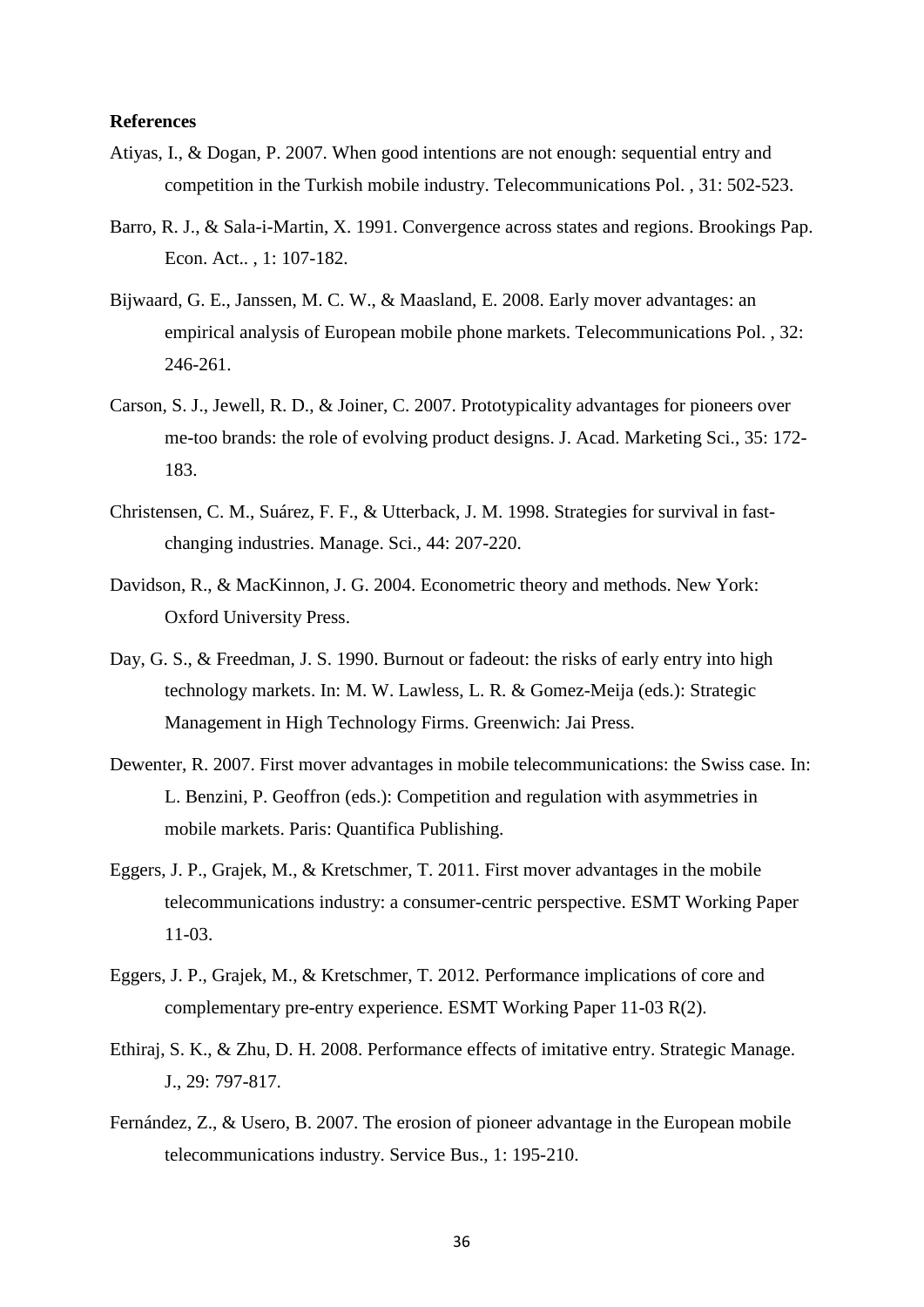- Fernández, Z., & Usero, B. 2009. Competitive behavior in the European mobile telecommunications industry: Pioneers vs. followers. Telecommunications Pol., 33: 339-347.
- Foreman, R. D. and Beauvais, E., 1999. Scale economies in cellular telephony: size matters. J. Regul. Econ., 16: 297–306.
- Foros, O., & Steen, F. 2008. Do first-mover advantages call for asymmetric regulation in the Norwegian mobile market? http://www.nettvett.no/ikbViewer/Content/ 108743/Tele2%20Bilag%204%20-%20offentlig.pdf.
- Frynas, J., Mellahi, K., & Pigman, G. 2006. First mover advantages in international business and firm-specific political resources. Strategic Manage. J., 27: 321-345.
- Gerpott, T. J. 2005. Vergabe zusätzlicher Frequenzen in den E-GSM Bändern im deutschen Mobilfunkmarkt. Kommunikation und Recht, 8:503-511.
- Gerpott, T. J., & Jakopin, N. M. 2006. Aktienmarktreaktionen auf internationale Markterschließungsmaßnahmen von Mobilfunknetzbetreibern. Z. Betriebswirtschaft, 76: 1067-1103.
- Golder, P. N., & Tellis, G. J. 1993. Pioneer advantage: marketing logic or marketing legend? J. Marketing Res., 30: 158-170.
- Gómez, J., & Maícas, J. P. 2011. Do switching costs mediate the relationship between entry timing and performance? Strategic Manage. J., 32: 1251-1269.
- Greene, W. H. 2008. Econometric analysis. Upper Saddle River: Prentice Hall.
- Gruber, H. 2005. The economics of mobile telecommunications. New York: Cambridge University Press.
- Harbord, D., Pagnozzi, M. (2010) Network-based price discrimination and , bill-and-keep' vs. 'cost-based' regulation of mobile termination rates, Rev. Network Econ., 1, Article 1.
- Haucap, J., & Dewenter, R. 2006. First-Mover Vorteile im Schweizer Mobilfunk. Discussion Paper Nr. 56, University of Hamburg.
- Hausman, J. 2002. Mobile telephone, in Cave, M. E., Majumdar, S. K., & Vogelsang, I. (eds.) Handbook of telecommunications economics. Oxford: Elsevier.
- Hirshleifer, J., Glazer, A., & Hirshleifer, D. 2005. Price theory and applications: decisions, markets, and information. Cambridge: Cambridge University Press.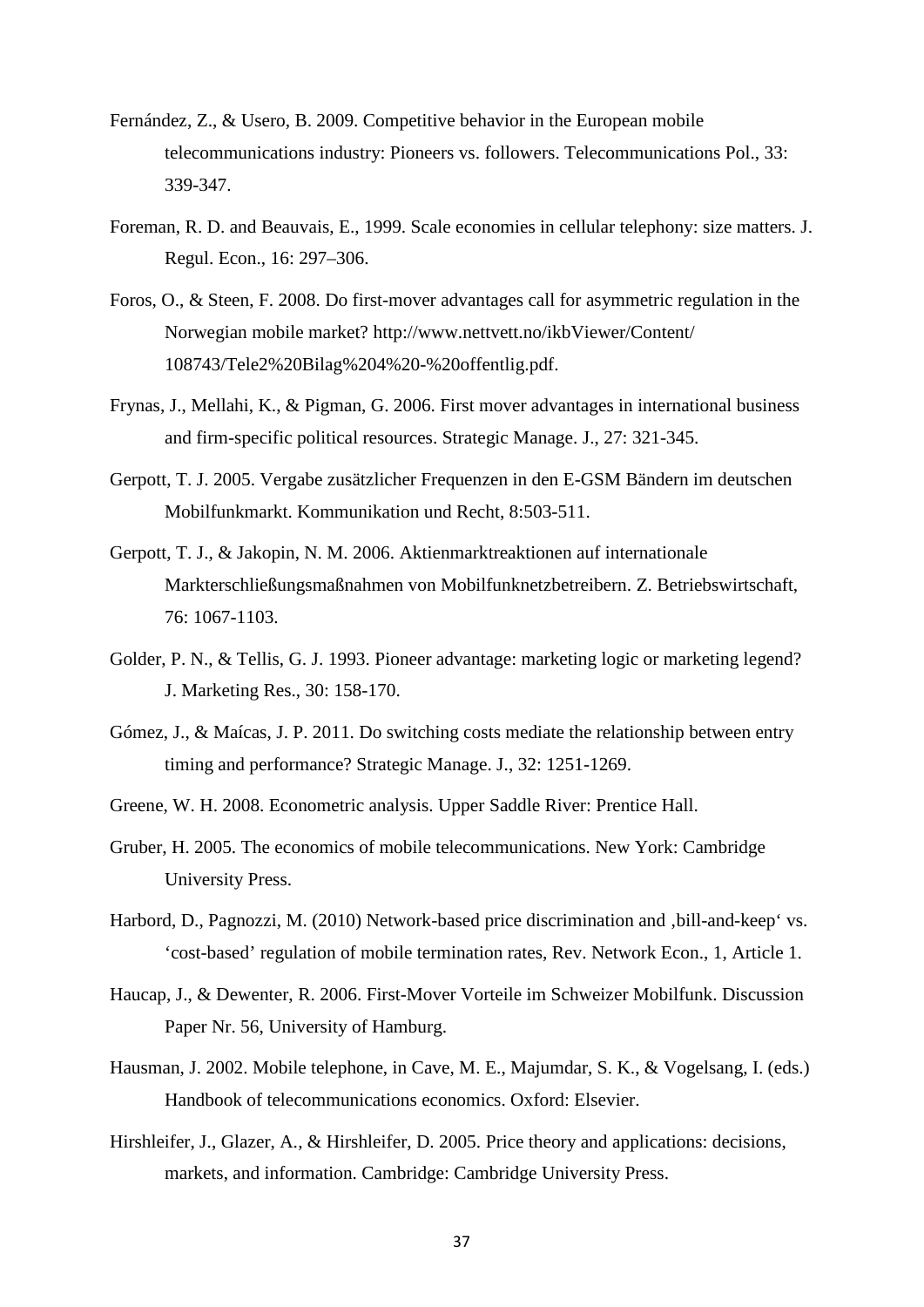- Jakopin, N.M., & Klein, A. (2012) First-mover and incumbency advantages in mobile telecommunications. J. Bus. Res., 65: 362-370.
- Kalyanaram, G., & Urban, G. L. 1992. Dynamic effects of the order of entry on market share, trial penetration, and repeat purchases for frequently purchased consumer goods. Marketing Sci., 11: 235-250.
- Karabag, S. F., & berggren, C. 2011. Mobile communications in Turkey: from first mover advantages to management capabilities. Info, 13: 72-84.
- Kim, H.-S., & Kwon, N. 2003. The advantage of network size in acquiring new subscribers: a conditional logit analysis of the Korean mobile telephony market. Info. Econ. Pol., 15: 17-33.
- Kruse, J., Haucap, J., & Dewenter, R. 2004. Wettbewerb im Mobilfunk in Österreich. Baden-Baden: Nomos-Verlag.
- Laffont, J.-J., Rey, P., Tirole, J. (1998) Network competition: II. price discrimination. RAND J. Econ., 29, 38-56.
- Lanzolla, G., Gómez, J., & Maícas, J. P. 2010. Order of market entry, market and technological evolution and firm competitive performance. Paper prepared for the Imperial College London Business School Summer Conference 2010. http://www2.druid.dk/conferences/viewpaper.php?id=501664&cf=43.
- Lieberman, M. B. 1989. The learning curve, technology barriers to entry and competitive survival in the chemical processing industries. Strategic Manage. J., 10: 431-447.
- Lieberman, M. B., & Montgomery, D. B. 1988. First-mover advantages. Strategic Manage. J., 9: 41-58.
- Lieberman, M. B., & Montgomery, D. B. 1998. First-mover (dis)advantages: retrospective and link with the resource based view. Strategic Manage. J., 19: 1111-1125.
- Muck, J. 2012. The effect of on-net/off-net differentiation and heterogeneous consumers on network size in mobile telecommunications – An agent-based approach. Paper prepared for the 23rd European Regional Conference of the International Telecommunications Society. https://www.econstor.eu/dspace/bitstream/ 10419/60355/1/720272475.pdf

Nelson, P. 1970. Information and consumer behavior. J. Polit. Economy, 78: 311-329.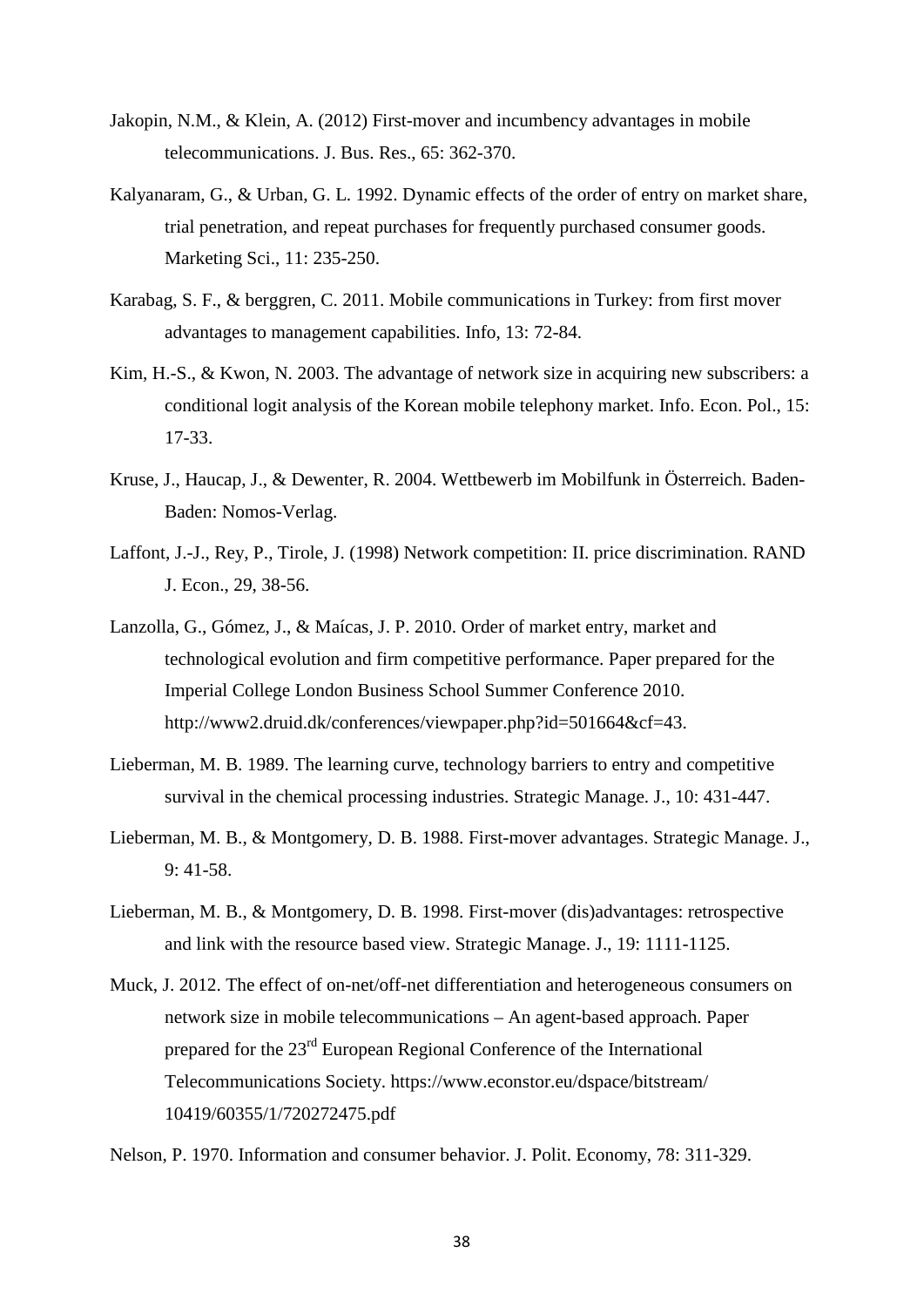- Parker, P. M., & Röller, L.-H. 1997. Collusive conduct in duopolies: multimarket contact and cross-ownership in the mobile telephone industry. RAND J. Econ., 28: 304-322.
- Ratkowsky, D. 1990. Handbook of nonlinear regression. New York, Basel: Dekker.
- Riek, O. 2005. The impact of service innovation on corporate performance: an investigation into the mobile telecommunications service industry. http://www.dbresearch.eu/PROD/DBR\_INTERNET\_DE-PROD/PROD0000000000187583.pdf.
- Rogers, E. 1962. Diffusion of innovations. New York: The Free Press.
- Sarkar, M. B., Cavusgil, S. T., & Aulakh, P. S. 1999. International expansion of telecommunication carriers: the influence of market structure, network characteristics, and entry imperfections. J. Int. Bus. Stud., 30: 361-381.
- Schilling, M. A. 2002. Success and failure in winner-take-all markets: the impact of learning orientation, timing and network externalities. Acad. Manage. J., 45: 387-398.
- Shy, O. 2001. The economics of network industries. Cambridge: Cambridge University Press.
- Sung, N. 2005. The determinants of market share for mobile telecommunications operators. Paper prepared for the 16<sup>th</sup> European Regional Conference of the International Telecommunications Society. http://www.itseurope.org/ ITS%20CONF/porto05/papers/Sung.pdf.
- Sutton, J. 1991. Sunk costs and market structure. Cambridge: MIT Press.
- Sutton, J. 2007. Market Share Dynamics and the "Persistence of Leadership Debate", Amer. Econ. Rev., 97: 222-241.
- Tözer, A. 2010. Assessment of first comer advantages and network effects; the case of Turkish GSM market. Paper prepared for the 21<sup>st</sup> European Regional Conference of the International Telecommunications Society. http://ideas.repec.org/p/ zbw/itse10/35.html.
- Urban, G. L., Carter, T., Gaskin, S., & Mucha, Z. 1986. Market share rewards to pioneering brands: an empirical analysis and strategic implications. Manage. Sci., 32: 645-659.
- Usero, B., & Fernández, Z., & 2009. First come, first served: how market and non-market actions influence pioneer market share. J. Bus. Res., 62: 1139-1145.
- Whang, S. 1995. Market provision of custom software: learning effects and low balling. Manage. Sci., 41: 1343-1352.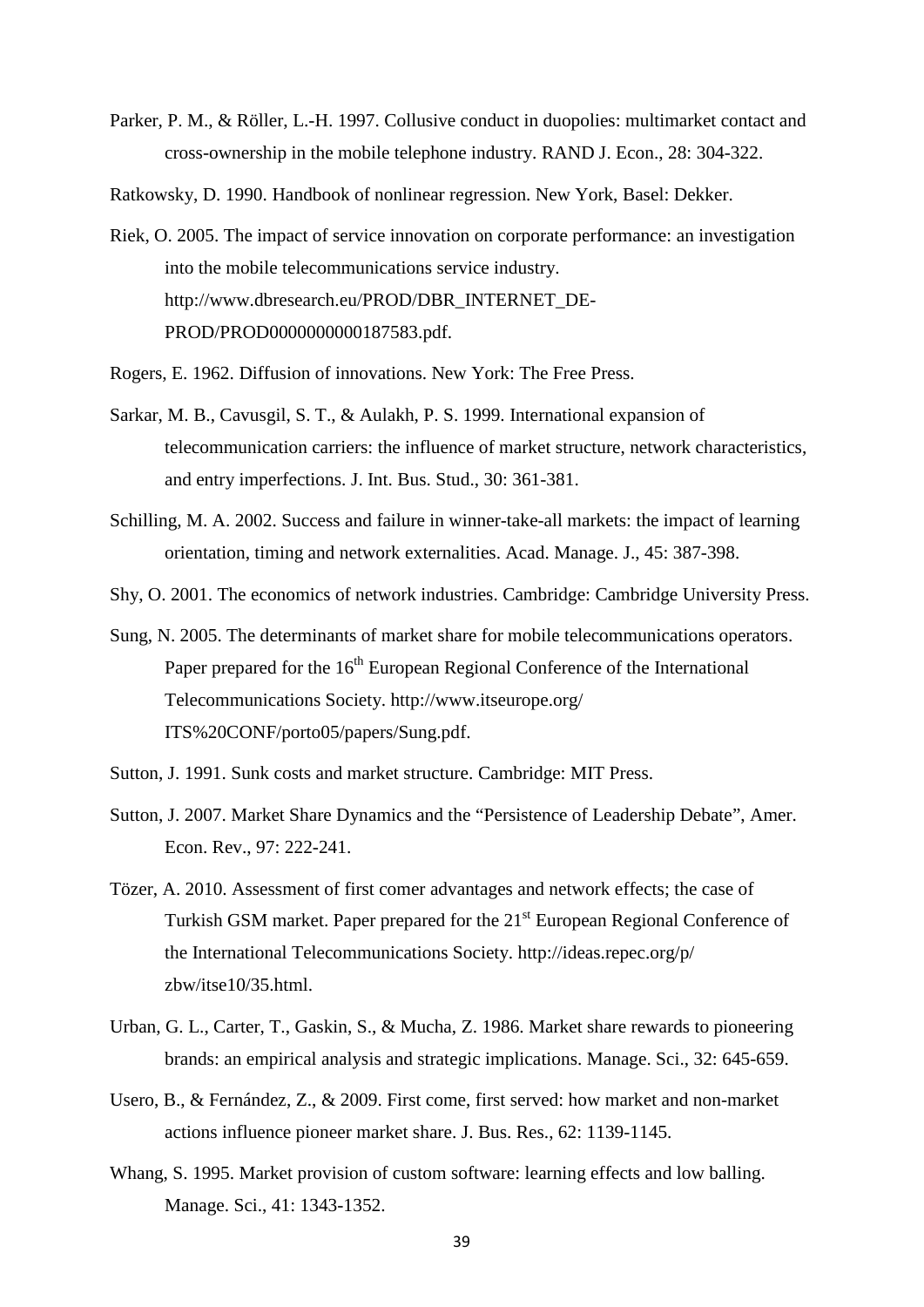- Wooldridge, J. M. 2002. Econometric analysis of cross section and panel data. Cambridge: MIT Press.
- zu Knyphausen-Aufseß, D., Krys, C., & Schweizer, L. 2002. Attacker's advantage in a homogeneous market: the case of GSM. Int. J. Media Manage., 5: 212-224.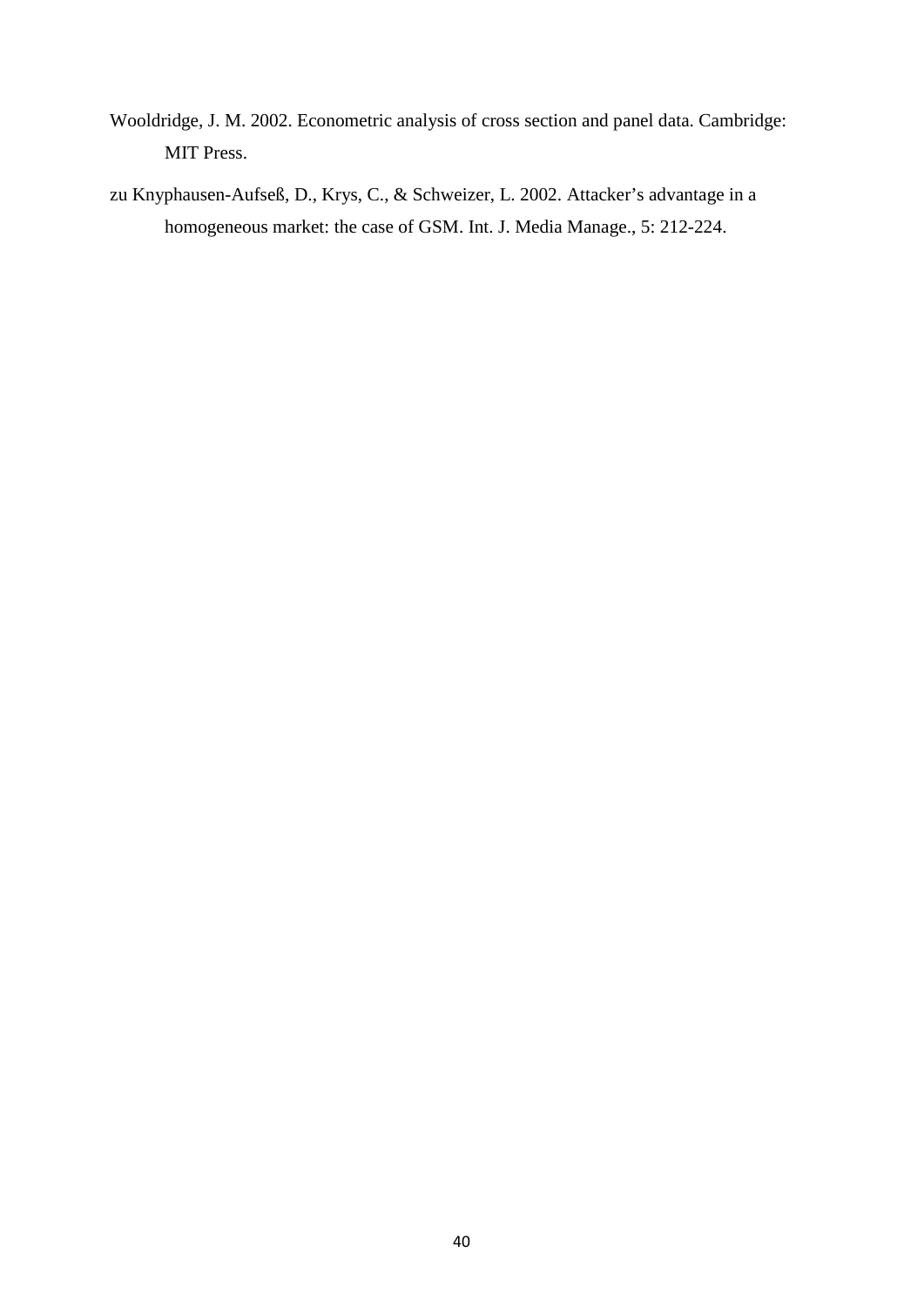# **Appendix**

| Table 6: Estimation results for country dummies |             |            |         |  |  |  |  |
|-------------------------------------------------|-------------|------------|---------|--|--|--|--|
|                                                 |             | Robust     |         |  |  |  |  |
|                                                 | Coefficient | Std. Error | p-value |  |  |  |  |
| Australia                                       | $-1.571$    | 0.108      | 0.000   |  |  |  |  |
| Austria                                         | $-1.244$    | 0.101      | 0.000   |  |  |  |  |
| Belgium                                         | $-1.432$    | 0.098      | 0.000   |  |  |  |  |
| Canada                                          | $-1.030$    | 0.105      | 0.000   |  |  |  |  |
| Chile                                           | $-0.913$    | 0.092      | 0.000   |  |  |  |  |
| Czech Republic                                  | $-1.163$    | 0.095      | 0.000   |  |  |  |  |
| Denmark                                         | $-1.397$    | 0.098      | 0.000   |  |  |  |  |
| Estonia                                         | $-1.591$    | 0.100      | 0.000   |  |  |  |  |
| Finland                                         | $-1.510$    | 0.102      | 0.000   |  |  |  |  |
| France                                          | $-1.461$    | 0.085      | 0.000   |  |  |  |  |
| Germany                                         | $-1.283$    | 0.095      | 0.000   |  |  |  |  |
| Greece                                          | $-0.540$    | 0.088      | 0.000   |  |  |  |  |
| Hungary                                         | $-1.315$    | 0.094      | 0.000   |  |  |  |  |
| Iceland                                         | $-1.474$    | 0.113      | 0.000   |  |  |  |  |
| <b>Ireland</b>                                  | $-1.248$    | 0.101      | 0.000   |  |  |  |  |
| Israel                                          | $-1.283$    | 0.124      | 0.000   |  |  |  |  |
| Italy                                           | $-1.363$    | 0.101      | 0.000   |  |  |  |  |
| Japan                                           | $-1.040$    | 0.101      | 0.000   |  |  |  |  |
| Korea                                           | $-0.583$    | 0.144      | 0.000   |  |  |  |  |
| Luxembourg                                      | $-1.236$    | 0.110      | 0.000   |  |  |  |  |
| Mexico                                          | $-0.704$    | 0.207      | 0.001   |  |  |  |  |
| Netherlands                                     | $-1.359$    | 0.098      | 0.000   |  |  |  |  |
| New Zealand                                     | $-1.251$    | 0.099      | 0.000   |  |  |  |  |
| Norway                                          | $-1.588$    | 0.101      | 0.000   |  |  |  |  |
| Poland                                          | $-1.118$    | 0.096      | 0.000   |  |  |  |  |
| Portugal                                        | $-1.232$    | 0.095      | 0.000   |  |  |  |  |
| Slovak Republic                                 | $-0.877$    | 0.094      | 0.000   |  |  |  |  |
| Slovenia                                        | $-1.498$    | 0.111      | 0.000   |  |  |  |  |
| Spain                                           | $-1.464$    | 0.097      | 0.000   |  |  |  |  |
| Sweden                                          | $-1.128$    | 0.139      | 0.000   |  |  |  |  |
| Switzerland                                     | $-1.848$    | 0.115      | 0.000   |  |  |  |  |
| Turkey                                          | $-0.761$    | 0.096      | 0.000   |  |  |  |  |
| UK                                              | $-1.015$    | 0.092      | 0.000   |  |  |  |  |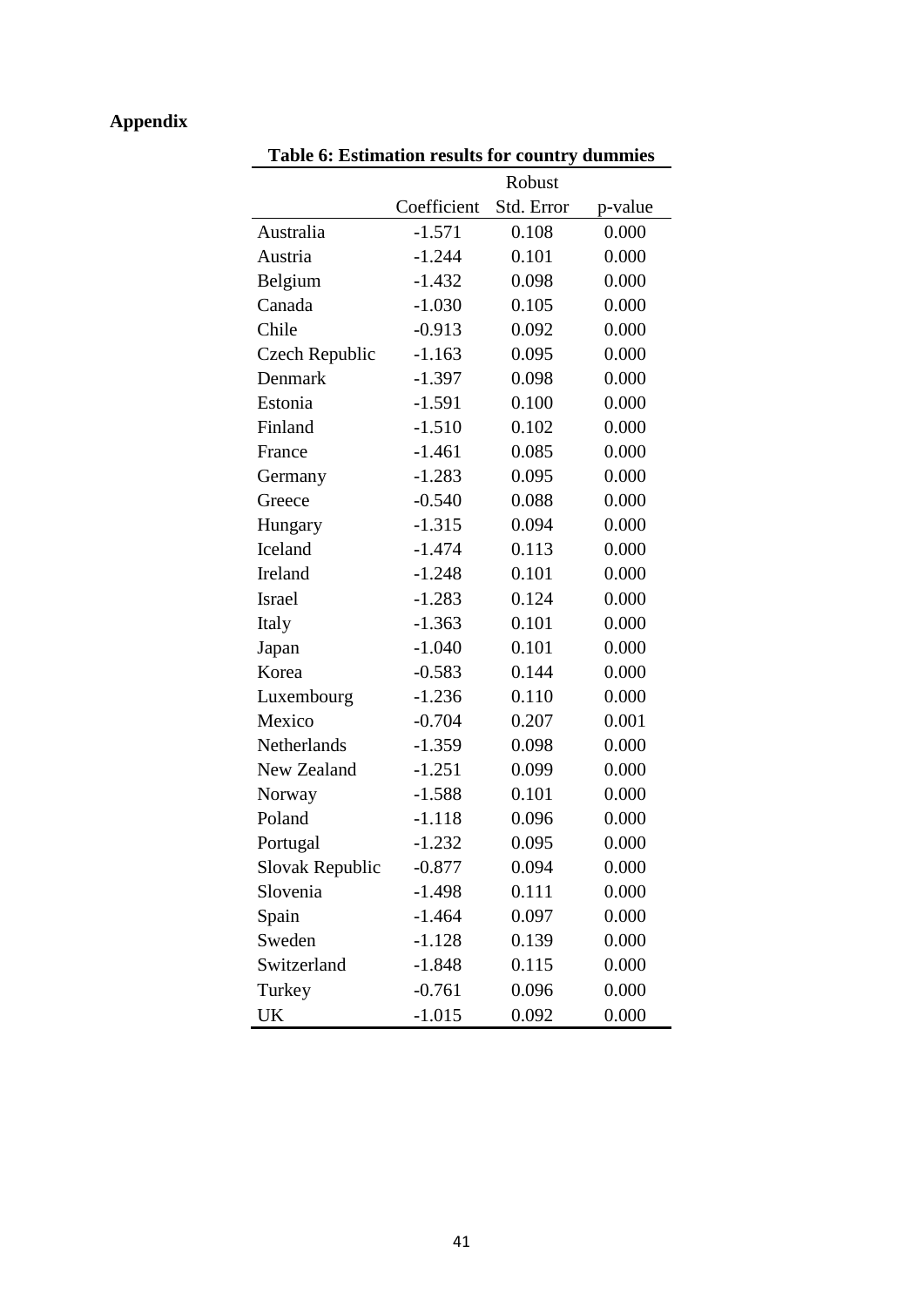# PREVIOUS DISCUSSION PAPERS

- 71 Muck, Johannes and Heimeshoff, Ulrich, First Mover Advantages in Mobile Telecommunications: Evidence from OECD Countries, October 2012.
- 70 Karaçuka, Mehmet, Çatik, A. Nazif and Haucap, Justus, Consumer Choice and Local Network Effects in Mobile Telecommunications in Turkey, October 2012. Forthcoming in: Telecommunications Policy.
- 69 Clemens, Georg and Rau, Holger A., Rebels without a Clue? Experimental Evidence on Explicit Cartels, October 2012.
- 68 Regner, Tobias and Riener, Gerhard, Motivational Cherry Picking, September 2012.
- 67 Fonseca, Miguel A. and Normann, Hans-Theo, Excess Capacity and Pricing in Bertrand-Edgeworth Markets: Experimental Evidence, September 2012. Forthcoming in: Journal of Institutional and Theoretical Economics.
- 66 Riener, Gerhard and Wiederhold, Simon, Team Building and Hidden Costs of Control, September 2012.
- 65 Fonseca, Miguel A. and Normann, Hans-Theo, Explicit vs. Tacit Collusion The Impact of Communication in Oligopoly Experiments, August 2012. Forthcoming in: European Economic Review.
- 64 Jovanovic, Dragan and Wey, Christian, An Equilibrium Analysis of Efficiency Gains from Mergers, July 2012.
- 63 Dewenter, Ralf, Jaschinski, Thomas and Kuchinke, Björn A., Hospital Market Concentration and Discrimination of Patients, July 2012.
- 62 Von Schlippenbach, Vanessa and Teichmann, Isabel, The Strategic Use of Private Quality Standards in Food Supply Chains, May 2012. Forthcoming in: American Journal of Agricultural Economics.
- 61 Sapi, Geza, Bargaining, Vertical Mergers and Entry, July 2012.
- 60 Jentzsch, Nicola, Sapi, Geza and Suleymanova, Irina, Targeted Pricing and Customer Data Sharing Among Rivals, July 2012.
- 59 Lambarraa, Fatima and Riener, Gerhard, On the Norms of Charitable Giving in Islam: A Field Experiment, June 2012.
- 58 Duso, Tomaso, Gugler, Klaus and Szücs, Florian, An Empirical Assessment of the 2004 EU Merger Policy Reform, June 2012.
- 57 Dewenter, Ralf and Heimeshoff, Ulrich, More Ads, More Revs? Is there a Media Bias in the Likelihood to be Reviewed?, June 2012.
- 56 Böckers, Veit, Heimeshoff, Ulrich and Müller Andrea, Pull-Forward Effects in the German Car Scrappage Scheme: A Time Series Approach, June 2012.
- 55 Kellner, Christian and Riener, Gerhard, The Effect of Ambiguity Aversion on Reward Scheme Choice, June 2012.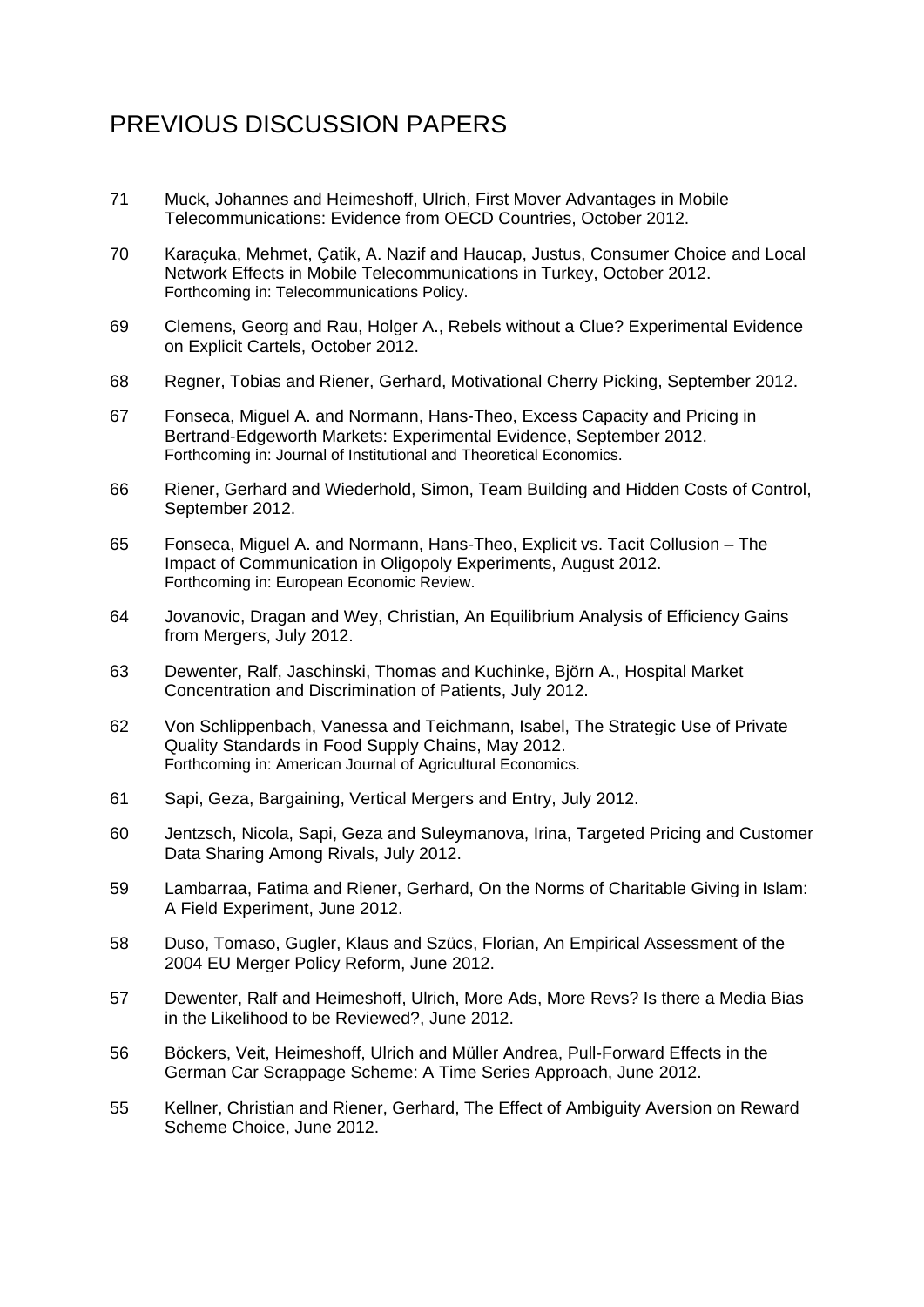- 54 De Silva, Dakshina G., Kosmopoulou, Georgia, Pagel, Beatrice and Peeters, Ronald, The Impact of Timing on Bidding Behavior in Procurement Auctions of Contracts with Private Costs, June 2012. Forthcoming in: Review of Industrial Organization.
- 53 Benndorf, Volker and Rau, Holger A., Competition in the Workplace: An Experimental Investigation, May 2012.
- 52 Haucap, Justus and Klein, Gordon J., How Regulation Affects Network and Service Quality in Related Markets, May 2012. Published in: Economics Letters 117 (2012), pp. 521-524.
- 51 Dewenter, Ralf and Heimeshoff, Ulrich, Less Pain at the Pump? The Effects of Regulatory Interventions in Retail Gasoline Markets, May 2012.
- 50 Böckers, Veit and Heimeshoff, Ulrich, The Extent of European Power Markets, April 2012.
- 49 Barth, Anne-Kathrin and Heimeshoff, Ulrich, How Large is the Magnitude of Fixed-Mobile Call Substitution? - Empirical Evidence from 16 European Countries, April 2012.
- 48 Herr, Annika and Suppliet, Moritz, Pharmaceutical Prices under Regulation: Tiered Co-payments and Reference Pricing in Germany, April 2012.
- 47 Haucap, Justus and Müller, Hans Christian, The Effects of Gasoline Price Regulations: Experimental Evidence, April 2012.
- 46 Stühmeier, Torben, Roaming and Investments in the Mobile Internet Market, March 2012. Published in: Telecommunications Policy, 36 (2012), pp. 595-607.
- 45 Graf, Julia, The Effects of Rebate Contracts on the Health Care System, March 2012.
- 44 Pagel, Beatrice and Wey, Christian, Unionization Structures in International Oligopoly, February 2012.
- 43 Gu, Yiquan and Wenzel, Tobias, Price-Dependent Demand in Spatial Models, January 2012. Published in: B. E. Journal of Economic Analysis & Policy,12 (2012), Article 6.
- 42 Barth, Anne-Kathrin and Heimeshoff, Ulrich, Does the Growth of Mobile Markets Cause the Demise of Fixed Networks? – Evidence from the European Union, January 2012.
- 41 Stühmeier, Torben and Wenzel, Tobias, Regulating Advertising in the Presence of Public Service Broadcasting, January 2012. Published in: Review of Network Economics, 11, 2 (2012), Article 1.
- 40 Müller, Hans Christian, Forecast Errors in Undisclosed Management Sales Forecasts: The Disappearance of the Overoptimism Bias, December 2011.
- 39 Gu, Yiquan and Wenzel, Tobias, Transparency, Entry, and Productivity, November 2011. Published in: Economics Letters, 115 (2012), pp. 7-10.
- 38 Christin, Clémence, Entry Deterrence Through Cooperative R&D Over-Investment, November 2011. Forthcoming in: Louvain Economic Review.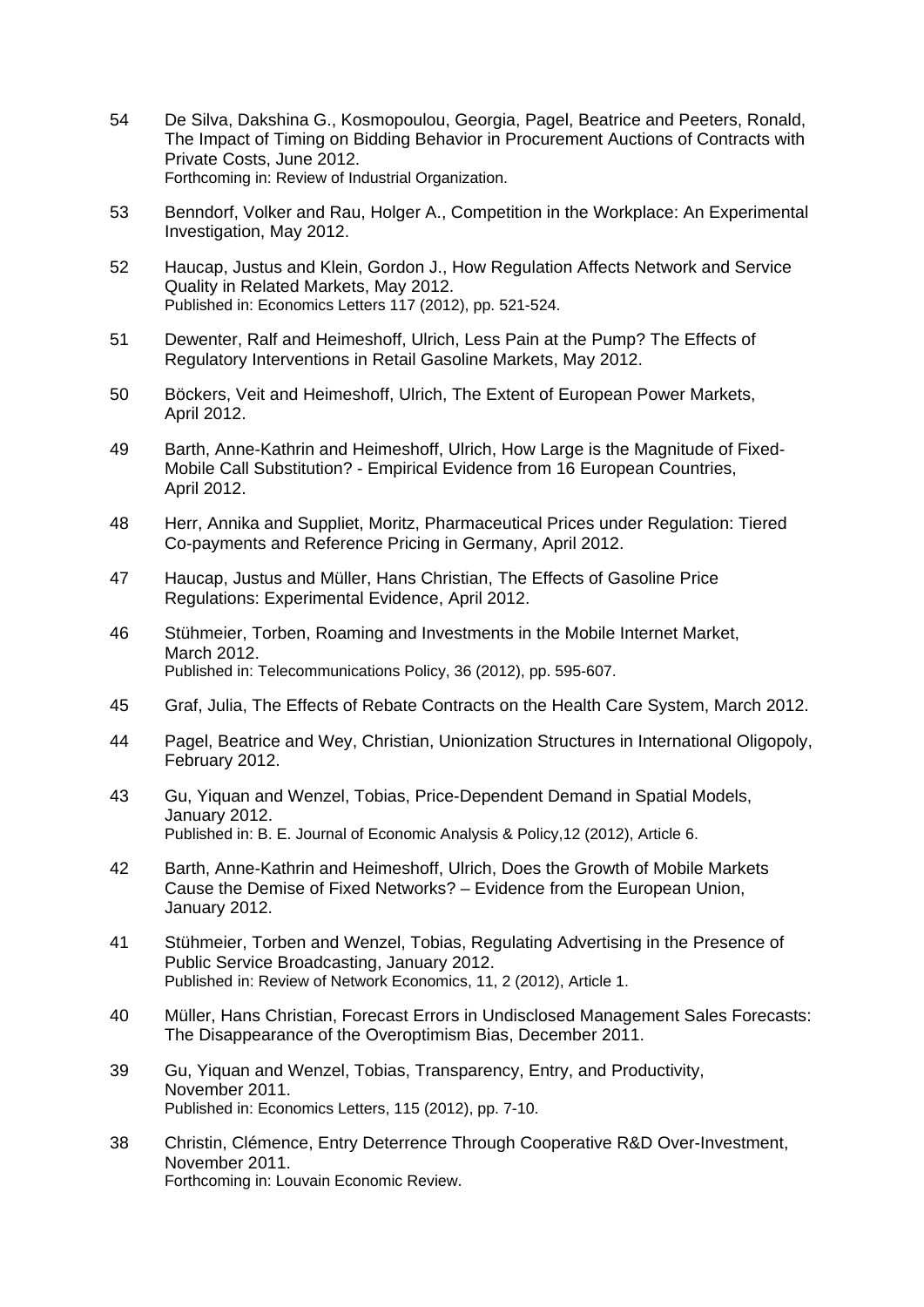- 37 Haucap, Justus, Herr, Annika and Frank, Björn, In Vino Veritas: Theory and Evidence on Social Drinking, November 2011.
- 36 Barth, Anne-Kathrin and Graf, Julia, Irrationality Rings! Experimental Evidence on Mobile Tariff Choices, November 2011.
- 35 Jeitschko, Thomas D. and Normann, Hans-Theo, Signaling in Deterministic and Stochastic Settings, November 2011. Forthcoming in: Journal of Economic Behavior and Organization.
- 34 Christin, Cémence, Nicolai, Jean-Philippe and Pouyet, Jerome, The Role of Abatement Technologies for Allocating Free Allowances, October 2011.
- 33 Keser, Claudia, Suleymanova, Irina and Wey, Christian, Technology Adoption in Markets with Network Effects: Theory and Experimental Evidence, October 2011. Forthcoming in: Information Economics and Policy.
- 32 Çatik, A. Nazif and Karaçuka, Mehmet, The Bank Lending Channel in Turkey: Has it Changed after the Low Inflation Regime?, September 2011. Published in: Applied Economics Letters, 19 (2012), pp. 1237-1242.
- 31 Hauck, Achim, Neyer, Ulrike and Vieten, Thomas, Reestablishing Stability and Avoiding a Credit Crunch: Comparing Different Bad Bank Schemes, August 2011.
- 30 Suleymanova, Irina and Wey, Christian, Bertrand Competition in Markets with Network Effects and Switching Costs, August 2011. Published in: B. E. Journal of Economic Analysis & Policy, 11 (2011), Article 56.
- 29 Stühmeier, Torben, Access Regulation with Asymmetric Termination Costs, July 2011. Forthcoming in: Journal of Regulatory Economics.
- 28 Dewenter, Ralf, Haucap, Justus and Wenzel, Tobias, On File Sharing with Indirect Network Effects Between Concert Ticket Sales and Music Recordings, July 2011. Forthcoming in: Journal of Media Economics.
- 27 Von Schlippenbach, Vanessa and Wey, Christian, One-Stop Shopping Behavior, Buyer Power, and Upstream Merger Incentives, June 2011.
- 26 Balsmeier, Benjamin, Buchwald, Achim and Peters, Heiko, Outside Board Memberships of CEOs: Expertise or Entrenchment?, June 2011.
- 25 Clougherty, Joseph A. and Duso, Tomaso, Using Rival Effects to Identify Synergies and Improve Merger Typologies, June 2011. Published in: Strategic Organization, 9 (2011), pp. 310-335.
- 24 Heinz, Matthias, Juranek, Steffen and Rau, Holger A., Do Women Behave More Reciprocally than Men? Gender Differences in Real Effort Dictator Games, June 2011. Published in: Journal of Economic Behavior and Organization, 83 (2012), pp. 105‐110.
- 23 Sapi, Geza and Suleymanova, Irina, Technology Licensing by Advertising Supported Media Platforms: An Application to Internet Search Engines, June 2011. Published in: B. E. Journal of Economic Analysis & Policy, 11 (2011), Article 37.
- 22 Buccirossi, Paolo, Ciari, Lorenzo, Duso, Tomaso, Spagnolo Giancarlo and Vitale, Cristiana, Competition Policy and Productivity Growth: An Empirical Assessment, May 2011.

Forthcoming in: The Review of Economics and Statistics.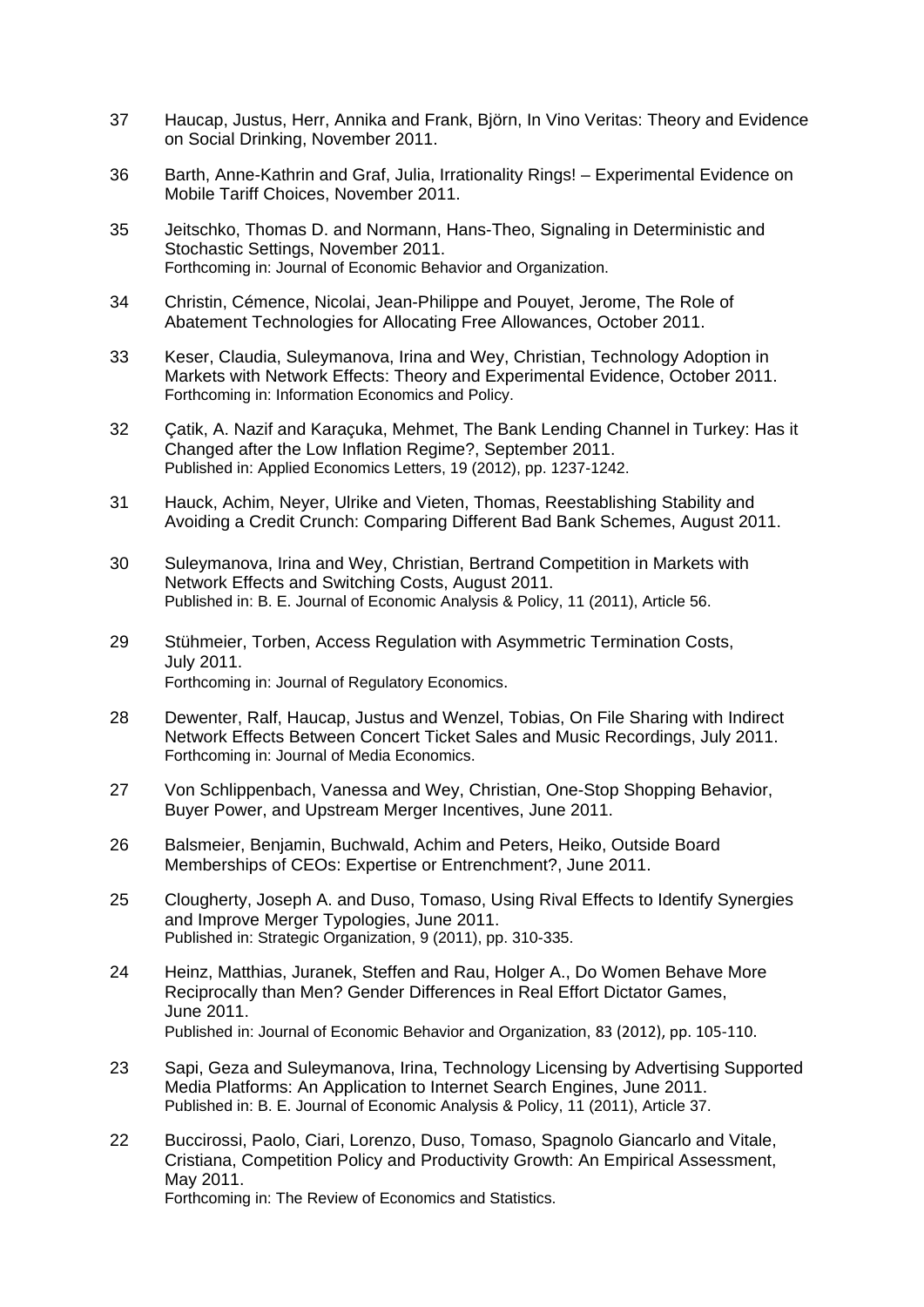- 21 Karaçuka, Mehmet and Çatik, A. Nazif, A Spatial Approach to Measure Productivity Spillovers of Foreign Affiliated Firms in Turkish Manufacturing Industries, May 2011. Published in: The Journal of Developing Areas, 46 (2012), pp. 65-83.
- 20 Çatik, A. Nazif and Karaçuka, Mehmet, A Comparative Analysis of Alternative Univariate Time Series Models in Forecasting Turkish Inflation, May 2011. Published in: Journal of Business Economics and Management, 13 (2012), pp. 275-293.
- 19 Normann, Hans-Theo and Wallace, Brian, The Impact of the Termination Rule on Cooperation in a Prisoner's Dilemma Experiment, May 2011. Published in: International Journal of Game Theory, 41 (2012), pp. 707-718.
- 18 Baake, Pio and von Schlippenbach, Vanessa, Distortions in Vertical Relations, April 2011. Published in: Journal of Economics, 103 (2011), pp. 149-169.
- 17 Haucap, Justus and Schwalbe, Ulrich, Economic Principles of State Aid Control, April 2011. Forthcoming in: F. Montag & F. J. Säcker (eds.), European State Aid Law: Article by Article Commentary, Beck: München 2012.
- 16 Haucap, Justus and Heimeshoff, Ulrich, Consumer Behavior towards On-net/Off-net Price Differentiation, January 2011. Published in: Telecommunication Policy, 35 (2011), pp. 325-332.
- 15 Duso, Tomaso, Gugler, Klaus and Yurtoglu, Burcin B., How Effective is European Merger Control? January 2011. Published in: European Economic Review, 55 (2011), pp. 980‐1006.
- 14 Haigner, Stefan D., Jenewein, Stefan, Müller, Hans Christian and Wakolbinger, Florian, The First shall be Last: Serial Position Effects in the Case Contestants evaluate Each Other, December 2010. Published in: Economics Bulletin, 30 (2010), pp. 3170-3176.
- 13 Suleymanova, Irina and Wey, Christian, On the Role of Consumer Expectations in Markets with Network Effects, November 2010. Published in: Journal of Economics, 105 (2012), pp. 101-127.
- 12 Haucap, Justus, Heimeshoff, Ulrich and Karaçuka, Mehmet, Competition in the Turkish Mobile Telecommunications Market: Price Elasticities and Network Substitution, November 2010. Published in: Telecommunications Policy, 35 (2011), pp. 202-210.
- 11 Dewenter, Ralf, Haucap, Justus and Wenzel, Tobias, Semi-Collusion in Media Markets, November 2010. Published in: International Review of Law and Economics, 31 (2011), pp. 92-98.
- 10 Dewenter, Ralf and Kruse, Jörn, Calling Party Pays or Receiving Party Pays? The Diffusion of Mobile Telephony with Endogenous Regulation, October 2010. Published in: Information Economics and Policy, 23 (2011), pp. 107-117.
- 09 Hauck, Achim and Neyer, Ulrike, The Euro Area Interbank Market and the Liquidity Management of the Eurosystem in the Financial Crisis, September 2010.
- 08 Haucap, Justus, Heimeshoff, Ulrich and Luis Manuel Schultz, Legal and Illegal Cartels in Germany between 1958 and 2004, September 2010. Published in: H. J. Ramser & M. Stadler (eds.), Marktmacht. Wirtschaftswissenschaftliches Seminar Ottobeuren, Volume 39, Mohr Siebeck: Tübingen 2010, pp. 71-94.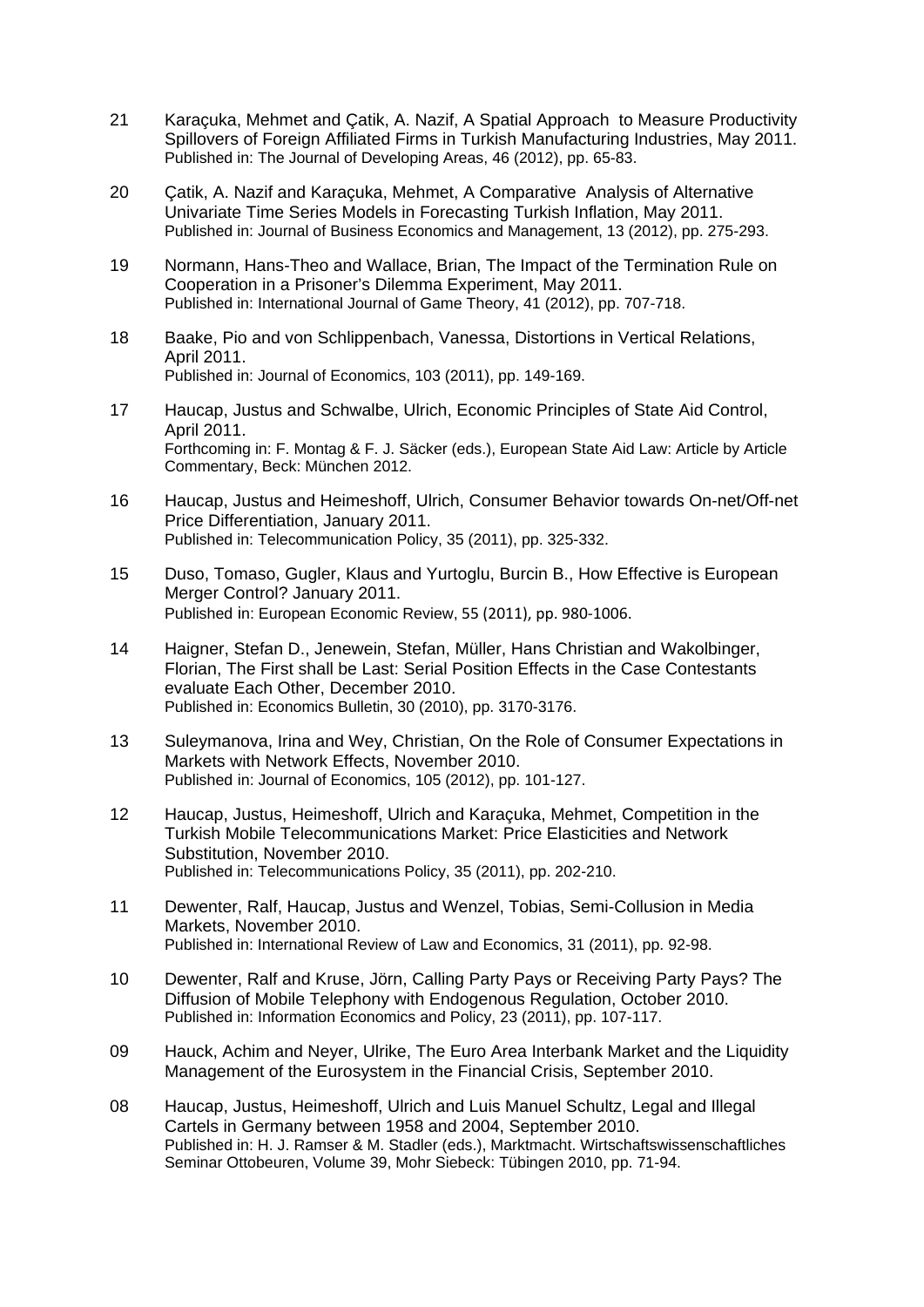- 07 Herr, Annika, Quality and Welfare in a Mixed Duopoly with Regulated Prices: The Case of a Public and a Private Hospital, September 2010. Published in: German Economic Review, 12 (2011), pp. 422-437.
- 06 Blanco, Mariana, Engelmann, Dirk and Normann, Hans-Theo, A Within-Subject Analysis of Other-Regarding Preferences, September 2010. Published in: Games and Economic Behavior, 72 (2011), pp. 321-338.
- 05 Normann, Hans-Theo, Vertical Mergers, Foreclosure and Raising Rivals' Costs Experimental Evidence, September 2010. Published in: The Journal of Industrial Economics, 59 (2011), pp. 506-527.
- 04 Gu, Yiquan and Wenzel, Tobias, Transparency, Price-Dependent Demand and Product Variety, September 2010. Published in: Economics Letters, 110 (2011), pp. 216-219.
- 03 Wenzel, Tobias, Deregulation of Shopping Hours: The Impact on Independent Retailers and Chain Stores, September 2010. Published in: Scandinavian Journal of Economics, 113 (2011), pp. 145-166.
- 02 Stühmeier, Torben and Wenzel, Tobias, Getting Beer During Commercials: Adverse Effects of Ad-Avoidance, September 2010. Published in: Information Economics and Policy, 23 (2011), pp. 98-106.
- 01 Inderst, Roman and Wey, Christian, Countervailing Power and Dynamic Efficiency, September 2010. Published in: Journal of the European Economic Association, 9 (2011), pp. 702-720.